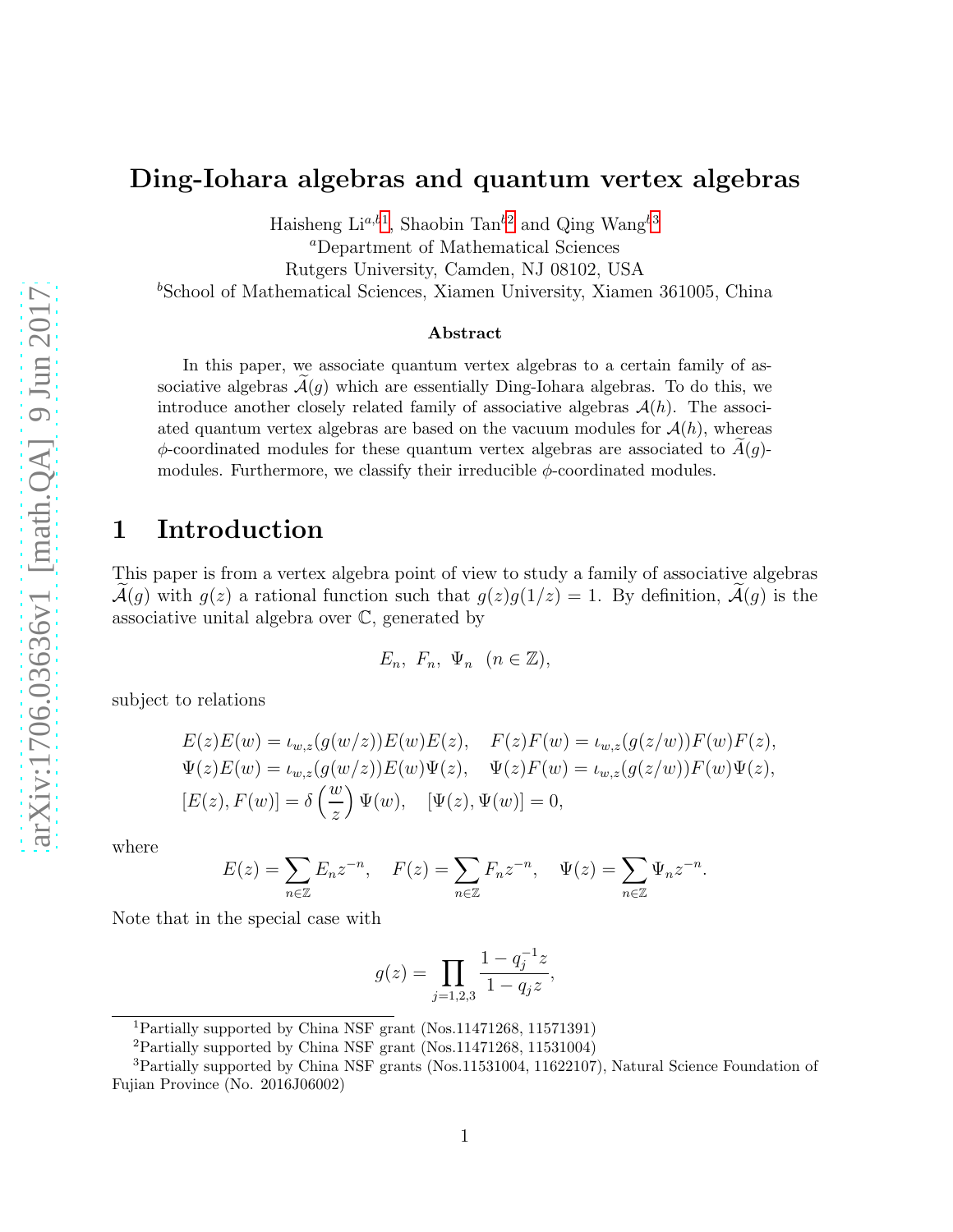where  $q_1, q_2, q_3$  are nonzero complex numbers such that  $q_1q_2q_3 = 1$ ,  $\tilde{\mathcal{A}}(g)$  is (essentially) the algebra  $\mathcal E$  which had appeared in [\[BFMZZ\]](#page-30-0) (with  $h(z) = g(z)$ ). On the other hand, these algebras are essentially Ding-Iohara algebras of level zero (see [\[DI\]](#page-31-0)).

Ding-Iohara algebras are a family of Hopf algebras, generalizing quantum affine algebras  $U_q(\hat{\mathfrak{g}})$ . In the case  $\mathfrak{g} = sl_2$ , Ding-Iohara algebras, which are parametrized by a rational function  $g(z)$  such that  $g(z)g(1/z) = 1$ , are generated by the modes of fields  $e(z)$ ,  $f(z)$ ,  $\psi^{\pm}(z)$ , and by invertible central elements  $\gamma^{\pm 1/2}$ . In the past, Ding-Iohara algebras had been studied by many people in various directions (see for example [\[FT\]](#page-31-1), [\[AFHKSY\]](#page-30-1)).

In this paper, we study Ding-Iohara algebras  $\tilde{A}(q)$  from a vertex-algebra point of view and our main goal is to establish a natural connection of these algebras with vertex algebras or more generally quantum vertex algebras in some sense. As the main results of this paper, we associate quantum vertex algebras and their  $\phi$ -coordinated modules in the sense of [\[L2\]](#page-31-2) and [\[L4\]](#page-31-3) to the Ding-Iohara algebras  $\mathcal{A}(q)$ .

In literature, there have been several theories of quantum vertex (operator) algebras, where the better known representatives are the (Edward) Frenkel-Reshetikhin theory of deformed chiral algebras (see [\[FR\]](#page-31-4)), the Etingof-Kazhdan theory of quantum vertex operator algebras (see [\[EK\]](#page-31-5)), and the Borcherds theory of quantum vertex algebras (see [\[Bo2\]](#page-31-6)). Each of these theories, which are different in certain ways, has its own interest. While these pioneer works provide important foundations in the study on quantum vertex algebras, the general theory is yet to be fully developed.

For many years, we have been extensively studying quantum vertex algebras (see [\[L2,](#page-31-2) [L3,](#page-31-7) [L4,](#page-31-3) [L5\]](#page-31-8), [\[KL\]](#page-31-9), [\[LTW\]](#page-32-0)), essentially along the line of Etingof-Kazhdan's theory. In nature, Etingof-Kazhdan's quantum theory is in the sense of formal deformation, where quantum vertex operator algebras in this sense are formal deformations of vertex algebras. Note that among the important properties of vertex algebras are (weak) associativity and commutativity (namely locality). For quantum vertex operator algebras, (weak) associativity is postulated while locality is replaced with what was called S-locality (see [\[EK\]](#page-31-5)). Motivated by Etingof-Kazhdan's theory, we developed a theory of (weak) quantum vertex algebras, where weak quantum vertex algebras, instead of being formal deformations of vertex algebras, are generalizations of vertex algebras and vertex super-algebras. Just as with vertex algebras, for a general weak quantum vertex algebra one has the notion of module (and that of twisted module (see [\[LTW\]](#page-32-0))). A conceptual result (see [\[L2\]](#page-31-2)) is that every S-local set of vertex operators (namely fields) on a general vector space W generates a weak quantum vertex algebra in a certain canonical way, with  $W$  as a natural module.

Note that Anguelova and Bergvelt developed a theory of what were called  $H_D$ -quantum vertex algebras (see [\[AB\]](#page-30-2)).

To associate quantum vertex algebras to certain algebras such as quantum affine algebras, a theory of what were called  $\phi$ -coordinated (quasi) modules for weak quantum vertex algebras was developed in [\[L4\]](#page-31-3). In this theory,  $\phi$  is what was called therein an associate of the 1-dimensional additive formal group (law), which is  $F_{\mathbf{a}}(x, y) = x + y \in \mathbb{C}[[x, y]]$ .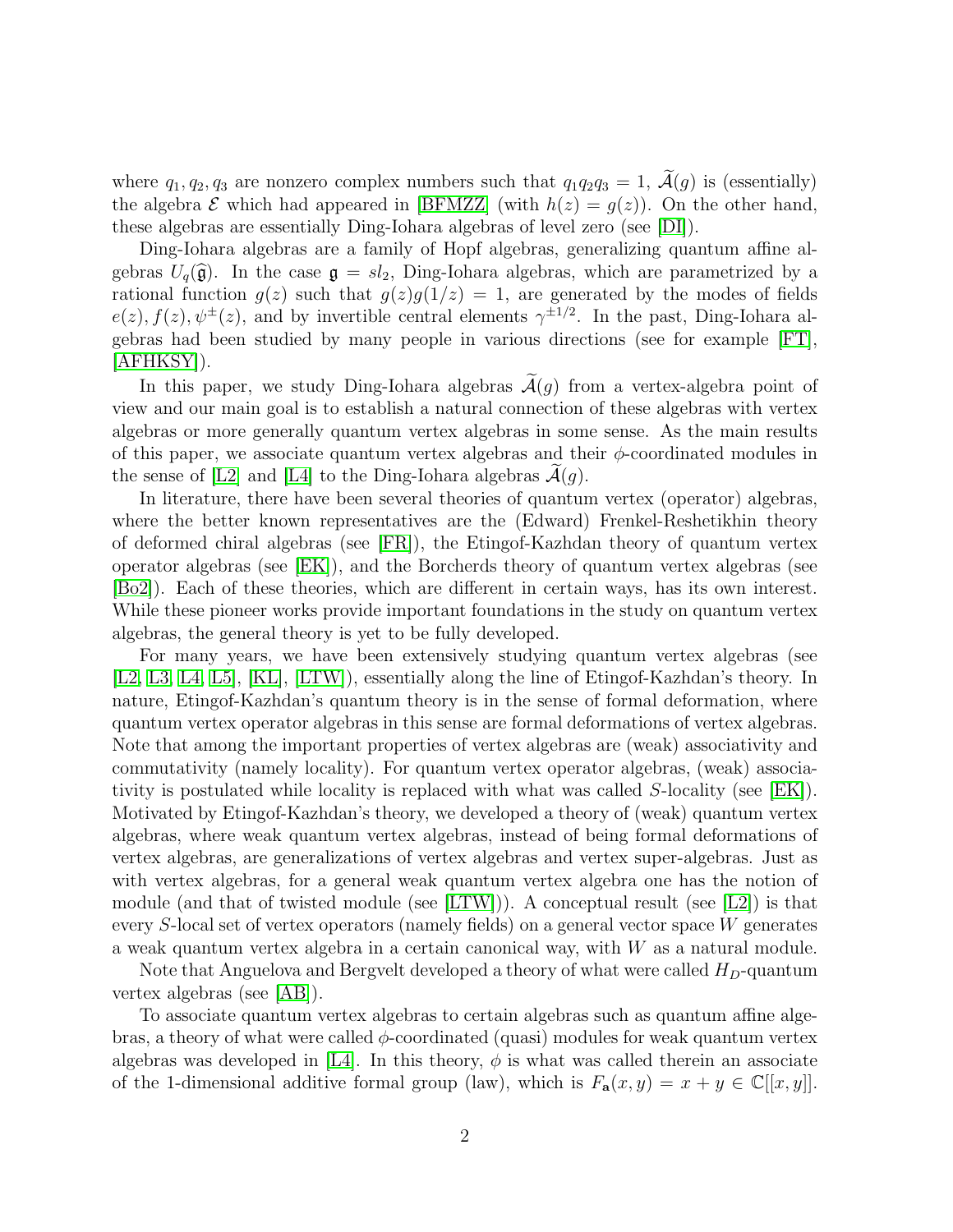By definition, an associate of  $F_a$  is a formal series  $\phi(x, z) \in \mathbb{C}((x))[[z]]$  such that

$$
\phi(x, 0) = x, \ \ \phi(\phi(x, y), z)) = \phi(x, y + z).
$$

With  $F_a$  clearly being an associate for itself, it was proved that all associates of  $F_a$  can be obtained by

$$
\phi(x,z) = e^{zp(x)\frac{d}{dx}} \cdot x,
$$

where  $p(x) \in \mathbb{C}((x))$ . Note that  $\phi(x, z) = F_a(x, z)$  for  $p(x) = 1$  and  $\phi(x, z) = xe^z$  for  $p(x) = x$ , another particular associate. The essence is that the usual associativity, which is governed by the formal group law  $F_a$ , is generalized to  $\phi$ -associativity, which is governed by a general associate  $\phi$  of  $F_a$ . Let  $\phi(x, z)$  be an associate of  $F_a$ . For a weak quantum vertex algebra  $V$ , a  $\phi$ -coordinated V-module by definition is a vector space W equipped with a linear map

$$
Y_W(\cdot, x) : V \to (\text{End}W)[[x, x^{-1}]]; v \mapsto Y_W(v, x),
$$

satisfying the conditions that  $Y_W(v, x)w \in W((x))$  for  $v \in V$ ,  $w \in W$ ,  $Y_W(1, x) = 1$ , and that weak  $\phi$ -associativity holds: For any  $u, v \in V$ , there exists a nonnegative integer k such that

$$
(x_1 - x_2)^k Y_W(u, x_1) Y_W(v, x_2) \in \text{Hom}(W, W((x_1, x_2))),
$$
  

$$
(\phi(x_2, z) - x_2)^k Y_W(Y(u, z)v, x_2) = ((x_1 - x_2)^k Y_W(u, x_1) Y_W(v, x_2)) |_{x_1 = \phi(x_2, z)}.
$$

In this paper, we shall associate  $\phi$ -coordinated modules with  $\phi(x, z) = xe^z$  for certain quantum vertex algebras to the Ding-Iohara algebras  $\mathcal{A}(q)$ .

First, we construct the desired quantum vertex algebras. For this, we introduce certain counterparts of  $\mathcal{A}(g)$ , another family of associative algebras. Let  $h(z) \in \mathbb{C}[[z]]$  such that  $h(z)h(-z) = 1$ . For example,

$$
h(x) = \iota_{x,0}(g(e^x)) \in \mathbb{C}((x)),
$$

where  $g(z)$  is a rational function as before and  $\iota_{x,0}(g(e^x))$  denotes the formal Laurent series expansion of  $g(e^x)$  at  $x = 0$ . We define  $\mathcal{A}(h)$  to be the associative unital algebra over C with generators

$$
e_n, f_n, \psi_n \ (n \in \mathbb{Z}),
$$

subject to relations

$$
e(z)e(w) = h(w - z)e(w)e(z), \quad f(z)f(w) = h(z - w)f(w)f(z),
$$
  

$$
\psi(z)e(w) = h(w - z)e(w)\psi(z), \quad \psi(z)f(w) = h(z - w)f(w)\psi(z),
$$
  

$$
[e(z), f(w)] = z^{-1}\delta\left(\frac{w}{z}\right)\psi(z), \quad [\psi(z), \psi(w)] = 0,
$$

where  $a(x) = \sum_{n \in \mathbb{Z}} a_n x^{-n-1}$  for  $a = e, f, \psi$ . Let  $V_{\mathcal{A}(h)}$  be the vacuum  $\mathcal{A}(h)$ -module in the sense that  $V_{\mathcal{A}(h)}$  is the  $\mathcal{A}(h)$ -module generated by a vector 1, called the vacuum vector,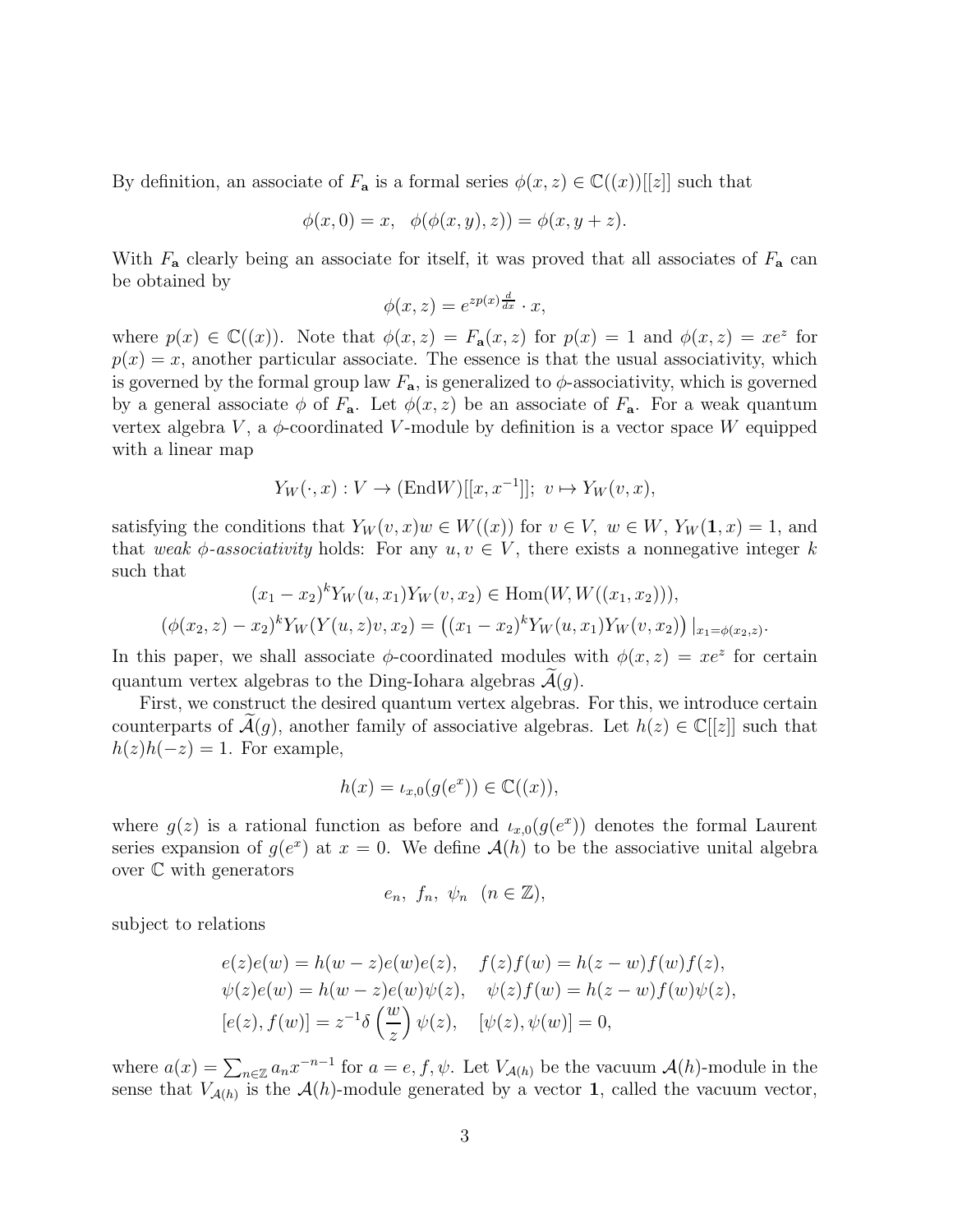such that  $e_n \mathbf{1} = f_n \mathbf{1} = \psi_n \mathbf{1} = 0$  for all  $n \geq 0$ . Then we show that there exists a weak quantum vertex algebra structure in the sense of  $[L2]$  on  $V_{\mathcal{A}(h)}$ . By making use of an affine vertex (super)algebra we construct  $V_{\mathcal{A}(h)}$  and determine a basis of P-B-W type. We show that the associated weak quantum vertex algebras are non-degenerate in the sense of Etingof-Kazhdan, proving that they are quantum vertex algebras. On the other hand, we show that a suitably defined restricted  $\mathcal{A}(g)$ -module amounts to a  $\phi$ -coordinated  $V_{\mathcal{A}(h)}$ -module.

This paper is organized as follows: Section 2 is preliminaries; In this section we recall basic notions and results about (weak) quantum vertex algebras, their modules, and their  $\phi$ -coordinated modules. In Section 3, we introduce the associative algebra  $\mathcal{A}(h)$  for each series  $h(x) \in \mathbb{C}[[x]]$  with  $h(x)h(-x) = 1$ , and we construct a weak quantum vertex algebra  $V_{\mathcal{A}(h)}$ . In Section 4, we determine the structure of the weak quantum vertex algebra  $V_{\mathcal{A}(h)}$ . In particular, we prove that they are non-degenerate in the sense of Etingof-Kazhdan. In Section 5, for each rational function  $g(z)$  with  $g(z)g(1/z) = 1$ , we introduce an associative algebra  $\mathcal{A}(g)$  and we identify suitably defined restricted  $\mathcal{A}(g)$ -modules with  $\phi$ -coordinated modules for the quantum vertex algebra  $V_{\mathcal{A}(h)}$  with  $h(x) = g(e^x)$ .

### 2 Preliminaries

In this section, we recall from  $[L2]$  and  $[L4]$  some basic notations and results on quantum vertex algebras and their modules, including the conceptual construction of (weak) quantum vertex algebras and modules.

Throughout this paper,  $\mathbb N$  denotes the set of nonnegative integers,  $\mathbb C^{\times}$  denotes the multiplicative group of nonzero complex numbers (while C denotes the complex number field), and the symbols  $x, y, x_1, x_2, \ldots$  denote mutually commuting independent formal variables. All vector spaces in this paper are considered to be over C.

For a vector space  $U, U(x)$  is the vector space of lower truncated integer power series in x with coefficients in U,  $U[[x]]$  is the vector space of nonnegative integer power series in x with coefficients in U, and  $U[[x, x^{-1}]]$  is the vector space of doubly infinite integer power series in  $x$  with coefficients in  $U$ .

We now begin by recalling the definitions of nonlocal vertex algebra and module (see [\[L2\]](#page-31-2), [\[L1\]](#page-31-10); cf. [\[Bo1\]](#page-31-11), [\[BK\]](#page-30-3)).

<span id="page-3-0"></span>**Definition 2.1.** A nonlocal vertex algebra is a vector space V equipped with a linear map

$$
Y(\cdot, x): \quad V \longrightarrow \text{Hom}(V, V((x))) \subset (\text{End}V)[[x, x^{-1}]]
$$

$$
v \longmapsto Y(v, x) = \sum_{n \in \mathbb{Z}} v_n x^{-n-1} \text{ (where } v_n \in \text{End}V)
$$

and equipped with a distinguished vector  $\mathbf{1} \in V$ , called the vacuum vector, satisfying the conditions that

$$
Y(\mathbf{1},x)v=v,
$$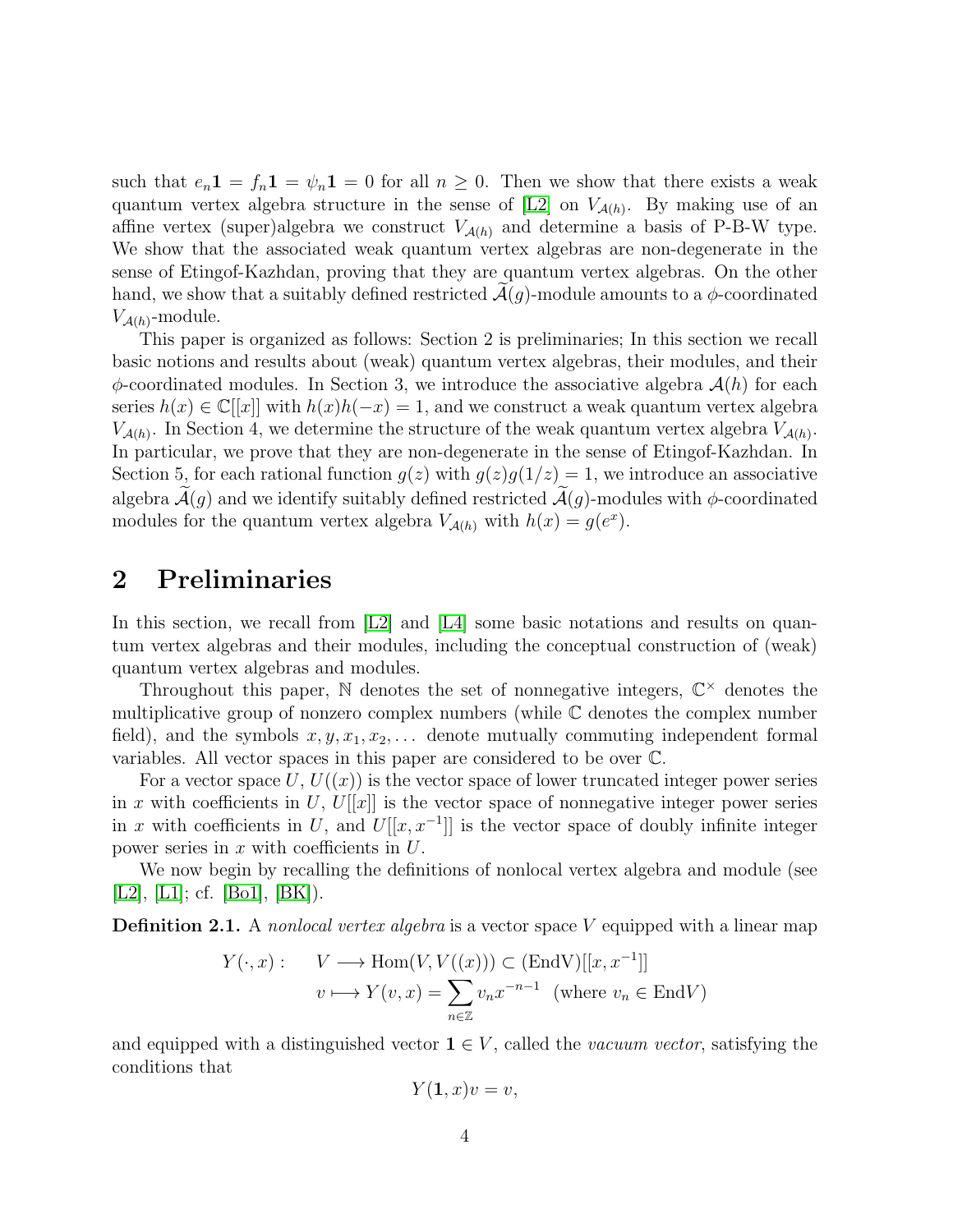$$
Y(v,x)\mathbf{1} \in V[[x]] \text{ and } \lim_{x \to 0} Y(v,x)\mathbf{1} = v \text{ for } v \in V,
$$

and that for  $u, v, w \in V$ , there exists a nonnegative integer l such that

$$
(x_0 + x_2)^l Y(u, x_0 + x_2) Y(v, x_2) w = (x_0 + x_2)^l Y(Y(u, x_0)v, x_2) w.
$$

<span id="page-4-0"></span>**Definition 2.2.** Let V be a nonlocal vertex algebra. A V-module is a vector space  $W$ equipped with a linear map

$$
Y_W(\cdot, x) : \quad V \longrightarrow \text{Hom}(W, W((x))) \subset (\text{End} W)[[x, x^{-1}]]
$$

$$
v \longmapsto Y_W(v, x) = \sum_{n \in \mathbb{Z}} v_n x^{-n-1} \text{ (where } v_n \in \text{End}W),
$$

satisfying the conditions that

 $Y_W(1, x) = 1_W$  (the identity operator on W)

and that for  $u, v \in V$ ,  $w \in W$ , there exists a nonnegative integer l such that

$$
(x_0 + x_2)^l Y_W(u, x_0 + x_2) Y_W(v, x_2) w = (x_0 + x_2)^l Y_W(Y(u, x_0)v, x_2) w.
$$

The last condition in Definitions [2.1](#page-3-0) and [2.2](#page-4-0) is often referred to as *weak associativity*. Recall from [\[L2\]](#page-31-2) the following notion of weak quantum vertex algebra:

**Definition 2.3.** A weak quantum vertex algebra is a vector space  $V$  equipped with a linear map

 $Y(\cdot, x): V \to \text{Hom}(V, V((x))) \subset (\text{End}V)[[x, x^{-1}]]$ 

and a vector  $\mathbf{1} \in V$ , satisfying the conditions that for  $v \in V$ ,

 $Y(1, x)v = v$ ,

 $Y(v, x) \mathbf{1} \in V[[x]]$  and  $\lim_{x \to 0} Y(v, x) \mathbf{1} = v$ ,

and that for  $u, v \in V$ , there exists  $\sum_{i=1}^{r} v^{(i)} \otimes u^{(i)} \otimes f_i(x) \in V \otimes V \otimes \mathbb{C}((x))$  such that

<span id="page-4-1"></span>
$$
x_0^{-1}\delta\left(\frac{x_1 - x_2}{x_0}\right)Y(u, x_1)Y(v, x_2) - x_0^{-1}\delta\left(\frac{x_2 - x_1}{-x_0}\right) \sum_{i=1}^r f_i(-x_0)Y(v^{(i)}, x_2)Y(u^{(i)}, x_1)
$$

$$
= x_2^{-1}\delta\left(\frac{x_1 - x_0}{x_2}\right)Y(Y(u, x_0)v, x_2)
$$
(2.1)

(the  $S$ -Jacobi identity).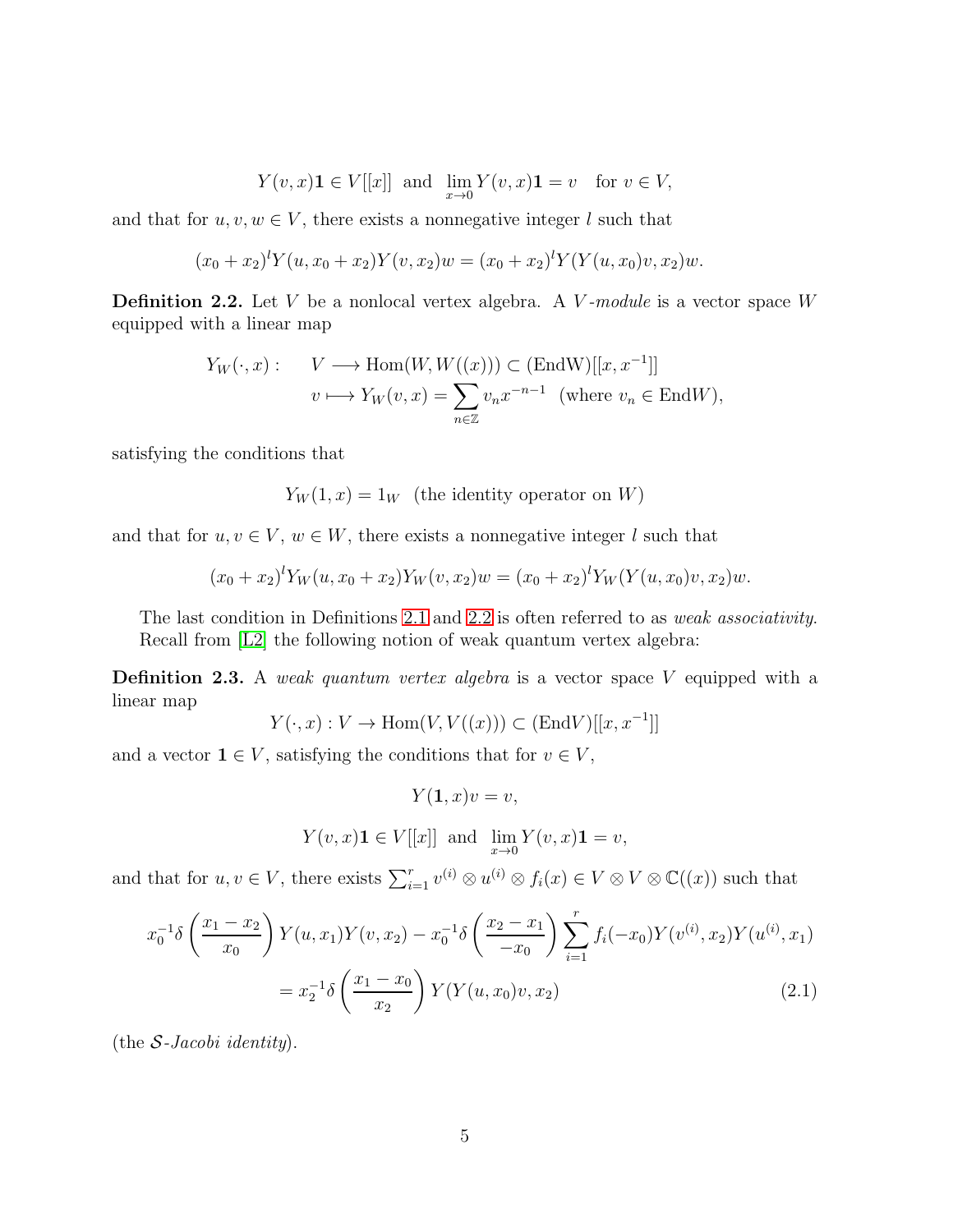Note that the S-Jacobi identity  $(2.1)$  implies the weak associativity, so that a weak quantum vertex algebra is automatically a nonlocal vertex algebra. On the other hand, it is clear that the notion of weak quantum vertex algebra generalizes that of vertex algebra and vertex super-algebra.

For a weak quantum vertex algebra  $V$ , a  $V$ -module is defined to be a module for  $V$ viewed as a nonlocal vertex algebra. The following was proved in [\[L1\]](#page-31-10):

**Proposition 2.4.** Let V be a weak quantum vertex algebra and let  $(W, Y_W)$  be any Vmodule. Then, for  $u, v \in V$ , whenever [\(2.1\)](#page-4-1) holds, we have

$$
x_0^{-1}\delta\left(\frac{x_1 - x_2}{x_0}\right)Y_W(u, x_1)Y_W(v, x_2) - x_0^{-1}\delta\left(\frac{x_2 - x_1}{-x_0}\right) \sum_{i=1}^r f_i(-x_0)Y_W(v^{(i)}, x_2)Y(u^{(i)}, x_1)
$$
  
=  $x_2^{-1}\delta\left(\frac{x_1 - x_0}{x_2}\right)Y_W(Y(u, x_0)v, x_2).$ 

Recall that a *rational quantum Yang-Baxter operator* on a vector space U is a linear map

$$
S(x): U \otimes U \to U \otimes U \otimes \mathbb{C}((x)),
$$

satisfying

$$
S^{12}(x)S^{13}(x+z)S^{23}(z) = S^{23}(z)S^{13}(x+z)S^{12}(x)
$$

(the quantum Yang-Baxter equation), where for  $1 \leq i < j \leq 3$ ,

$$
S^{ij}(x): U \otimes U \otimes U \to U \otimes U \otimes U \otimes \mathbb{C}((x))
$$

denotes the canonical extension of  $S(x)$ . It is said to be unitary if  $S(x)S^{21}(-x) = 1$ , where  $S^{21}(x) = \sigma S(x)\sigma$  with  $\sigma$  denoting the flip operator on  $U \otimes U$ .

For a nonlocal vertex algebra V, following [\[EK\]](#page-31-5), denote by  $Y(x)$  the linear map

$$
Y(x): V \otimes V \to V((x)),
$$

associated to the linear map  $Y(\cdot, x)$ . The following notion of quantum vertex algebra was introduced in [\[L2\]](#page-31-2) (cf. [\[EK\]](#page-31-5)):

**Definition 2.5.** A quantum vertex algebra is a weak quantum vertex algebra V equipped with a unitary rational quantum Yang-Baxter operator  $\mathcal{S}(x)$  on V such that for  $u, v \in V$ , [\(2.1\)](#page-4-1) holds with  $\sum_{i=1}^r v^{(i)} \otimes u^{(i)} \otimes f_i(x) = \mathcal{S}(x)(v \otimes u)$  and such that

$$
S(x)(1 \otimes v) = 1 \otimes v \quad \text{for } v \in V,
$$
\n(2.2)

$$
[\mathcal{D}\otimes 1, \mathcal{S}(x)] = -\frac{d}{dx}\mathcal{S}(x),\tag{2.3}
$$

$$
\mathcal{S}(x_1)(Y(x_2) \otimes 1) = (Y(x_2) \otimes 1)\mathcal{S}^{23}(x_1)\mathcal{S}^{13}(x_1 + x_2). \tag{2.4}
$$

The following notion is due to Etingof and Kazhdan (see [\[EK\]](#page-31-5)):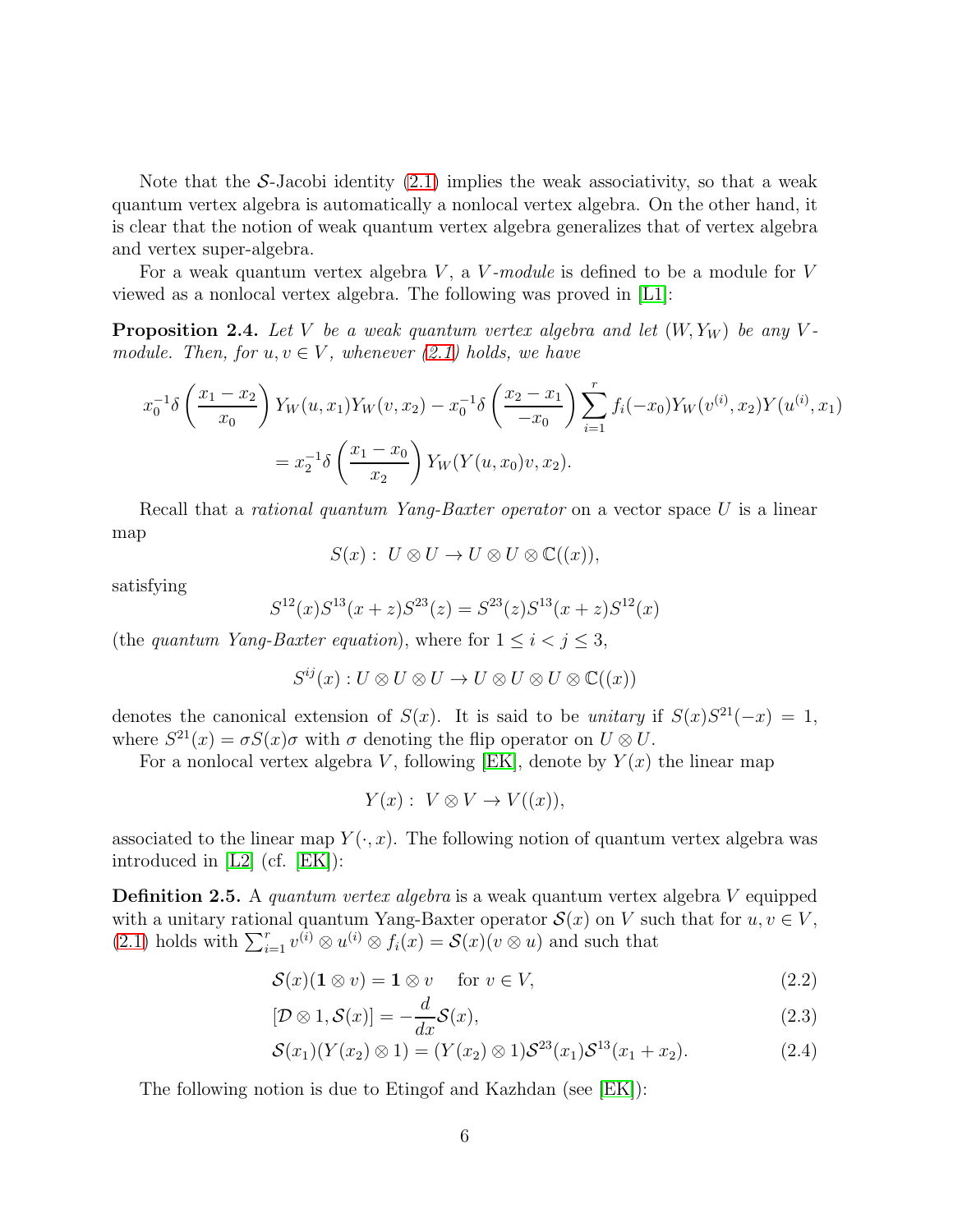**Definition 2.6.** A nonlocal vertex algebra  $V$  is said to be *non-degenerate* if for every positive integer  $n$ , the linear map

$$
Z_n: \ \mathbb{C}((x_1))\cdots((x_n))\otimes V^{\otimes n}\to V((x_1))\cdots((x_n))
$$

defined by

$$
Z_n(f \otimes v^{(1)} \otimes \cdots \otimes v^{(n)}) = fY(v^{(1)}, x_1) \cdots Y(v^{(n)}, x_n) \mathbf{1}
$$

is injective.

The following was proved in [\[L2\]](#page-31-2):

<span id="page-6-0"></span>Proposition 2.7. Every non-degenerate weak quantum vertex algebra is a quantum vertex algebra with a uniquely determined rational quantum Yang-Baxter operator.

Remark 2.8. In view of Proposition [2.7,](#page-6-0) the term "non-degenerate quantum vertex algebra" without specifying a quantum Yang-Baxter operator is unambiguous. It was proved in [\[L2\]](#page-31-2) that if V is of countable dimension (over  $\mathbb{C}$ ) and if V as a (left) V-module is irreducible, then  $V$  is non-degenerate. Then the term "irreducible quantum vertex algebra" without specifying a quantum Yang-Baxter operator is unambiguous.

Let  $W$  be a general vector space. Set

$$
\mathcal{E}(W) = \text{Hom}(W, W((x))) \subset (\text{End} W)[[x, x^{-1}]].
$$

The identity operator on W, denoted by  $\mathbf{1}_W$ , is a special element of  $\mathcal{E}(W)$ .

**Definition 2.9.** A subset U of  $\mathcal{E}(W)$  is said to be S-local if for any  $a(x), b(x) \in U$ , there exist

$$
a_i(x), b_i(x) \in U, f_i(x) \in \mathbb{C}((x)), i = 1, ..., r,
$$

and a nonnegative integer k such that

<span id="page-6-1"></span>
$$
(x_1 - x_2)^{k} a(x_1) b(x_2) = (x_1 - x_2)^{k} \sum_{i=1}^{r} f_i(x_2 - x_1) b_i(x_2) a_i(x_1).
$$
 (2.5)

Let W be a vector space as before and let U be any S-local subset of  $\mathcal{E}(W)$ . Assume  $a(x), b(x) \in U$ . Notice that the relation [\(2.5\)](#page-6-1) implies

<span id="page-6-2"></span>
$$
(x_1 - x_2)^{k} a(x_1) b(x_2) \in \text{Hom}(W, W((x_1, x_2))).
$$
\n(2.6)

Define  $a(x)_n b(x) \in (End \text{ } W)[[x, x^{-1}]]$  for  $n \in \mathbb{Z}$  in terms of generating function

$$
Y_{\mathcal{E}}(a(x), z)b(x) = \sum_{n \in \mathbb{Z}} (a(x)_n b(x)) z^{-n-1}
$$
 (2.7)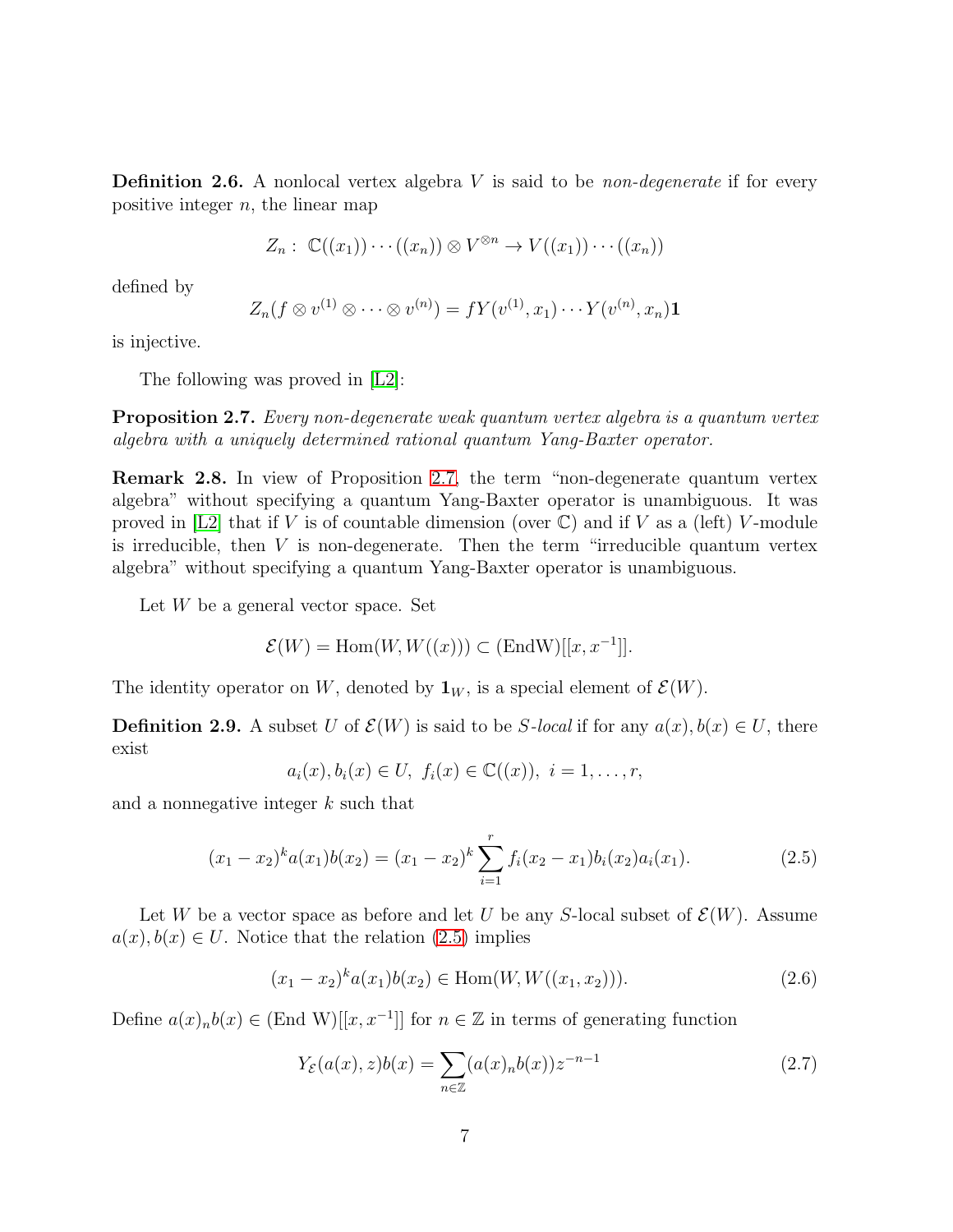by

$$
Y_{\mathcal{E}}(a(x), z)b(x) = \text{Res}_{x_1} x^{-1} \delta\left(\frac{x_1 - z}{x}\right) x_0^{-k} ((x_1 - x)^k a(x_1)b(x)),\tag{2.8}
$$

where k is any nonnegative integer such that  $(2.6)$  holds. Assuming the S- locality relation  $(2.5)$ , we have

$$
Y_{\mathcal{E}}(a(x), z)b(x) = \text{Res}_{x_1} z^{-1} \delta\left(\frac{x_1 - x}{z}\right) a(x_1)b(x)
$$

$$
-\text{Res}_{x_1} z^{-1} \delta\left(\frac{x - x_1}{-z}\right) \sum_{i=1}^r \iota_{x, x_1}(f_i(x - x_1))b^{(i)}(x) a^{(i)}(x_1), (2.9)
$$

or equivalently, for  $n \in \mathbb{Z}$ ,

$$
a(x)_n b(x) = \text{Res}_{x_1} \left( (x_1 - x)^n a(x_1) b(x) - \sum_{i=1}^r (-x + x_1)^n f_i(x - x_1) b^{(i)}(x) a^{(i)}(x_1) \right).
$$

Let U be an S-local subspace of  $\mathcal{E}(W)$ . We say U is  $Y_{\mathcal{E}}$ -closed if

 $a(x)_n b(x) \in U$  for all  $a(x), b(x) \in U$ ,  $n \in \mathbb{Z}$ .

The following result was obtained in [\[L3\]](#page-31-7):

**Theorem 2.10.** Let W be a vector space and let U be any S-local subset of  $\mathcal{E}(W)$ . Then there exists a Y<sub>E</sub>-closed S-local subspace of  $\mathcal{E}(W)$ , which contains U and  $\mathbf{1}_W$ . Denote by  $\langle U \rangle$  the smallest such subspace. Then  $(\langle U \rangle, Y_{\mathcal{E}}, \mathbf{1}_W)$  carries the structure of a weak quantum vertex algebra and W is a faithful  $\langle U \rangle$ -module with  $Y_W(a(x), z) = a(z)$  for  $a(x) \in$  $\langle U \rangle$ .

Next, we recall from [\[L4\]](#page-31-3) and [\[L5\]](#page-31-8) some basic results in the theory of  $\phi$ -coordinated modules for weak quantum vertex algebras. In this theory,  $\phi$  stands for the formal series  $\phi(x, z) = xe^z \in \mathbb{C}[[x, z]]$ , which is what was called therein an associate of the 1-dimensional additive formal group (law)  $F(x, y) = x + y$ .

**Definition 2.11.** Let V be a weak quantum vertex algebra. A  $\phi$ -coordinated V-module is a vector space  $W$  equipped with a linear map

$$
Y_W(\cdot, x): V \longrightarrow \text{Hom}(W, W((x))) \subset (\text{End} W)[[x, x^{-1}]],
$$

satisfying the conditions that  $Y_W(1, x) = 1_W$  and that for any  $u, v \in V$ , there exists a nonnegative integer k such that

$$
(x_1 - x_2)^k Y_W(u, x_1) Y_W(v, x_2) \in \text{Hom}(W, W((x_1, x_2)))
$$

and

$$
(x_2e^z - x_2)^k Y_W(Y(u, z)v, x_2) = ((x_1 - x_2)^k Y_W(u, x_1)Y_W(v, x_2)|_{x_1 = x_2e^z}.
$$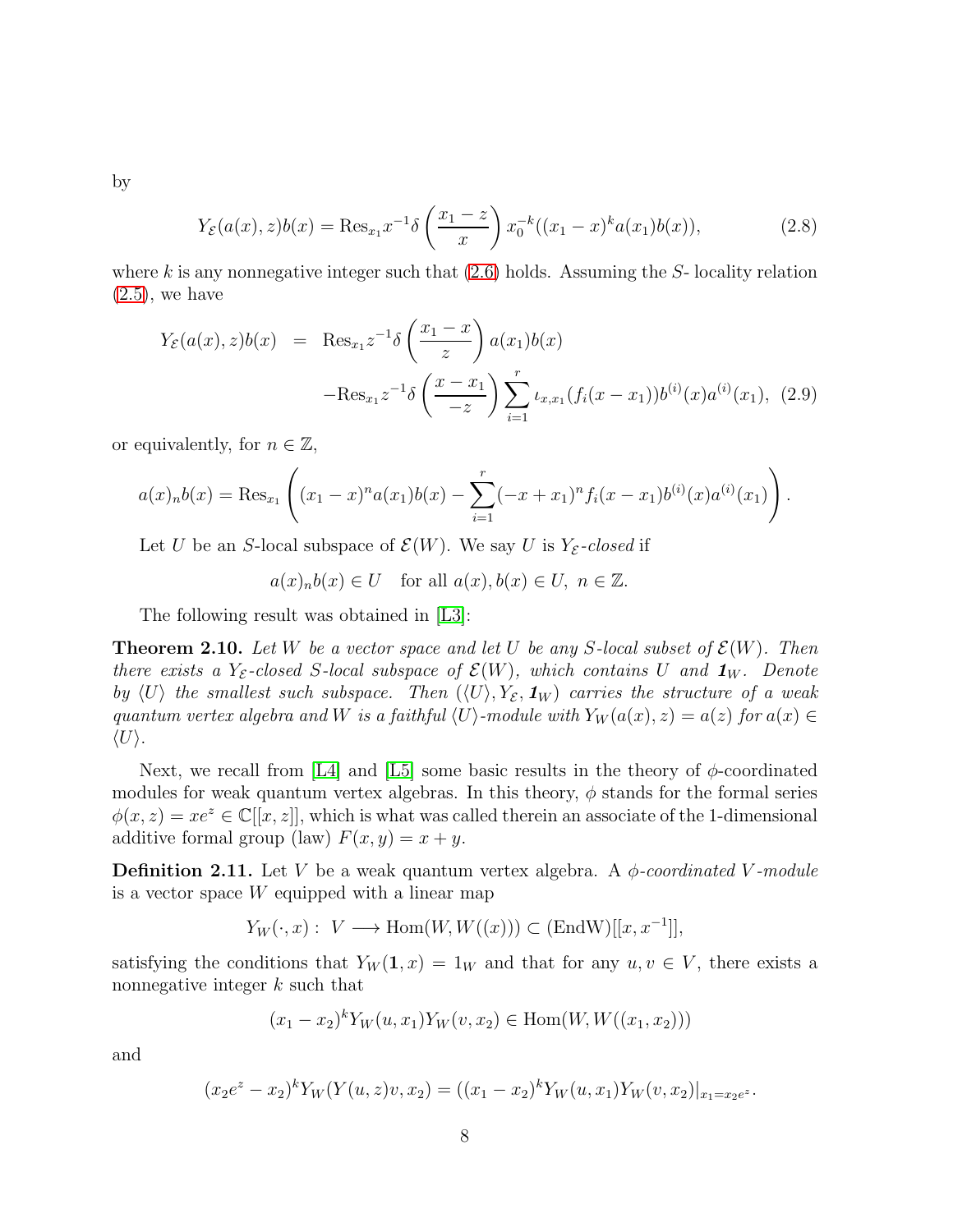Let  $\mathbb{C}(x)$  and  $\mathbb{C}(x_1, x_2)$  denote the fields of rational functions. Define

$$
\iota_{x_1,x_2}: \ \mathbb{C}(x_1,x_2) \to \mathbb{C}((x_1))((x_2)) \tag{2.10}
$$

to be the canonical extension of the ring embedding of  $\mathbb{C}[x_1, x_2]$  into the field  $\mathbb{C}((x_1))((x_2))$ .

The following result was obtained in [\[L4\]](#page-31-3):

**Proposition 2.12.** Let V be a weak quantum vertex algebra and let  $(W, Y_W)$  be a  $\phi$ coordinated V-module. Let  $u, v \in V$  and suppose that  $u^{(i)}$ ,  $v^{(i)} \in V$ ,  $q_i(x) \in \mathbb{C}(x)$   $(1 \leq$  $i \leq r$ ) such that

$$
(x_1 - x_2)^k Y(u, x_1) Y(v, x_2) = (x_1 - x_2)^k \sum_{i=1}^r \iota_{x_2, x_1}(q_i(e^{x_2 - x_1})) Y(v^{(i)}, x_2) Y(u^{(i)}, x_1) (2.11)
$$

on V for some nonnegative integer k. Then

$$
Y_W(u, x_1)Y_W(v, x_2) - \sum_{i=1}^r \iota_{x_2, x_1}(q_i(x_2/x_1))Y_W(v^{(i)}, x_2)Y_W(u^{(i)}, x_1)
$$
  
= 
$$
\sum_{n\geq 0} \frac{1}{n!} Y_W(u_n v, x_2) \left(x_2 \frac{\partial}{\partial x_2}\right)^n \delta\left(\frac{x_2}{x_1}\right).
$$
 (2.12)

**Definition 2.13.** Let W be a vector space. A subset U of  $\mathcal{E}(W)$  is said to be  $S_{trig}$ -local if for any  $a(x), b(x) \in U$ , there exist

$$
u_i(x), v_i(x) \in U, q_i(x) \in \mathbb{C}(x), i = 1, \ldots, r,
$$

such that

<span id="page-8-0"></span>
$$
(x_1 - x_2)^{k} a(x_1) b(x_2) = (x_1 - x_2)^{k} \sum_{i=1}^{r} \iota_{x_2, x_1}(q_i(x_1/x_2)) u_i(x_2) v_i(x_1)
$$
 (2.13)

for some nonnegative integer  $k$ .

Let W be a vector space as before. Let U be any  $S_{trig}$ -local subset of  $\mathcal{E}(W)$  and let  $a(x), b(x) \in U$ . Notice that the relation [\(2.13\)](#page-8-0) implies

<span id="page-8-1"></span>
$$
(x_1 - x_2)^{k} a(x_1) b(x_2) \in \text{Hom}(W, W((x_1, x_2))). \tag{2.14}
$$

Define  $a(x)_n^e b(x) \in (End W)[[x, x^{-1}]]$  for  $n \in \mathbb{Z}$  in terms of generating function

$$
Y_{\mathcal{E}}^{e}(a(x), z)b(x) = \sum_{n \in \mathbb{Z}} (a(x)_{n}^{e}b(x))z^{-n-1}
$$
\n(2.15)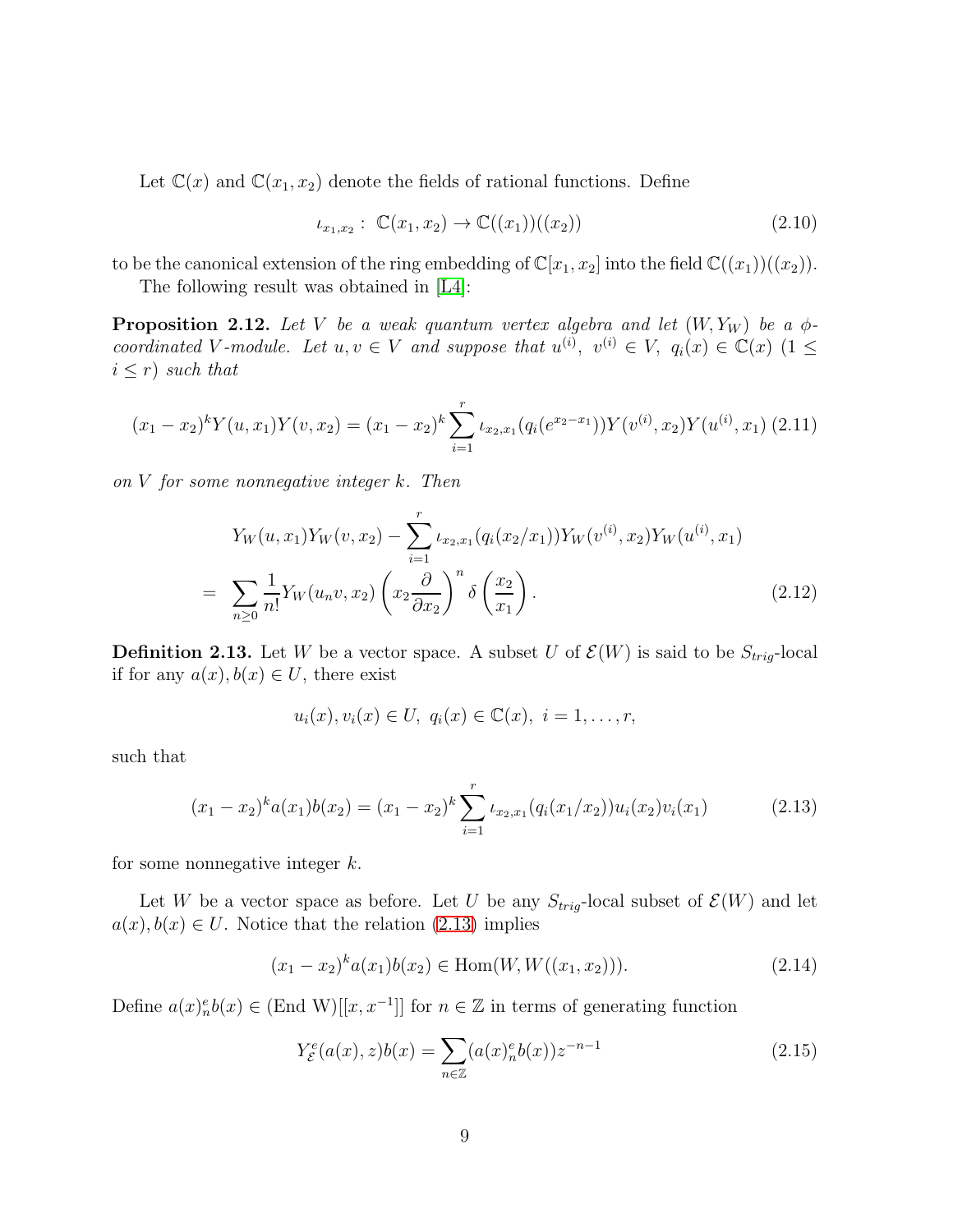by

$$
Y_{\mathcal{E}}^{e}(a(x),z)b(x) = x^{-k}(e^{z} - 1)^{-k}((x_{1} - x)^{k}a(x_{1})b(x))|_{x_{1} = xe^{z}},
$$
\n(2.16)

where k is any nonnegative integer such that  $(2.14)$  holds and where  $(e^z - 1)^{-k}$  stands for the inverse of  $(e^z - 1)^k$  in  $\mathbb{C}((z))$ .

Let U be an  $S_{trig}$ -local subspace of  $\mathcal{E}(W)$ . We say U is  $Y^e_{\mathcal{E}}$ -closed if

$$
a(x)_n^e b(x) \in U \quad \text{for all } a(x), b(x) \in U, \ n \in \mathbb{Z}.
$$

The following result was obtained in [\[L4\]](#page-31-3) (Theorem 5.4):

<span id="page-9-1"></span>**Theorem 2.14.** Let W be a vector space and let U be any  $S_{trig}$ -local subset of  $\mathcal{E}(W)$ . Then there exists a Y<sub>E</sub>-closed  $S_{trig}$ -local subspace of  $\mathcal{E}(W)$ , which contains U and  $\mathbf{1}_W$ . Denote by  $\langle U \rangle_e$  the smallest such subspace. Then  $(\langle U \rangle_e, Y_e^e, \mathbf{1}_W)$  carries the structure of a weak quantum vertex algebra and W is a  $\phi$ -coordinated  $\langle U \rangle_e$ -module with  $Y_W(a(x), z) = a(z)$ for  $a(x) \in \langle U \rangle_e$ .

## 3 Algebra  $A(h)$  and weak quantum vertex algebra  $V_{\mathcal{A}(h)}$

In this section, we first introduce an associative algebra  $\mathcal{A}(h)$  associated to a formal power series  $h(z)$  satisfying a certain condition, and then associate a weak quantum vertex algebra  $V_{\mathcal{A}(h)}$  to this associative algebra and establish an isomorphism between the category of suitably defined restricted  $\mathcal{A}(h)$ -modules and that of  $V_{\mathcal{A}(h)}$ -modules.

Let  $h(z) \in \mathbb{C}[[z]]$  such that  $h(z)h(-z) = 1$ , which is fixed throughout this section. Notice that we have  $h(0)^2 = 1$ . That is,  $h(0) = \pm 1$ .

**Definition 3.1.** Define  $\mathcal{A}(h)$  to be the associative algebra with identity over  $\mathbb C$  with generators

$$
e_n, f_n, \psi_n \ (n \in \mathbb{Z}),
$$

subject to relations

<span id="page-9-0"></span>
$$
e(z)e(w) = h(w - z)e(w)e(z), \quad f(z)f(w) = h(z - w)f(w)f(z), \tag{3.1}
$$

$$
\psi(z)e(w) = h(w - z)e(w)\psi(z), \quad \psi(z)f(w) = h(z - w)f(w)\psi(z), \tag{3.2}
$$

$$
[e(z), f(w)] = z^{-1} \delta\left(\frac{w}{z}\right) \psi(z)
$$
\n(3.3)

$$
[\psi(z), \psi(w)] = 0,\tag{3.4}
$$

where  $a(x) = \sum_{n \in \mathbb{Z}} a_n x^{-n-1}$  for  $a = e, f, \psi$ .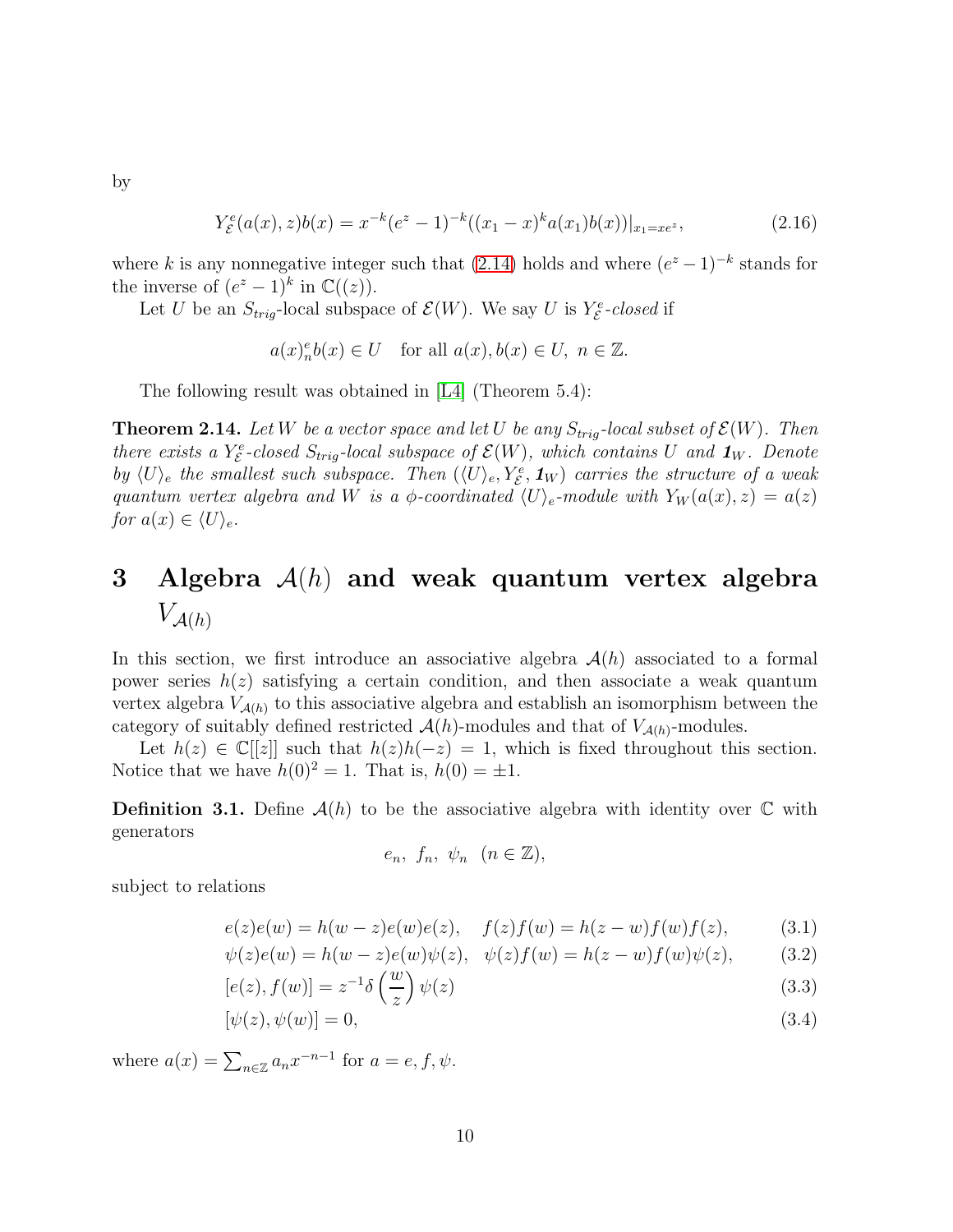<span id="page-10-1"></span>**Remark 3.2.** Note that since  $h(0) = \pm 1$ ,  $h(z - w)$  is an invertible element of  $\mathbb{C}[[z, w]]$ . Then the relations [\(3.2\)](#page-9-0) are equivalent to

$$
e(w)\psi(z) = h(w-z)^{-1}\psi(z)e(w), \quad f(w)\psi(z) = h(z-w)^{-1}\psi(z)f(w).
$$
 (3.5)

Remark 3.3. Note that the commutation relations in the definition involve infinite sums. For example, we have

$$
e_{m}e_{n} = \sum_{r,i \ge 0} h_{r} \binom{r}{i} (-1)^{i} e_{n+r-i} e_{m+i}
$$
\n(3.6)

for  $m, n \in \mathbb{Z}$ , where

$$
h(z) = \sum_{r \ge 0} h_r z^r.
$$

In view of this,  $A(h)$  is a topological algebra in nature.

Let U denote a three-dimensional vector space with a designated basis  ${e, f, \psi}$ . For convenience, set

$$
\mathcal{B} = \{e, f, \psi\} \subset U.
$$

Using the fact that

$$
\left(\frac{\partial}{\partial z} + \frac{\partial}{\partial w}\right) h(z - w) = 0,
$$

by a straightforward argument we have:

**Lemma 3.4.** The algebra  $A(h)$  admits a derivation d such that

$$
d(a_n) = -na_{n-1} \quad \text{for } a \in U, \ n \in \mathbb{Z}, \tag{3.7}
$$

which amounts to that  $d(a(x)) = \frac{d}{dx}a(x)$  for  $a \in U$ .

**Definition 3.5.** We define a restricted  $\mathcal{A}(h)$ -module to be an  $\mathcal{A}(h)$ -module such that for any  $a \in U$ ,  $w \in W$ ,  $a_n w = 0$  for n sufficiently large, and W with the discrete topology is a continuous module. A nonzero vector v in an  $\mathcal{A}(h)$ -module is called a vacuum vector if  $a_n v = 0$  for  $a \in U$ ,  $n \geq 0$ . Furthermore, a vacuum  $\mathcal{A}(h)$ -module is an  $\mathcal{A}(h)$ -module W together with a vacuum vector which generates W as an  $\mathcal{A}(h)$ -module.

We have the following facts about a general vacuum  $\mathcal{A}(h)$ -module:

<span id="page-10-2"></span>**Lemma 3.6.** Let W be a vacuum  $\mathcal{A}(h)$ -module with vacuum vector v. Set  $F_0 = \mathbb{C}v$  and  $F_k = 0$  for  $k < 0$ . For any positive integer k, define  $F_k$  to be the linear span of vectors

$$
a_1(-m_1)\cdots a_r(-m_r)v
$$

for  $r \geq 1, a_1, \ldots, a_r \in \mathcal{B}, m_1, \ldots, m_r \geq 1$  with  $m_1 + \cdots + m_r \leq k$ . Then the subspaces  $F_k$ for  $k \in \mathbb{Z}$  form an ascending filtration of W. Furthermore, we have

<span id="page-10-0"></span>
$$
a(m)F_k \subseteq F_{k-m} \quad \text{for } a \in U, \ m, k \in \mathbb{Z}.
$$
 (3.8)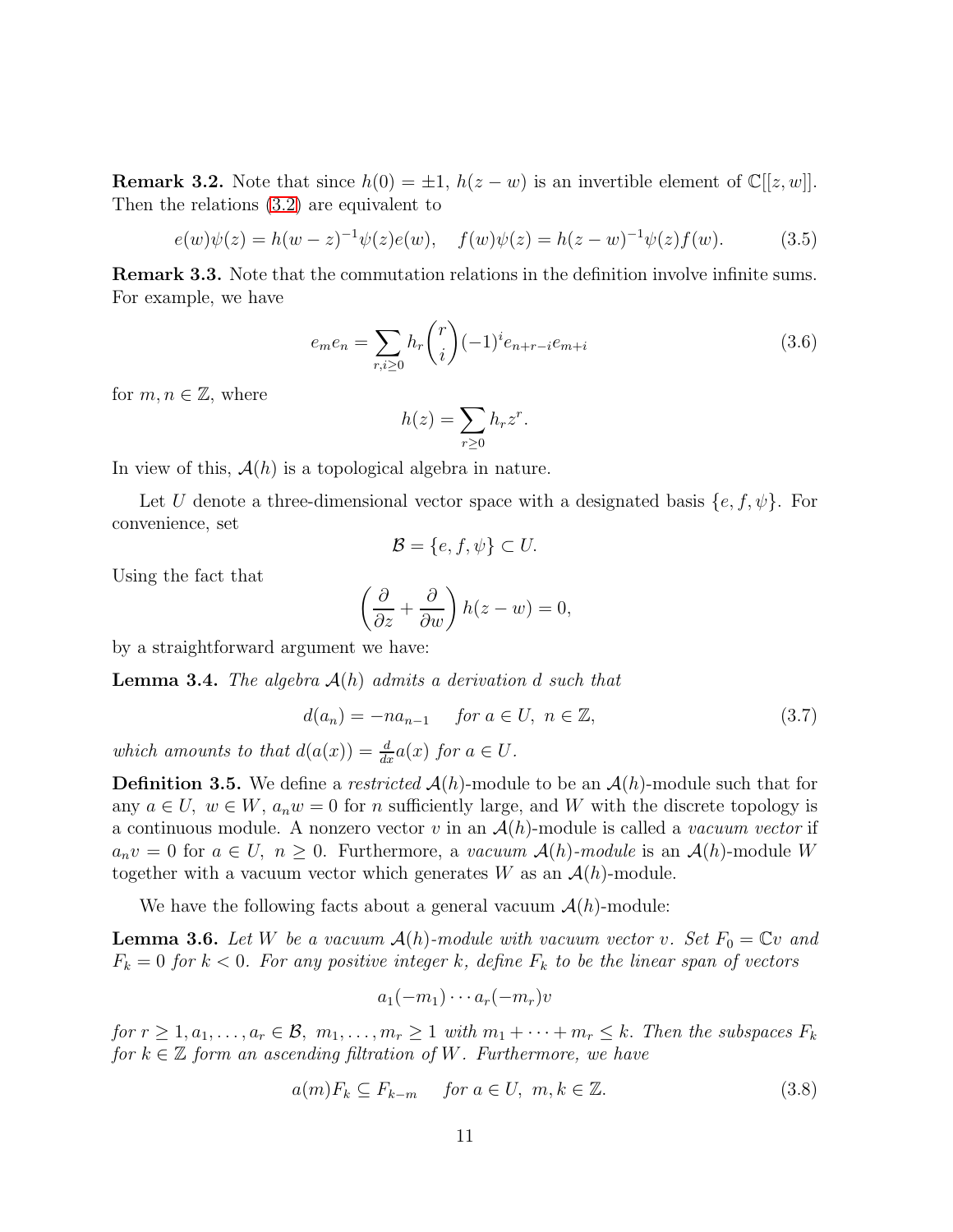*Proof.* We first prove [\(3.8\)](#page-10-0). By definition, (3.8) is always true for  $m < 0$ . Now we consider  $m \geq 0$ . If  $k \leq 0$ , it is true as  $F_k = 0$  for  $k < 0$  and  $F_0 = \mathbb{C}v$ . Assume  $k \geq 1$ . Note that from the defining relations of  $\mathcal{A}(h)$  and Remark [3.2,](#page-10-1) for  $a, b \in \mathcal{B}$ ,  $m, n \in \mathbb{Z}$ , we have

<span id="page-11-0"></span>
$$
a(m)b(n) = g(0)b(n)a(m) + \sum_{i,j \ge 0, i+j \ge 1} \alpha_{ij}b(n+i)a(m+j) + \beta\psi(m+n)
$$
(3.9)

for some  $\alpha_{ii}, \beta \in \mathbb{C}$ , depending on a, b. Then [\(3.8\)](#page-10-0) follows from this and an induction on k. From [\(3.8\)](#page-10-0), we see that  $\bigcup_{k>0} F_k$  is a submodule of W, which contains the generator v of W. Consequently,  $W = \bigcup_{k \geq 0} F_k$ . Thus the subspaces  $F_k$  for  $k \in \mathbb{Z}$  form an ascending filtration of  $W$ .  $\Box$ 

On the other hand, we have:

<span id="page-11-3"></span>**Lemma 3.7.** Let W be a vacuum  $\mathcal{A}(h)$ -module with vacuum vector v. For  $n \in \mathbb{N}$ , set

$$
E_n = \text{span}\{a^{(1)}(m_1)\cdots a^{(r)}(m_r)v \mid 0 \le r \le n, \ a^{(i)} \in \mathcal{B}, \ m_i \in \mathbb{Z}\}.
$$

Then  $E_n$  for  $n \in \mathbb{N}$  form an ascending filtration of W. Furthermore, if  $g(0) = -1$ , then for every  $n \in \mathbb{N}$ ,  $E_n$  is linearly spanned by vectors

<span id="page-11-1"></span>
$$
e(-m_1)\cdots e(-m_r)f(-n_1)\cdots f(-n_s)\psi(-k_1)\cdots\psi(-k_l)v\tag{3.10}
$$

for  $r, s, l \geq 0, m_i, n_j, k_t \geq 1$  with

$$
r+s+l\leq n,\quad m_1>\cdots>m_r,\quad n_1>\cdots>n_s,\quad k_1\geq\cdots\geq k_l.
$$

If  $g(0) = 1$ , then for every  $n \in \mathbb{N}$ ,  $E_n$  is linearly spanned by the vectors

<span id="page-11-2"></span>
$$
e(-m_1)\cdots e(-m_r)f(-n_1)\cdots f(-n_s)\psi(-k_1)\cdots\psi(-k_l)v,
$$
\n(3.11)

where  $r, s, l \geq 0, m_i, n_j, k_t \geq 1$  with

$$
r+s+l\leq n, \quad m_1\geq\cdots\geq m_r, \quad n_1\geq\cdots\geq n_s, \quad k_1\geq\cdots\geq k_l.
$$

*Proof.* It is clear that  $E_n$  for  $n \in \mathbb{N}$  form an ascending filtration for W. For  $n \in \mathbb{N}$ , set

$$
E'_{n} = \text{span}\{u_{1}(-m_{1})\cdots u_{r}(-m_{r})v \mid 0 \leq r \leq n, u_{1},\ldots,u_{r} \in \mathcal{B}, m_{1},\ldots,m_{r} \geq 1\}.
$$

Now, we prove  $E'_n = E_n$ . From definition, we have  $E'_n \subseteq E_n$  for  $n \in \mathbb{N}$ . For  $u \in U$ ,  $m \in \mathbb{Z}$ with  $m < 0$ , we have  $u(m) E'_n \subseteq E'_{n+1}$  by definition. On the other hand, by using induction on *n* and [\(3.9\)](#page-11-0), we get  $u(m)E'_n \subseteq E'_n$  $n'_{n}$  for  $u \in \mathcal{B}$ ,  $m \geq 0$ . Note that  $E'_{0} = \mathbb{C}v$ . It then follows from an induction that  $E_n \subseteq E'_n$  $E'_n$  for  $n \in \mathbb{N}$ . Thus  $E_n = E'_n$  $'_{n}$  for  $n \in \mathbb{N}$ . Now, let  $a, b \in \mathcal{B}, m, n \in \mathbb{Z}$  with  $m, n \leq -1$  and let  $w \in E_r \cap F_s$  with  $r, s \in \mathbb{Z}$  (where  $F_s$  is defined in Lemma [3.6\)](#page-10-2). Notice that  $a(m)b(n)w \in E_{r+2} \cap F_{s-m-n}$ . From [\(3.9\)](#page-11-0) we have

$$
a(m)b(n)w \equiv g(0)b(n)a(m)w \mod (E_{r+2} \cap F_{s-m-n-1} + E_{r+1} \cap F_{s-m-n}). \tag{3.12}
$$

Then  $(3.10)$  and  $(3.11)$  follow from induction on  $(r, s)$  with respect to the lexicographical order. 囗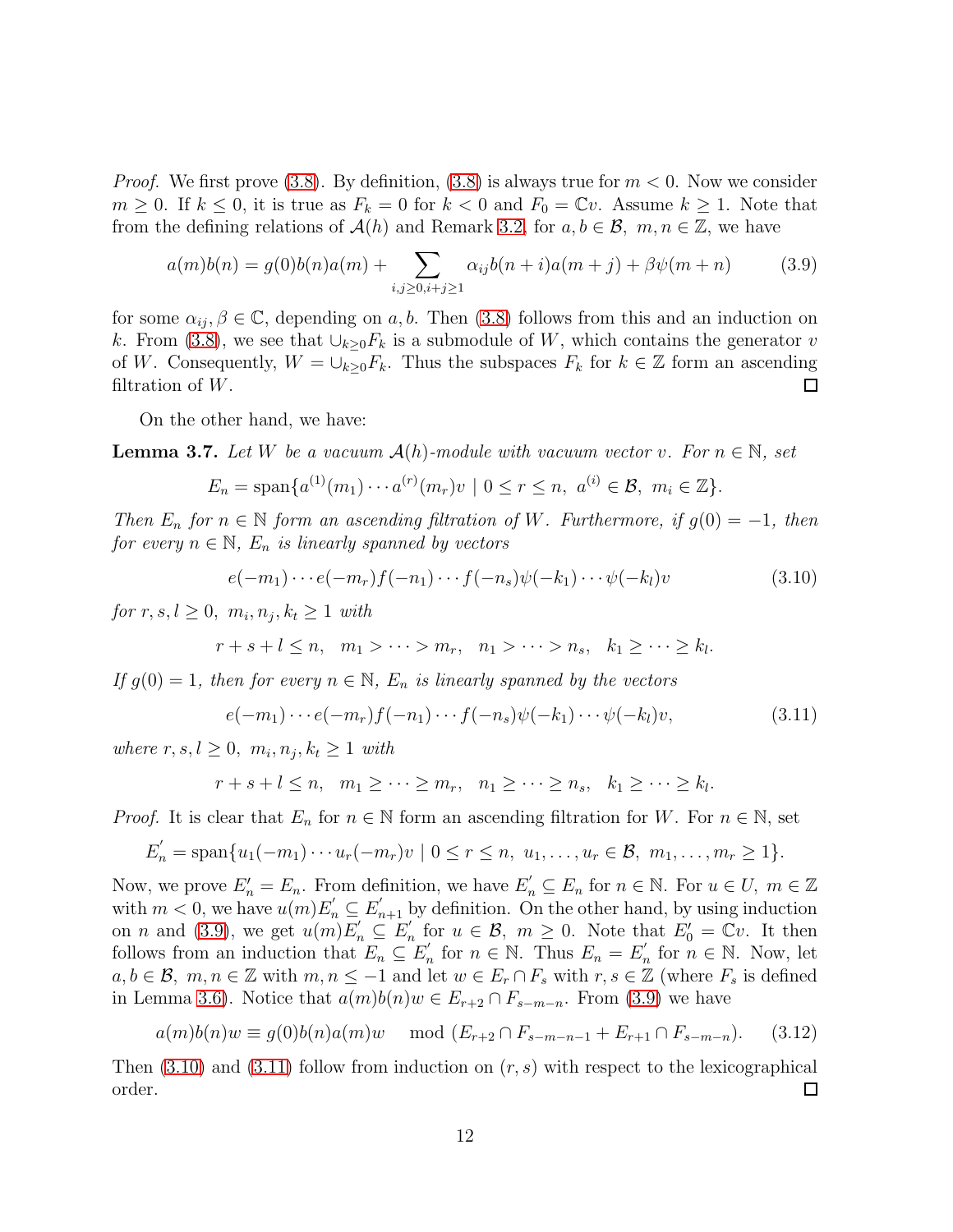Next, we give a tautological construction of a universal vacuum  $\mathcal{A}(h)$ -module. Set  $\mathfrak{T} = T(U \otimes \mathbb{C}[t, t^{-1}])$ , the tensor algebra over vector space  $U \otimes \mathbb{C}[t, t^{-1}]$ . Let d be the derivation of algebra  $\mathfrak T$  determined by

$$
d(u \otimes t^n) = -n(u \otimes t^{n-1}) \quad \text{ for } u \in \mathcal{B}, n \in \mathbb{Z}.
$$

Set  $\mathfrak{T}_{-} = \sum_{n \geq 1} \mathfrak{T}_{-n}$ . Furthermore, set  $J = \mathfrak{T} \mathbb{C}[d] \mathfrak{T}_{-}$ , a left ideal of  $\mathfrak{T}$ . Then set  $V_{\mathfrak{T}} = \mathfrak{T}/J$ , a left  $\mathfrak{I}\text{-module}$ . We see that for any  $w \in V_{\mathfrak{I}}$  and  $u \in \mathcal{B}$ ,  $u(n)w = 0$  for n sufficiently large (as for any  $a \in \mathfrak{T}$ ,  $u(n)a \in \mathfrak{T}$  =  $\subset J$  for n sufficiently large). Then define  $V_{\mathcal{A}(h)}$  to be the quotient  $\mathfrak T$ -module of  $V_{\mathfrak T}$  modulo the submodule corresponding to the defining relations of  $\mathcal{A}(h)$ . Let 1 denote the image of 1 in  $V_{\mathcal{A}(h)}$ . Then  $(V_{\mathcal{A}(h)}, 1)$  is a vacuum  $\mathcal{A}(h)$ -module. Since  $dJ \subset J$ , d acts on  $V_{\mathcal{A}(h)}$  such that  $d\mathbf{1} = 0$ ,  $[d, u(x)] = \frac{d}{dx}u(x)$  for  $u \in \mathcal{B}$ . We see that vacuum module  $V_{\mathcal{A}(h)}$  is universal in the sense that for any vacuum  $\mathcal{A}(h)$ -module  $(W, w_0)$  on which d acts such that  $dw_0 = 0$ ,  $[d, u(x)] = \frac{d}{dx}u(x)$  for  $u \in \mathcal{B}$ , there exists a unique  $\mathcal{A}(h)$ -module homomorphism from  $V_{\mathcal{A}(h)}$  to W, sending 1 to  $w_0$ .

Here, we have:

**Theorem 3.8.** There exists a weak quantum vertex algebra structure on the vacuum  $\mathcal{A}(h)$ module  $(V_{A(h)}, 1)$ , which is uniquely determined by the condition that 1 is the vacuum vector and

$$
Y(e(-1)\mathbf{1},x) = e(x), \quad Y(f(-1)\mathbf{1},x) = f(x), \quad Y(\psi(-1)\mathbf{1},x) = \psi(x).
$$

Furthermore, for every restricted  $\mathcal{A}(h)$ -module W, there exists a  $V_{\mathcal{A}(h)}$ -module structure  $Y_W(\cdot, x)$  on W, which is uniquely determined by

$$
Y_W(e(-1)\mathbf{1},x) = e(x), \quad Y_W(f(-1)\mathbf{1},x) = f(x), \quad Y_W(\psi(-1)\mathbf{1},x) = \psi(x).
$$

*Proof.* Let W be any restricted  $\mathcal{A}(h)$ -module. Then the direct sum  $V_{\mathcal{A}(h)} \oplus W$ , denoted by  $\overline{W}$ , is also a restricted  $\mathcal{A}(h)$ -module. Set  $U_{\overline{W}} = \{e(x), f(x), \psi(x)\} \cup \{1_{\overline{W}}\} \subseteq \mathcal{E}(W)$ . From the defining relations of  $\mathcal{A}(h)$ , we see that  $U_{\bar{W}}$  is an S-local subset of  $\mathcal{E}(W)$ . Then by [\[L2\]](#page-31-2) (Theorem 5.8),  $U_{\bar{W}}$  generates a weak quantum vertex algebra  $V_{\bar{W}}$  under the vertex operator operation  $Y_{\mathcal{E}}$ , and W is a faithful  $V_{\bar{W}}$ -module with  $Y_{\bar{W}}(u(x), x_0) = u(x_0)$  for  $u(x) \in V_{\bar{W}}$ . From [\[L2\]](#page-31-2) (Proposition 6.7), we see that  $V_{\bar{W}}$  is a vacuum  $A(h)$ -module with  $e(z)$ ,  $f(z)$ ,  $\psi(z)$  acting as  $Y_{\mathcal{E}}(e(x), z)$ ,  $Y_{\mathcal{E}}(f(x), z)$ ,  $Y_{\mathcal{E}}(\psi(x), z)$ , respectively. Since  $V_{\mathcal{A}(h)}$ is universal, there exists an  $\mathcal{A}(h)$ -module homomorphism  $\varphi$  from  $V_{\mathcal{A}(h)}$  to  $V_{\bar{W}}$ , sending 1 to  $1_{\bar{W}}$ . Since  $V_{\mathcal{A}(h)}$  is a vacuum  $\mathcal{A}(h)$ -module, and  $V_{\mathcal{A}(h)}$  admits an action of d such that  $d\mathbf{1} = 0$ ,  $[d, u(x)] = \frac{d}{dx}u(x)$  for  $u \in U$ . Then by [\[L2\]](#page-31-2) (Theorem 6.3), there exists a weak quantum vertex algebra structure on  $V_{\mathcal{A}(h)}$  with 1 as the vacuum vector such that  $Y(e, x) = e(x)$ ,  $Y(f, x) = f(x)$ ,  $Y(\psi, x) = \psi(x)$ . Furthermore, from Theorem 6.5 in [\[L2\]](#page-31-2), W is a  $V_{\mathcal{A}(h)}$ -module with W as a submodule. □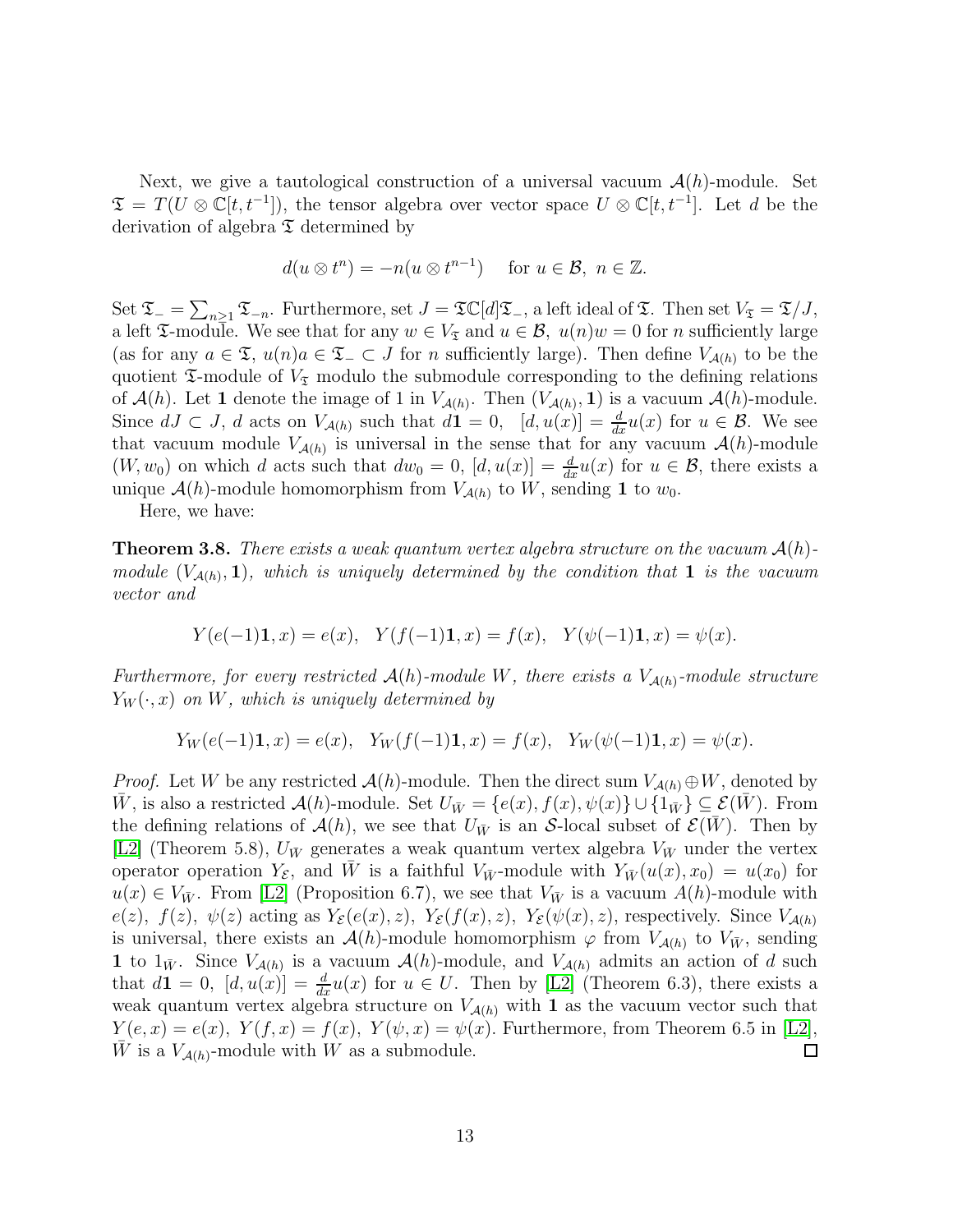### 4 Non-degeneracy of weak quantum vertex algebra  $V_{\mathcal{A}(h)}$

In this section, we restrict ourselves to the case where  $h(z)$  is factorizable in the sense that  $h(z) = \pm q(-z)q(z)^{-1}$  for some nonzero  $q(z) \in \mathbb{C}[[z]]$ . In this case, we determine a P-B-W type basis for the vacuum  $\mathcal{A}(h)$ -module  $V_{\mathcal{A}(h)}$  and prove that the weak quantum vertex algebra  $V_{\mathcal{A}(h)}$  is a non-degenerate quantum vertex algebra.

Throughout this section, we assume that  $h(z) = \pm q(-z)q(z)^{-1}$  where  $q(z) \in \mathbb{C}[[z]]$ such that  $q(0) = 1$ . To obtain a basis of the vacuum  $\mathcal{A}(h)$ -module  $V_{\mathcal{A}(h)}$ , we shall use a vertex algebra to obtain a vacuum  $\mathcal{A}(h)$ -module for  $h(z) = q(-z)q(z)^{-1}$ , whereas for  $h(z) = -q(-z)q(z)^{-1}$ , we shall use a vertex superalgebra.

First, we consider the case  $h(z) = q(-z)q(z)^{-1}$ . Let  $\mathfrak{g} = \mathbb{C}\bar{e} \oplus \mathbb{C}\bar{f} \oplus \mathbb{C}\bar{\psi}$  be a (Heisenberg) Lie algebra with bracket relations

$$
[\bar{\psi}, \bar{e}] = 0 = [\bar{\psi}, \bar{f}], \quad [\bar{e}, \bar{f}] = \bar{\psi}.
$$
\n(4.1)

Then we have the loop Lie algebra  $L(\mathfrak{g}) = \mathfrak{g} \otimes \mathbb{C}[t, t^{-1}].$ 

Follow a common practice alternatively to denote  $a \otimes t^m$  by  $a(m)$  for  $a \in \mathfrak{g}, m \in \mathbb{Z}$ . For  $u \in \mathfrak{g}$ , form a generating function

$$
u(x) = \sum_{n \in \mathbb{Z}} u(n) x^{-n-1}.
$$

Let  $\mathfrak{g} \otimes \mathbb{C}[t]$  act trivially on  $\mathbb{C}$ . Form an induced module

$$
V_{L(\mathfrak{g})}=U(L(\mathfrak{g}))\otimes_{U(\mathfrak{g}\otimes\mathbb{C}[\mathfrak{t}])}\mathbb{C}.
$$

Set  $1 = 1 \otimes 1 \in V_{L(\mathfrak{g})}$ . In view of the P-B-W theorem,  $V_{L(\mathfrak{g})}$  has a basis consisting of vectors

$$
\bar{e}(-m_1)\cdots\bar{e}(-m_r)\bar{f}(-n_1)\cdots\bar{f}(-n_s)\bar{\psi}(-k_1)\cdots\bar{\psi}(-k_l)\mathbf{1}
$$

for  $r, s, l \ge 0, m_1 \ge \cdots \ge m_r \ge 1, n_1 \ge \cdots \ge n_s \ge 1, k_1 \ge \cdots \ge k_l \ge 1.$ 

Identify  $\mathfrak g$  as a subspace of  $V_{L(\mathfrak g)}$  through the linear map  $u \in \mathfrak g \mapsto u(-1)$ 1. It is known that there exists a vertex algebra structure on  $V_{L(\mathfrak{g})}$ , which is uniquely determined by the conditions that 1 is the vacuum vector and that  $Y(u, x) = u(x)$  for  $u \in \mathfrak{g}$ .

Note that  $L(\mathfrak{g})$  is a Z-graded Lie algebra with

$$
\deg(a \otimes t^n) = -n \quad \text{for } a \in \mathfrak{g}, \ n \in \mathbb{Z}.
$$

Naturally,  $U(L(\mathfrak{g}))$  is a Z-graded algebra. It follows that  $V_{L(\mathfrak{g})}$  is a Z-graded  $L(\mathfrak{g})$ -module with  $(V_{L(\mathfrak{g})})_{(n)} = 0$  for  $n < 0$ ,  $(V_{L(\mathfrak{g})})_{(0)} = \mathbb{C}1$ , and  $(V_{L(\mathfrak{g})})_{(1)} = \mathfrak{g}$ . Furthermore, we have

$$
a(m)(V_{L(\mathfrak{g})})_{(n)} \subset (V_{L(\mathfrak{g})})_{(n-m)}
$$
 for  $a \in \mathfrak{g}, m, n \in \mathbb{Z}$ .

Next, we are going to define a vacuum  $\mathcal{A}(h)$ -module structure on the vertex algebra  $V_{L(\mathfrak{g})}$ . First, we have: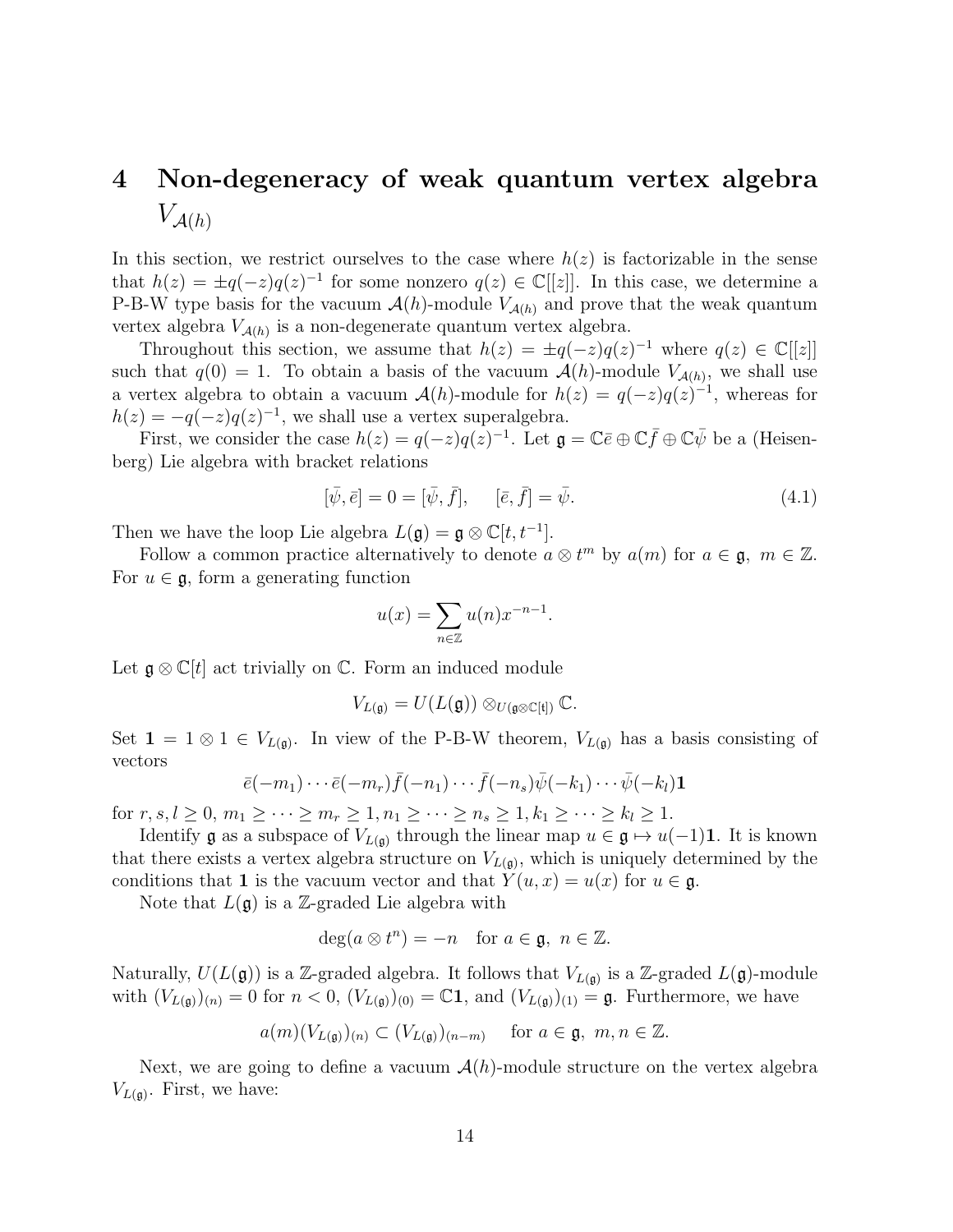<span id="page-14-0"></span>**Lemma 4.1.** For any  $p_1(t), p_2(t) \in \mathbb{C}[[t]]$ , there exists

$$
\phi(t) \in \mathrm{Hom}_{\mathbb{C}}(V_{L(\mathfrak{g})}, V_{L(\mathfrak{g})} \otimes \mathbb{C}[[t]]) \subset \mathrm{Hom}(V_{L(\mathfrak{g})}, V_{L(\mathfrak{g})}[[t]]),
$$

which is uniquely determined by

$$
\begin{aligned}\n\phi(t)(1) &= 1, \quad \phi(t)Y(v, x) = Y(\phi(t-x)v, x)\phi(t) \quad \text{for } v \in V_{L(\mathfrak{g})}, \\
\phi(t)\bar{e}(x) &= p_1(t-x)\bar{e}(x)\phi(t), \quad \phi(t)\bar{f}(x) = p_2(t-x)\bar{f}(x)\phi(t), \\
\phi(t)\bar{\psi}(x) &= p_1(t-x)p_2(t-x)\bar{\psi}(x)\phi(t).\n\end{aligned}
$$

Furthermore, we have

$$
\phi(x)\phi(t) = \phi(t)\phi(x), \quad [\mathcal{D}, \phi(t)] = \frac{d}{dt}\phi(t), \tag{4.2}
$$

where D is the linear operator on  $V_{L(\mathfrak{g})}$ , defined by  $\mathcal{D}v = v_{-2}\mathbf{1}$  for  $v \in V_{L(\mathfrak{g})}$ .

*Proof.* Note that  $\mathbb{C}[[t]]$  is a vertex algebra with 1 as the vacuum vector and

$$
Y(p(t),x)q(t) = (e^{-x\frac{d}{dt}}p(t))q(t) = p(t-x)q(t)
$$

for  $p(t), q(t) \in \mathbb{C}[[t]]$ . Then we have a tensor product vertex algebra  $V_{L(\mathfrak{g})} \otimes \mathbb{C}[[t]]$ , whose vertex operator map, denoted by  $\overline{Y}(\cdot, x)$ , is given by

$$
\overline{Y}(u \otimes p(t), x) = Y(u, x) \otimes p(t - x)
$$

for  $u \in V$ ,  $p(t) \in \mathbb{C}[[t]]$ . Then we have

$$
[\bar{Y}(\bar{e}\otimes p_1(t), x_1), \bar{Y}(\bar{e}\otimes p_1(t), x_2)] = [Y(\bar{e}, x_1), Y(\bar{e}, x_2)] \otimes p_1(t - x_1)p_1(t - x_2) = 0,
$$
  
\n
$$
[\bar{Y}(\bar{f}\otimes p_2(t), x_1), \bar{Y}(\bar{f}\otimes p_2(t), x_2)] = [Y(\bar{f}, x_1), Y(\bar{f}, x_2)] \otimes p_2(t - x_1)p_2(t - x_2) = 0,
$$
  
\n
$$
[\bar{Y}(\bar{\psi}\otimes p_1(t)p_2(t), x_1), \bar{Y}(\bar{e}\otimes p_1(t), x_2)] = [Y(\bar{\psi}, x_1), Y(\bar{e}, x_2)] \otimes p_1(t - x_1)p_2(t - x_1)p_1(t - x_2) = 0,
$$

$$
\begin{aligned} [\bar{Y}(\bar{\psi}\otimes p_1(t)p_2(t), x_1), \bar{Y}(\bar{f}\otimes p_2(t), x_2)] \\ = \ [Y(\bar{\psi}, x_1), Y(\bar{f}, x_2)] \otimes p_1(t-x_1)p_2(t-x_1)p_2(t-x_2) = 0, \end{aligned}
$$

$$
\begin{array}{ll}\n[\bar{Y}(\bar{\psi}\otimes p_1(t)p_2(t), x_1), \bar{Y}(\bar{\psi}\otimes p_1(t)p_2(t), x_2)] \\
= & [Y(\bar{\psi}, x_1), Y(\bar{\psi}, x_2)] \otimes p_1(t - x_1)p_2(t - x_1)p_1(t - x_2)p_2(t - x_2) \\
= & 0,\n\end{array}
$$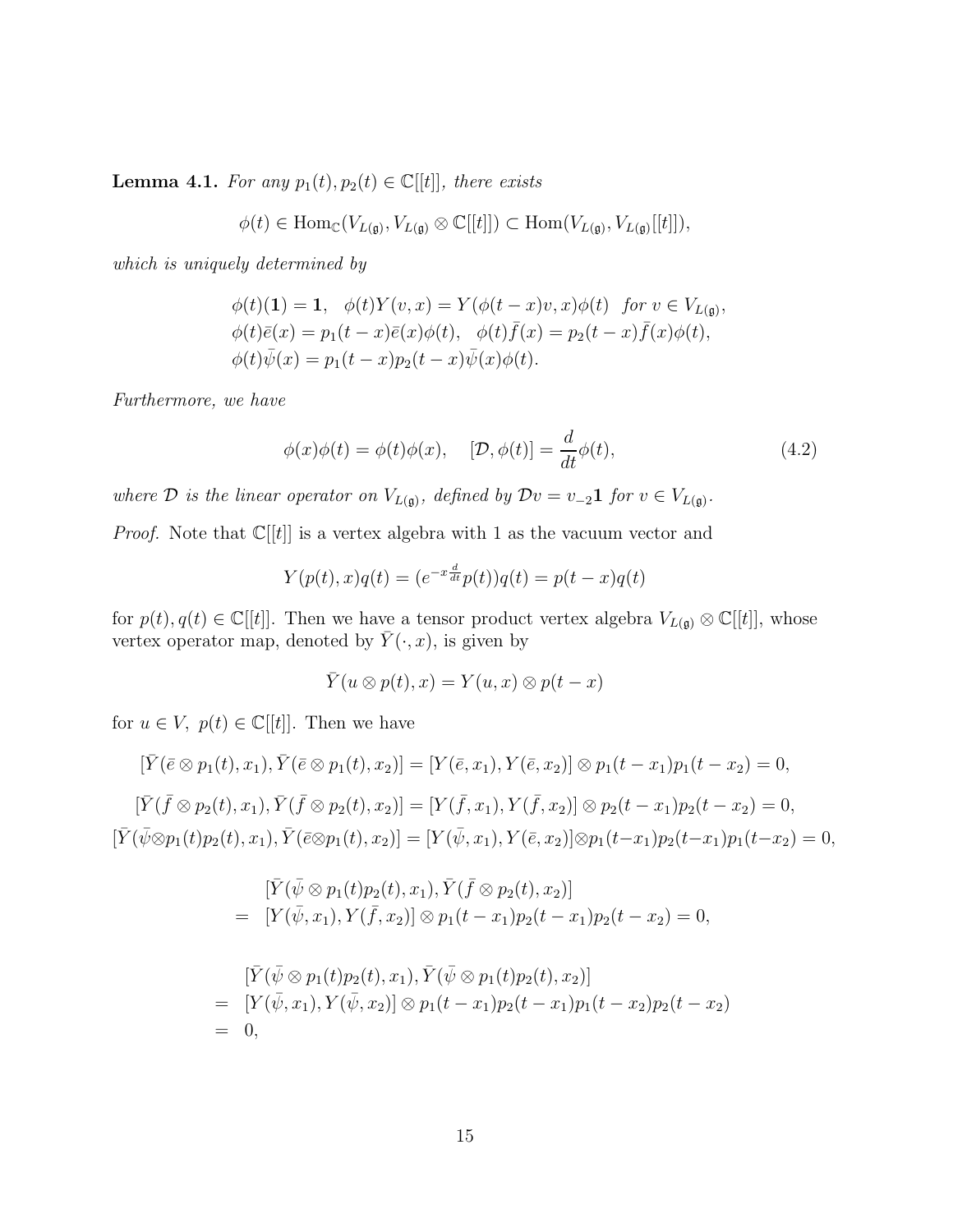$$
\begin{split}\n&[\bar{Y}(\bar{e}\otimes p_{1}(t), x_{1}), \bar{Y}(\bar{f}\otimes p_{2}(t), x_{2})] \\
&= [Y(\bar{e}, x_{1}), Y(\bar{f}, x_{2})] \otimes p_{1}(t - x_{1})p_{2}(t - x_{2}) \\
&= x_{1}^{-1}\delta\left(\frac{x_{2}}{x_{1}}\right)Y(\bar{\psi}, x_{2}) \otimes p_{1}(t - x_{1})p_{2}(t - x_{2}) \\
&= x_{1}^{-1}\delta\left(\frac{x_{2}}{x_{1}}\right)Y(\bar{\psi}, x_{2}) \otimes p_{1}(t - x_{2})p_{2}(t - x_{2}) \\
&= x_{1}^{-1}\delta\left(\frac{x_{2}}{x_{1}}\right)\bar{Y}(\bar{\psi}\otimes p_{1}(t)p_{2}(t), x_{2}).\n\end{split}
$$

In view of this,  $V_{L(\mathfrak{g})} \otimes \mathbb{C}[[t]]$  is an  $L(\mathfrak{g})$ -module with  $\bar{e}(x)$ ,  $\bar{f}(x)$ ,  $\bar{\psi}(x)$  acting as

$$
\overline{Y}(\overline{e}\otimes p_1(t),x), \quad \overline{Y}(\overline{f}\otimes p_2(t),x), \quad \overline{Y}(\overline{\psi}\otimes p_1(t)p_2(t),x),
$$

respectively. It is clear that  $1 \otimes 1$  is a vacuum vector. It follows that there exists a (unique)  $L(\mathfrak{g})$ -module homomorphism  $\phi$  from  $V_{L(\mathfrak{g})}$  to  $V_{L(\mathfrak{g})} \otimes \mathbb{C}[[t]]$  with  $\phi(1) = 1 \otimes 1$ . We have

$$
\phi(\bar{e}) = \bar{e} \otimes p_1(t), \quad \phi(\bar{f}) = \bar{f} \otimes p_2(t), \quad \phi(\bar{\psi}) = \bar{\psi} \otimes p_1(t)p_2(t).
$$

Thus

$$
\phi(Y(a,x)v) = \overline{Y}(\phi(a),x)\phi(v) \quad \text{ for } a \in \mathfrak{g}, \ v \in V_{L(\mathfrak{g})}.
$$

As g generates  $V_{L(\mathfrak{g})}$  as a vertex algebra, it follows that  $\phi$  is a vertex algebra homomorphism from  $V_{L(\mathfrak{g})}$  to  $V_{L(\mathfrak{g})} \otimes \mathbb{C}[[t]]$ . Write  $\phi$  as  $\phi(t)$  with a visible dependence on t. Then

$$
\phi(t)(\mathbf{1}) = \mathbf{1}, \quad \phi(t)(\bar{e}) = \bar{e} \otimes p_1(t), \quad \phi(t)(\bar{f}) = \bar{f} \otimes p_2(t), \quad \phi(t)(\bar{\psi}) = \bar{\psi} \otimes p_1(t)p_2(t)
$$

and

$$
\phi(t)(Y(u,x)v) = \overline{Y}(\phi(t)(u),x)\phi(t)(v) = Y(\phi(t-x)u,x)\phi(t)v
$$

for  $u, v \in V_{L(\mathfrak{g})}$ . Then the first three relations in the furthermore assertion follows immediately.

It is clear that  $\phi(x)\phi(t) = \phi(t)\phi(x)$  on g. Then it follows that  $\phi(x)\phi(t) = \phi(t)\phi(x)$  on  $V_{L(\mathfrak{g})}$  as  $\mathfrak{g}$  generates  $V_{L(\mathfrak{g})}$  as a vertex algebra. Noticing that the D-operator of  $V_{L(\mathfrak{g})}\otimes\mathbb{C}[[t]]$ is  $\mathcal{D} \otimes 1 + 1 \otimes (-d/dt)$ , as  $\phi$  is a vertex algebra homomorphism, we have  $\phi \mathcal{D} = (\mathcal{D} \otimes 1 +$  $1 \otimes (-d/dt))\phi$ , which implies that  $[\mathcal{D}, \phi(t)] = \frac{d}{dt}\phi(t)$ . ◻

Recall that  $h(z) = q(-z)q(z)^{-1}$ , where  $q(t) \in \mathbb{C}[[t]]$  with  $q(0) = 1$ . As an immediate consequence of Lemma [4.1](#page-14-0) we have:

<span id="page-15-0"></span>Corollary 4.2. There exists an invertible element

 $\phi(t) \in \text{Hom}_{\mathbb{C}}(V_{L(\mathfrak{g})}, V_{L(\mathfrak{g})} \otimes \mathbb{C}[[t]]) \subset (\text{End}_{\mathbb{C}}V_{L(\mathfrak{g})})[[t]]$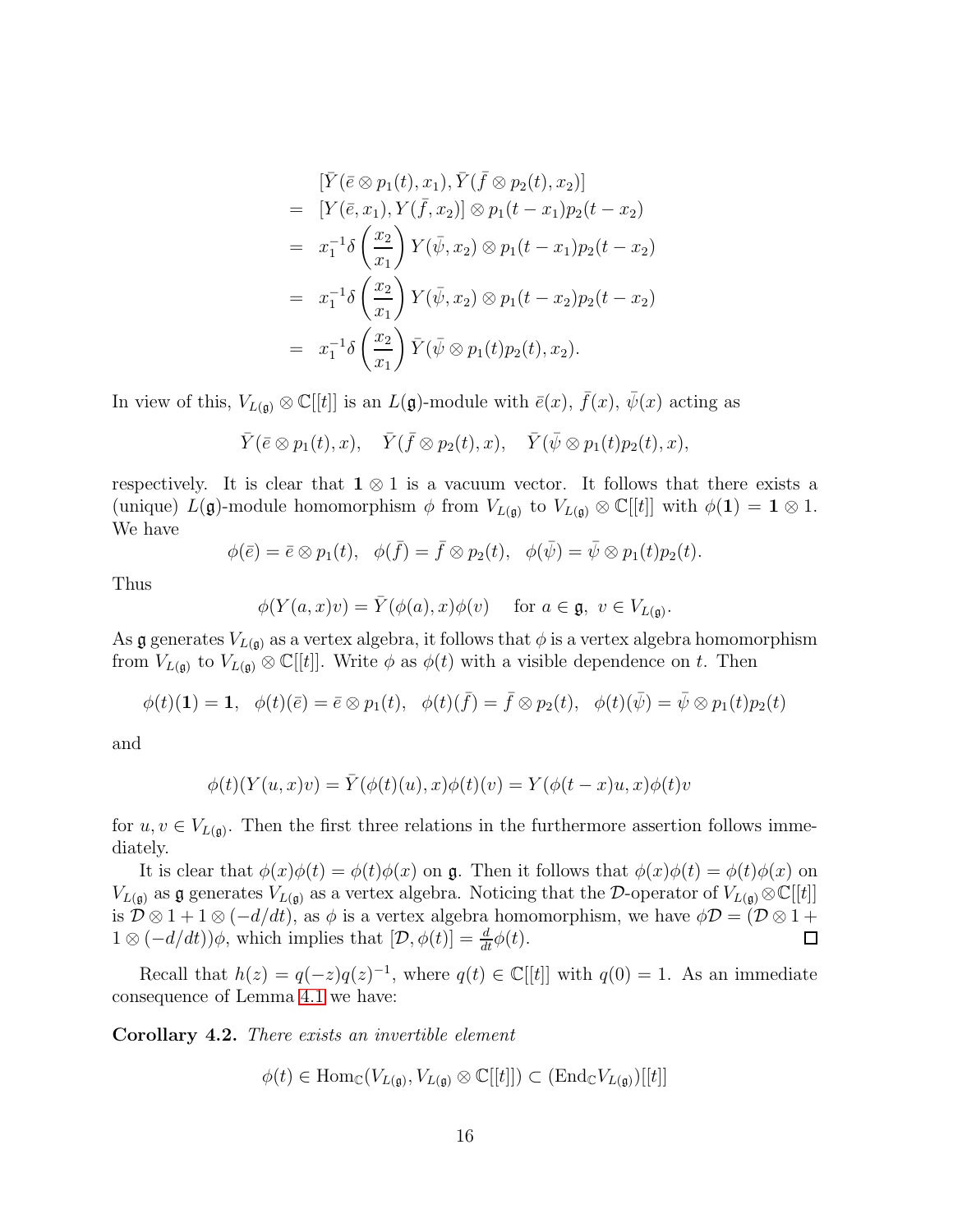such that

$$
\phi(t)(1) = 1,\n\phi(t)\bar{e}(x) = q(t-x)\bar{e}(x)\phi(t), \quad \phi(t)\bar{f}(x) = q(x-t)\bar{f}(x)\phi(t),\n\phi(t)\bar{\psi}(x) = q(t-x)q(x-t)\bar{\psi}(x)\phi(t),\n[D, \phi(t)] = \frac{d}{dt}\phi(t),\n\phi(x)\phi(t) = \phi(t)\phi(x).
$$

View  $V_{L(\mathfrak{g})} \otimes \mathbb{C}[[t]]$  naturally as a subspace of  $V_{L(\mathfrak{g})}[[t]]$ . In this way, we view  $\phi(t)$  as a linear map from  $V_{L(\mathfrak{g})}$  to  $V_{L(\mathfrak{g})}[[t]].$ 

**Proposition 4.3.** Let  $\phi(t)$  be the element of  $(End_{\mathbb{C}}V_{L(\mathfrak{g})})[[t]]$  obtained in Corollary [4.2.](#page-15-0) Then the assignment

$$
e(x) = \bar{e}(x)\phi(x), \quad f(x) = \bar{f}(x)\phi(x), \quad \psi(x) = \bar{\psi}(x)\phi(x)\phi(x)
$$

uniquely defines a vacuum  $\mathcal{A}(h)$ -module structure on  $V_{L(\mathfrak{g})}$  with 1 as the generator, such that

<span id="page-16-0"></span>
$$
[\mathcal{D}, e(x)] = \frac{d}{dx}e(x), [\mathcal{D}, f(x)] = \frac{d}{dx}f(x), [\mathcal{D}, \psi(x)] = \frac{d}{dx}\psi(x), \qquad (4.3)
$$

where D is the linear operator on  $V_{L(\mathfrak{g})}$ , defined by  $\mathcal{D}v = v_{-2}\mathbf{1}$  for  $v \in V_{L(\mathfrak{g})}$ .

Proof. By Corollary [4.2,](#page-15-0) we have

$$
e(x_1)e(x_2) = \bar{e}(x_1)\phi(x_1)\bar{e}(x_2)\phi(x_2)
$$
  
\n
$$
= \bar{e}(x_1)\bar{e}(x_2)q(x_1 - x_2)\phi(x_1)\phi(x_2)
$$
  
\n
$$
= \bar{e}(x_2)\bar{e}(x_1)\phi(x_2)\phi(x_1)q(x_1 - x_2)
$$
  
\n
$$
= \bar{e}(x_2)\phi(x_2)\bar{e}(x_1)\phi(x_1)q(x_1 - x_2)q(x_2 - x_1)^{-1}
$$
  
\n
$$
= e(x_2)e(x_1)g(x_2 - x_1),
$$

$$
f(x_1)f(x_2) = \bar{f}(x_1)\phi(x_1)\bar{f}(x_2)\phi(x_2)
$$
  
\n
$$
= \bar{f}(x_1)\bar{f}(x_2)q(x_2 - x_1)\phi(x_1)\phi(x_2)
$$
  
\n
$$
= \bar{f}(x_2)\bar{f}(x_1)\phi(x_2)\phi(x_1)q(x_2 - x_1)
$$
  
\n
$$
= \bar{f}(x_2)\phi(x_2)\bar{f}(x_1)\phi(x_1)q(x_1 - x_2)^{-1}q(x_2 - x_1)
$$
  
\n
$$
= f(x_2)f(x_1)g(x_1 - x_2),
$$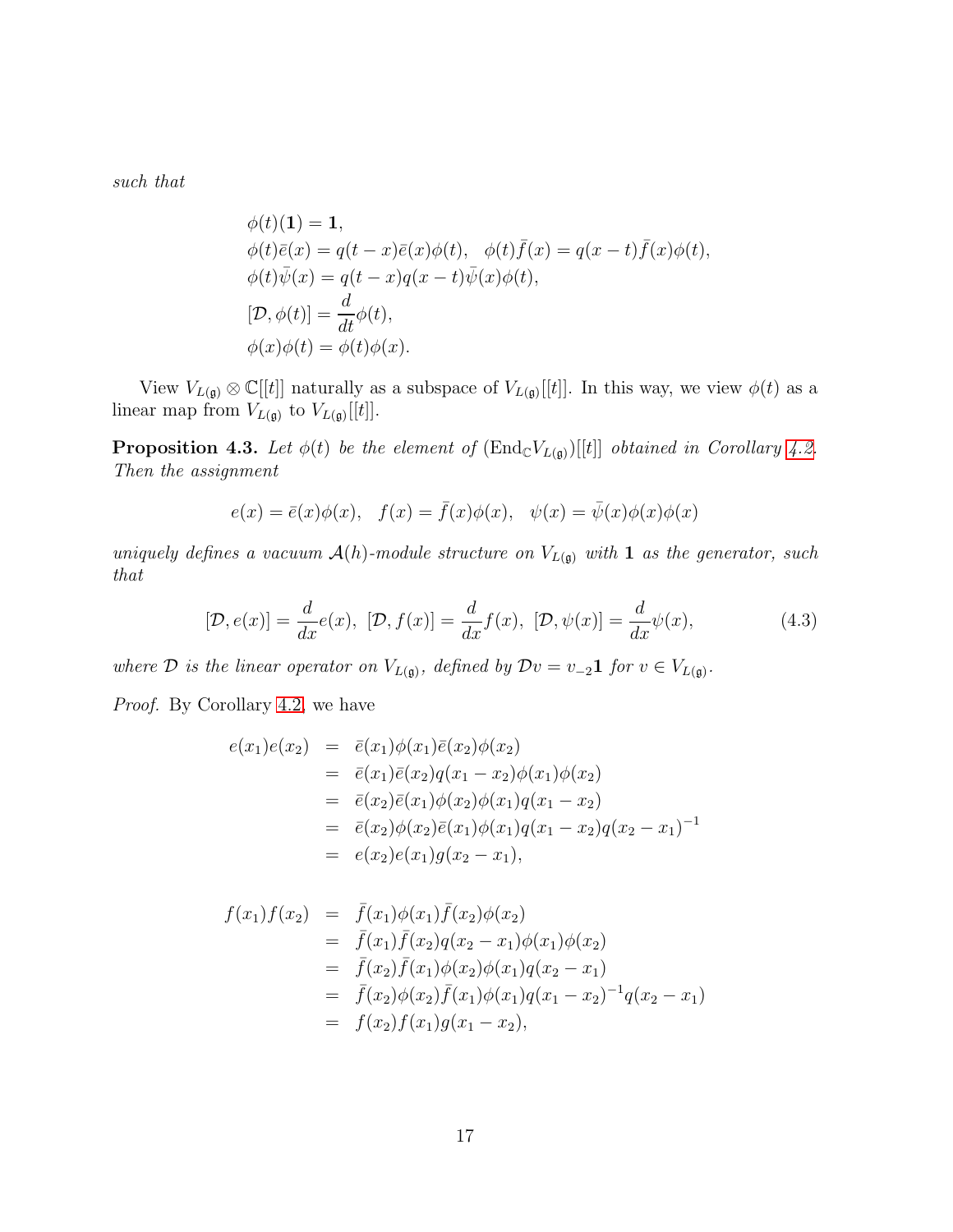$$
[e(x_1), f(x_2)]
$$
  
\n
$$
= \bar{e}(x_1)\phi(x_1)\bar{f}(x_2)\phi(x_2) - \bar{f}(x_2)\phi(x_2)\bar{e}(x_1)\phi(x_1)
$$
  
\n
$$
= \bar{e}(x_1)\bar{f}(x_2)q(x_2 - x_1)\phi(x_1)\phi(x_2) - \bar{f}(x_2)\bar{e}(x_1)q(x_2 - x_1)\phi(x_1)\phi(x_2)
$$
  
\n
$$
= q(x_2 - x_1)[\bar{e}(x_1), \bar{f}(x_2)]\phi(x_1)\phi(x_2)
$$
  
\n
$$
= q(x_2 - x_1)x_1^{-1}\delta\left(\frac{x_2}{x_1}\right)\bar{\psi}(x_2)\phi(x_1)\phi(x_2)
$$
  
\n
$$
= q(0)x_1^{-1}\delta\left(\frac{x_2}{x_1}\right)\bar{\psi}(x_2)\phi(x_2)\phi(x_2)
$$
  
\n
$$
= x_1^{-1}\delta\left(\frac{x_2}{x_1}\right)\psi(x_2),
$$

$$
\begin{aligned}\n&[\psi(x_1), \psi(x_2)] \\
&= \bar{\psi}(x_1)\phi(x_1)\bar{\psi}(x_2)\phi(x_2)\phi(x_2) - \bar{\psi}(x_2)\phi(x_2)\bar{\psi}(x_1)\phi(x_1)\phi(x_1) \\
&= q(x_1 - x_2)^2 q(x_2 - x_1)^2 \bar{\psi}(x_1)\bar{\psi}(x_2)\phi(x_1)\phi(x_1)\phi(x_2)\phi(x_2) \\
&- q(x_2 - x_1)^2 q(x_1 - x_2)^2 \bar{\psi}(x_2)\bar{\psi}(x_1)\phi(x_2)\phi(x_2)\phi(x_1)\phi(x_1) \\
&= q(x_1 - x_2)^2 q(x_2 - x_1)^2 [\bar{\psi}(x_1), \bar{\psi}(x_2)]\phi(x_1)\phi(x_1)\phi(x_2)\phi(x_2) \\
&= 0,\n\end{aligned}
$$

$$
\psi(x_1)e(x_2)
$$
\n
$$
= \bar{\psi}(x_1)\phi(x_1)\phi(x_1)\bar{e}(x_2)\phi(x_2)
$$
\n
$$
= q(x_1 - x_2)^2\bar{\psi}(x_1)\bar{e}(x_2)\phi(x_1)\phi(x_1)\phi(x_2)
$$
\n
$$
= q(x_1 - x_2)^2\bar{e}(x_2)\bar{\psi}(x_1)\phi(x_1)\phi(x_1)\phi(x_2)
$$
\n
$$
= q(x_1 - x_2)^2q(x_1 - x_2)^{-1}q(x_2 - x_1)^{-1}\bar{e}(x_2)\phi(x_2)\bar{\psi}(x_1)\phi(x_1)\phi(x_1)
$$
\n
$$
= q(x_1 - x_2)q(x_2 - x_1)^{-1}e(x_2)\psi(x_1)
$$
\n
$$
= g(x_2 - x_1)e(x_2)\psi(x_1),
$$

$$
\psi(x_1)f(x_2)
$$
\n
$$
= \bar{\psi}(x_1)\phi(x_1)\phi(x_1)\bar{f}(x_2)\phi(x_2)
$$
\n
$$
= q(x_2 - x_1)^2\bar{\psi}(x_1)\bar{f}(x_2)\phi(x_1)\phi(x_1)\phi(x_2)
$$
\n
$$
= q(x_2 - x_1)^2\bar{f}(x_2)\bar{\psi}(x_1)\phi(x_2)\phi(x_1)\phi(x_1)
$$
\n
$$
= q(x_2 - x_1)^2q(x_2 - x_1)^{-1}q(x_1 - x_2)^{-1}\bar{f}(x_2)\phi(x_2)\bar{\psi}(x_1)\phi(x_1)\phi(x_1)
$$
\n
$$
= q(x_2 - x_1)q(x_1 - x_2)^{-1}f(x_2)\psi(x_1)
$$
\n
$$
= g(x_1 - x_2)f(x_2)\psi(x_1).
$$

This shows that  $V_{L(\mathfrak{g})}$  is an  $\mathcal{A}(h)$ -module. Obviously, 1 is a vacuum vector.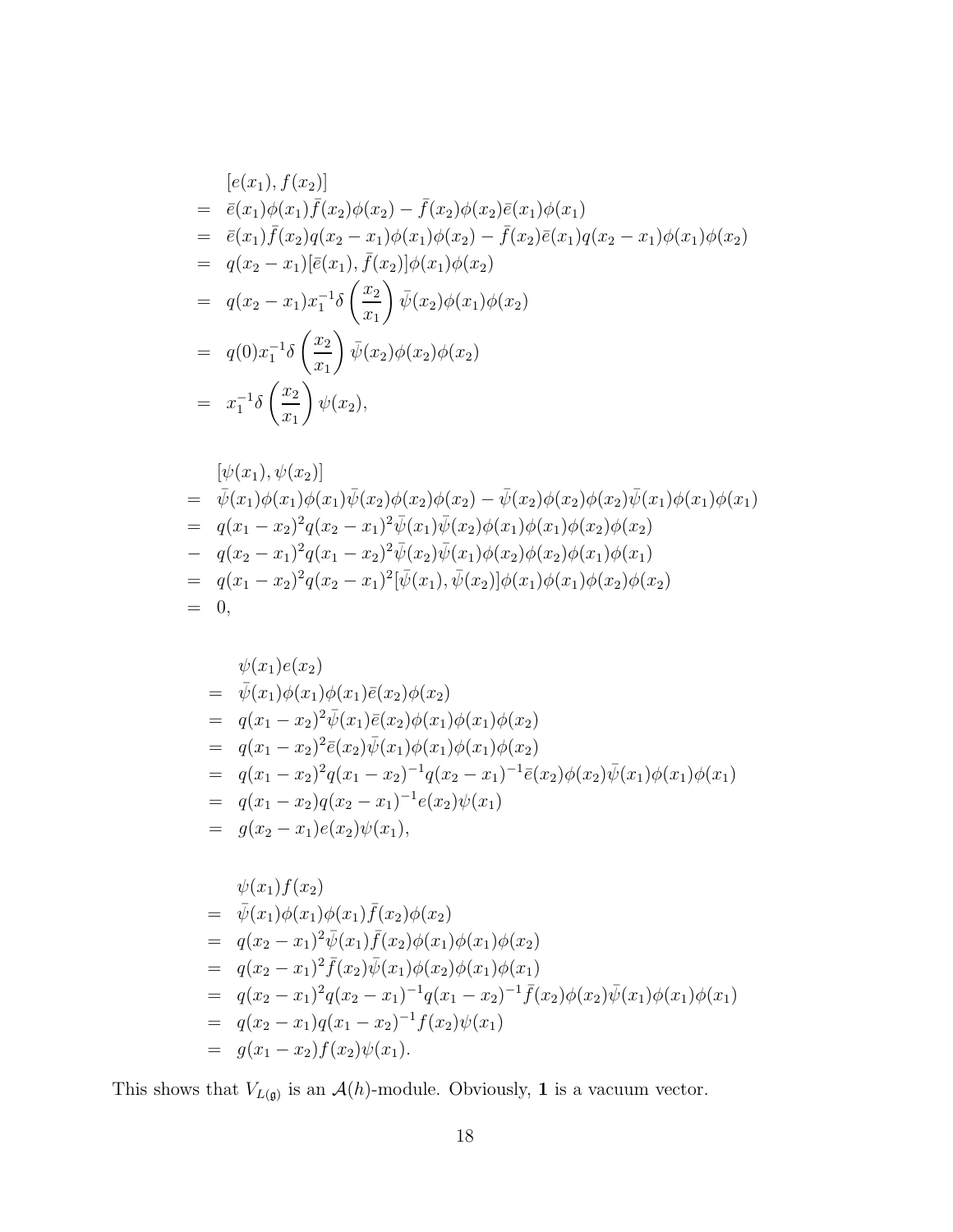Next, we prove that  $V_{L(\mathfrak{g})}$  is generated by 1 as an  $\mathcal{A}(h)$ -module. Let W be the  $\mathcal{A}(h)$ submodule of  $V_{L(\mathfrak{g})}$  generated by 1. From Corollary [4.2,](#page-15-0) we have

$$
\begin{aligned}\n\phi^{-1}(x_1)e(x) &= q(x_1 - x)^{-1}e(x)\phi^{-1}(x_1), \\
\phi^{-1}(x_1)f(x) &= q(x - x_1)^{-1}f(x)\phi^{-1}(x_1), \\
\phi^{-1}(x_1)\psi(x) &= q(x_1 - x)^{-1}q(x - x_1)^{-1}\psi(x)\phi^{-1}(x_1).\n\end{aligned}
$$

With  $\phi(x)^{-1}$ **1** = **1**, it then follows that  $\phi(x)^{-1}W \subset W((x))$ . Since

$$
\bar{e}(x) = e(x)\phi(x)^{-1}, \quad \bar{f}(x) = f(x)\phi(x)^{-1}, \quad \bar{\psi}(x) = \psi(x)\phi(x)^{-1}\phi(x)^{-1},
$$

it follows that W is an  $L(\mathfrak{g})$ -submodule of  $V_{L(\mathfrak{g})}$ . Consequently,  $W = V_{L(\mathfrak{g})}$ . This implies that  $V_{L(\mathfrak{g})}$  is a vacuum  $\mathcal{A}(h)$ -module.

On  $V_{L(\mathfrak{g})}$ , we have

$$
[\mathcal{D}, \bar{e}(x)] = \frac{d}{dx}\bar{e}(x), \quad [\mathcal{D}, \bar{f}(x)] = \frac{d}{dx}\bar{f}(x), \quad [\mathcal{D}, \bar{\psi}(x)] = \frac{d}{dx}\bar{\psi}(x).
$$

Then [\(4.3\)](#page-16-0) follows immediately.

Furthermore, we have:

<span id="page-18-3"></span>**Proposition 4.4.** View  $V_{L(\mathfrak{g})}$  as a vacuum  $\mathcal{A}(h)$ -module. For  $n \in \mathbb{N}$ , set

$$
E_n = \text{span}\{u^{(1)}(m_1)\cdots u^{(r)}(m_r)\mathbf{1} \mid 0 \le r \le n, \ u^{(i)} \in U, \ m_i \in \mathbb{Z}\}.
$$

Then  $E_n$  has a basis consisting of vectors

<span id="page-18-0"></span>
$$
e(-m_1)\cdots e(-m_r)f(-n_1)\cdots f(-n_s)\psi(-k_1)\cdots\psi(-k_l)\mathbf{1},\tag{4.4}
$$

where  $r, s, l > 0$  with  $r + s + l < n$ , and

$$
m_1 \geq \cdots \geq m_r \geq 1, \quad n_1 \geq \cdots \geq n_s \geq 1, \quad k_1 \geq \cdots \geq k_l \geq 1.
$$

*Proof.* From Lemma [3.7,](#page-11-3) we see that  $E_n$  is spanned by the vectors in [\(4.4\)](#page-18-0), so it remains to establish the linear independence.

For convenience, simply denote  $V_{L(\mathfrak{g})}$  by V in this proof. Recall that  $V = \coprod_{n \in \mathbb{N}} V_{(n)}$  is an N-graded  $L(\mathfrak{g})$ -module with  $V_{(0)} = \mathbb{C}1$  and  $V_{(1)} = U$ . For  $n \in \mathbb{Z}$ , set  $\bar{F}_n = \bigoplus_{m \leq n} V_{(m)}$ . We have  $\bar{F}_n = 0$  for  $n < 0$ ,  $\bar{F}_0 = V_{(0)} = \mathbb{C}1$ , and

<span id="page-18-1"></span>
$$
a(m)\bar{F}_n \subset \bar{F}_{n-m} \quad \text{ for } a \in \{\bar{e}, \bar{f}, \bar{\psi}\}, \ m, n \in \mathbb{Z}.
$$
 (4.5)

We see that the following vectors form a basis of  $\bar{F}_n$ :

<span id="page-18-2"></span>
$$
\bar{e}(-m_1)\cdots\bar{e}(-m_r)\bar{f}(-n_1)\cdots\bar{f}(-n_s)\bar{\psi}(-k_1)\cdots\bar{\psi}(-k_l)\mathbf{1}
$$
\n(4.6)

 $\Box$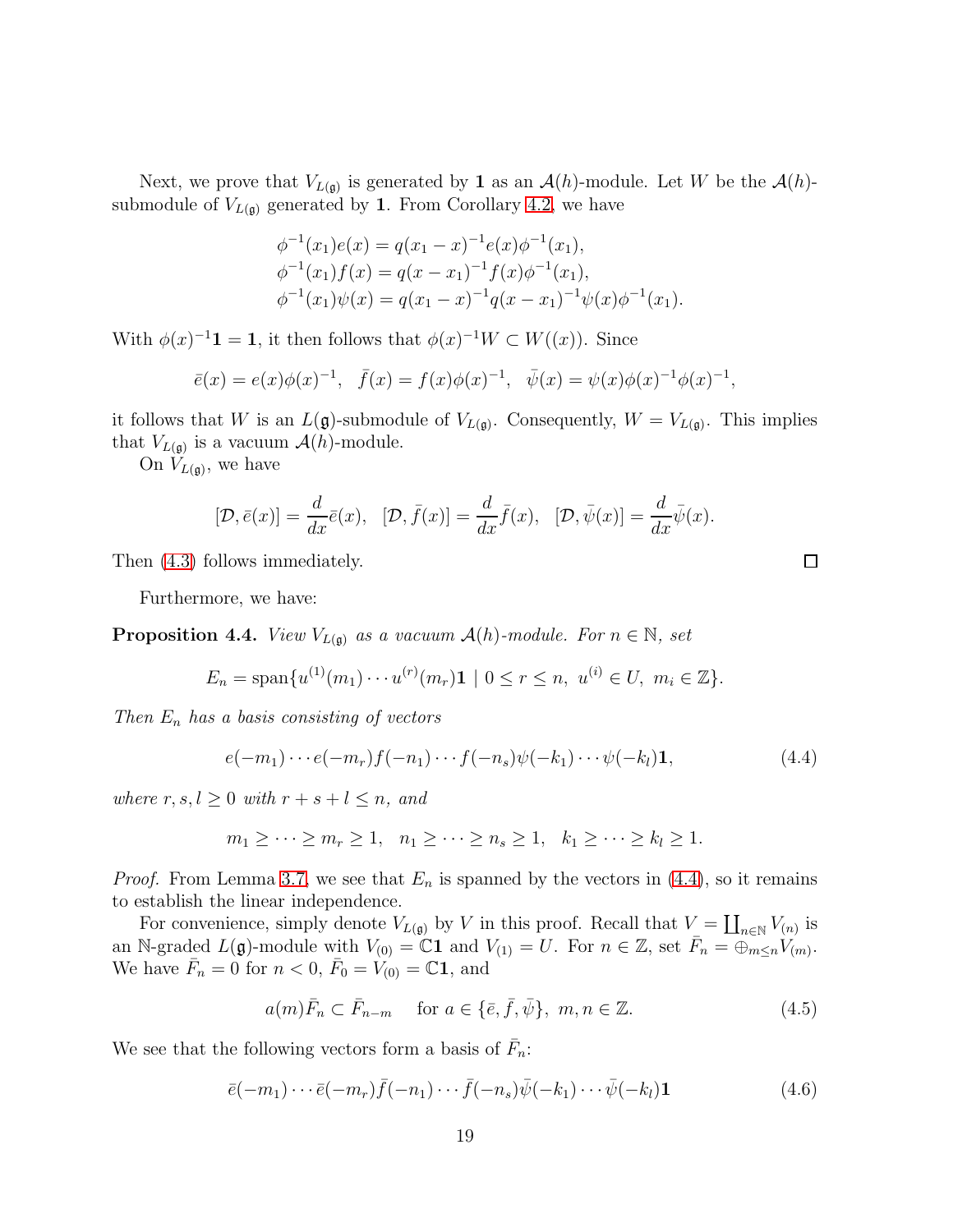for  $r, s, l \geq 0$  with  $\sum m_i + \sum n_j + \sum k_s \leq n$ , and for  $m_i, n_j, k_t \in \mathbb{Z}$  with

$$
m_1 \geq \cdots \geq m_r \geq 1, \quad n_1 \geq \cdots \geq n_s \geq 1, \quad k_1 \geq \cdots \geq k_l \geq 1.
$$

Write  $\phi(t) = \sum_{i \geq 0} \phi_i t^i$  (with  $\phi_i \in \text{End}_{\mathbb{C}}V$ ) and  $q(t) = \sum_{i \geq 0} q_i t^i$  (with  $q_i \in \mathbb{C}$ ). We have

$$
\phi_i \bar{e}(m) = \sum_{r \ge 0} \sum_{j \ge 0, r-j \le i} q_r \binom{r}{j} (-1)^j \bar{e}(m+j) \phi_{i-r+j},
$$
  
\n
$$
\phi_i \bar{f}(m) = \sum_{r,j \ge 0, r-j \le i} q_r \binom{r}{j} (-1)^{r+j} \bar{f}(m+j) \phi_{i-r+j},
$$
  
\n
$$
\phi_i \bar{\psi}(m) = \sum_{r,r',j,j' \ge 0, r+r'-j-j' \le i} q_r q_{r'} \binom{r}{j} \binom{r'}{j'} (-1)^{j+r'+j'} \bar{\psi}(m+j+j') \phi_{i-r+j-r'-j'}.
$$

Notice that  $\phi(t)\bar{F}_0 \subset \bar{F}_0$  as  $\phi(t)$ **1** = **1**. It then follows from induction and [\(4.5\)](#page-18-1) that

 $\phi_i \bar{F}_n \subset \bar{F}_n$  for  $i \in \mathbb{N}, n \in \mathbb{Z}$ . (4.7)

On the other hand, using the commutation relations above with  $i = 0$  (and induction) we get

$$
\phi_0(w) \equiv w \pmod{\bar{F}_{n-1}} \quad \text{for } w \in \bar{F}_n, \ n \in \mathbb{Z}, \tag{4.8}
$$

noticing that  $q_0 = q(0) = 1$ .

From the relations  $e(x) = \bar{e}(x)\phi(x)$ ,  $f(x) = \bar{f}(x)\phi(x)$ ,  $\psi(x) = \bar{\psi}(x)\phi(x)\phi(x)$ , we have

$$
e(m) = \sum_{i\geq 0} \bar{e}(m+i)\phi_i, \quad f(m) = \sum_{i\geq 0} \bar{f}(m+i)\phi_i,
$$

$$
\psi(m) = \sum_{i,j\geq 0} \bar{\psi}(i+j+m)\phi_i\phi_j
$$

for  $m \in \mathbb{Z}$ . It follows that  $u(m)\overline{F}_n \subset \overline{F}_{n-m}$  for  $u \in \mathcal{B} = \{e, f, \psi\}$ ,  $m, n \in \mathbb{Z}$ .

Now, define a linear endomorphism  $\sigma$  of V, which sends the basis vector in [\(4.6\)](#page-18-2) to the corresponding vector

$$
e(-m_1)\cdots e(-m_r)f(-n_1)\cdots f(-n_s)\psi(-k_1)\cdots\psi(-k_l)\mathbf{1}.
$$

We have  $\sigma(\bar{F}_n) \subset \bar{F}_n$  for  $n \in \mathbb{N}$ . and  $\sigma(w) \equiv w \pmod{\bar{F}_{n-1}}$  for  $w \in \bar{F}_n$ . Then it follows that  $\sigma$  is bijective. Consequently, those vectors in [\(4.4\)](#page-18-0) are linearly independent. 口

Recall that  $V_{\mathcal{A}(h)}$  is universal. As an immediate consequence of Proposition [4.4,](#page-18-3) we have: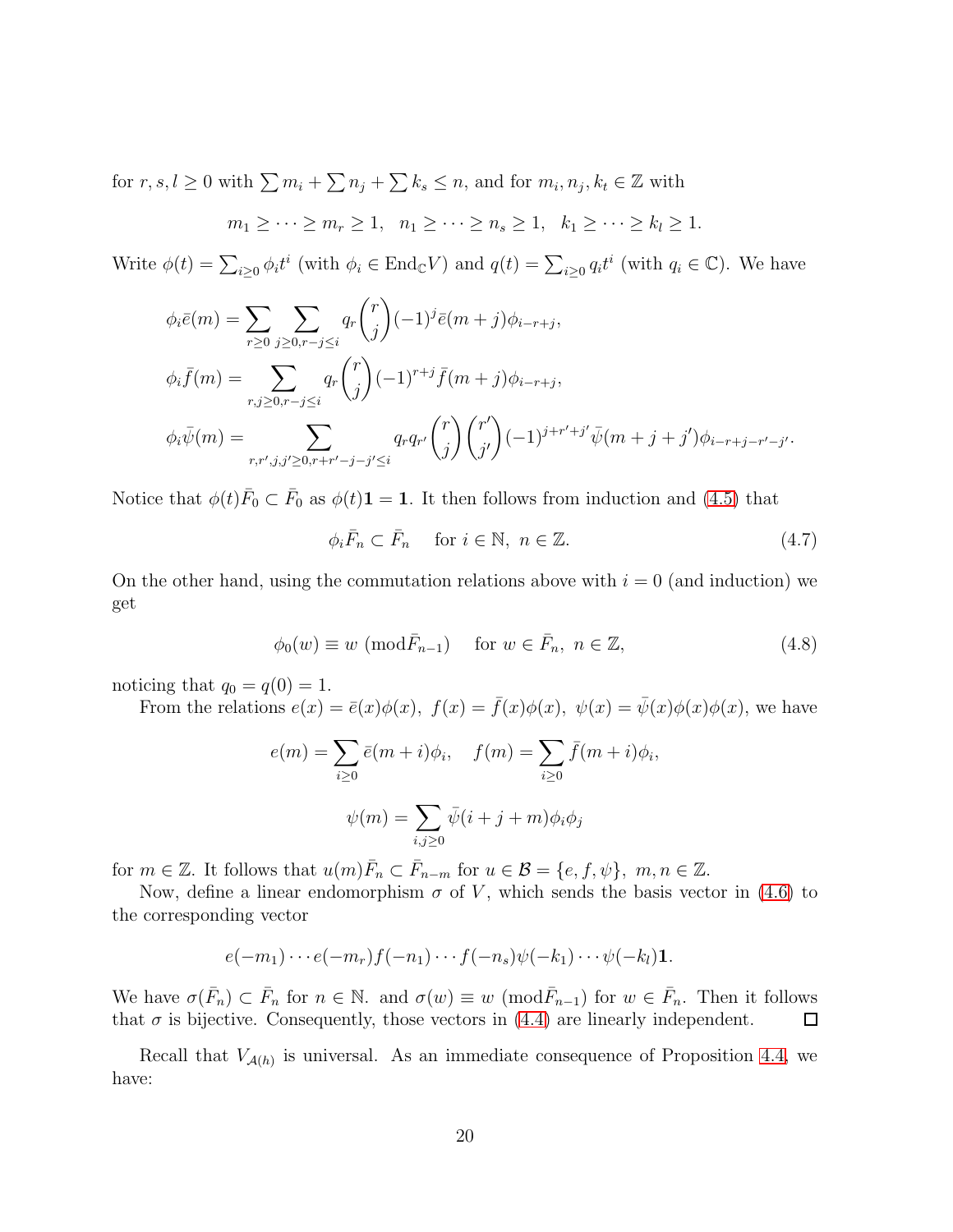<span id="page-20-0"></span>Corollary 4.5. For  $n \in \mathbb{N}$ , set

 $E_n = \text{span}\{u^{(1)}(m_1)\cdots u^{(r)}(m_r)\mathbf{1} \mid 0 \le r \le n, u^{(i)} \in U, m_i \in \mathbb{Z}\} \subset V_{\mathcal{A}(h)}.$ 

Then  $E_n$  for  $n \geq 0$  form an ascending filtration of  $V_{\mathcal{A}(h)}$ , and for  $n \in \mathbb{N}$ ,  $E_n$  has a basis consisting of the vectors

$$
e(-m_1)\cdots e(-m_r)f(-n_1)\cdots f(-n_s)\psi(-k_1)\cdots\psi(-k_l)\mathbf{1},\tag{4.9}
$$

where  $r, s, l \geq 0$  with  $r + s + l \leq n$ , and  $m_i, n_j, k_t \in \mathbb{Z}_+$  with

$$
m_1 \geq \cdots \geq m_r \geq 1, \ n_1 \geq \cdots \geq n_s \geq 1, \ k_1 \geq \cdots \geq k_l \geq 1.
$$

Furthermore, we have:

<span id="page-20-1"></span>**Theorem 4.6.** Weak quantum vertex algebra  $V_{\mathcal{A}(h)}$  is a non-degenerate quantum vertex algebra.

*Proof.* Recall that for  $n \in \mathbb{N}$ ,

$$
E_n = \text{span}\{u^{(1)}(m_1)\cdots u^{(r)}(m_r)\mathbf{1} \mid 0 \le r \le n, \ u^{(i)} \in U, \ m_i \in \mathbb{Z}\}.
$$

From [\[L3\]](#page-31-7) (Proposition 3.15),  $\{E_n\}_{n\in\mathbb{N}}$  is an ascending filtration of  $V_{\mathcal{A}(h)}$  such that  $1 \in E_0$ and  $u_k E_n \subseteq E_{m+n}$  for  $u \in E_m, k \in \mathbb{Z}, m, n \in \mathbb{N}$ . Consider the associated graded vector space  $\text{Gr}_E(V_{\mathcal{A}(h)}) = \coprod_{n \in \mathbb{N}} (E_n/E_{n-1})$  with  $E_{-1} = 0$ . From [\[L3\]](#page-31-7) (Lemma 3.13),  $\text{Gr}_E(V_{\mathcal{A}(h)})$ is a Z-graded nonlocal vertex algebra. Notice that  $e = e(-1)\mathbf{1} \in E_1$ ,  $f = f(-1)\mathbf{1} \in E_2$  $E_1, \psi = \psi(-1)$ **1**  $\in E_1$ . Set  $\tilde{e} = e + E_0$ ,  $\tilde{f} = f + E_0$ ,  $\tilde{\psi} = \psi + E_0 \in E_1/E_0$ . Since  $e, f, \psi$ generate  $V_{\mathcal{A}(h)}$  as a nonlocal vertex algebra,  $\tilde{e}, \tilde{f}, \tilde{\psi}$  generate  $\text{Gr}_E(V_{\mathcal{A}(h)})$  as a nonlocal vertex algebra, and we have

$$
Y(\tilde{e}, x_1)Y(\tilde{e}, x_2) = h(x_2 - x_1)Y(\tilde{e}, x_2)Y(\tilde{e}, x_1),
$$
  
\n
$$
Y(\tilde{f}, x_1)Y(\tilde{f}, x_2) = h(x_1 - x_2)Y(\tilde{f}, x_2)Y(\tilde{f}, x_1),
$$
  
\n
$$
Y(\tilde{\psi}, x_1)Y(\tilde{e}, x_2) = h(x_2 - x_1)Y(\tilde{e}, x_2)Y(\tilde{\psi}, x_1),
$$
  
\n
$$
Y(\tilde{\psi}, x_1)Y(\tilde{f}, x_2) = h(x_1 - x_2)Y(\tilde{f}, x_2)Y(\tilde{\psi}, x_1),
$$

$$
Y(\tilde{e}, x_1)Y(\tilde{f}, x_2) = Y(\tilde{f}, x_2)Y(\tilde{e}, x_1), \quad Y(\tilde{\psi}, x_1)Y(\tilde{\psi}, x_2) = Y(\tilde{\psi}, x_2)Y(\tilde{\psi}, x_1).
$$

From Corollary [4.5,](#page-20-0) for each  $n \in \mathbb{N}$ ,  $E_n/E_{n-1}$  has a basis consisting of the vectors

 $\tilde{e}(-m_1)\cdots\tilde{e}(-m_r)\tilde{f}(-n_1)\cdots\tilde{f}(-n_s)\tilde{\psi}(-k_1)\cdots\tilde{\psi}(-k_l)\mathbf{1},$ 

where  $r, s, l \geq 0$  with  $r + s + l = n$ , and

$$
m_1 \geq \cdots \geq m_r \geq 1, n_1 \geq \cdots \geq n_s \geq 1, k_1 \geq \cdots \geq k_l \geq 1.
$$

From [\[KL\]](#page-31-9) (Proposition 4.11),  $\text{Gr}_E(V_{\mathcal{A}(h)})$  is nondegenerate. Then from [\[L3\]](#page-31-7) (Proposition 3.14),  $V_{\mathcal{A}(h)}$  is nondegenerate. Therefore,  $V_{\mathcal{A}(h)}$  is a nondegenerate quantum vertex algebra.

 $\Box$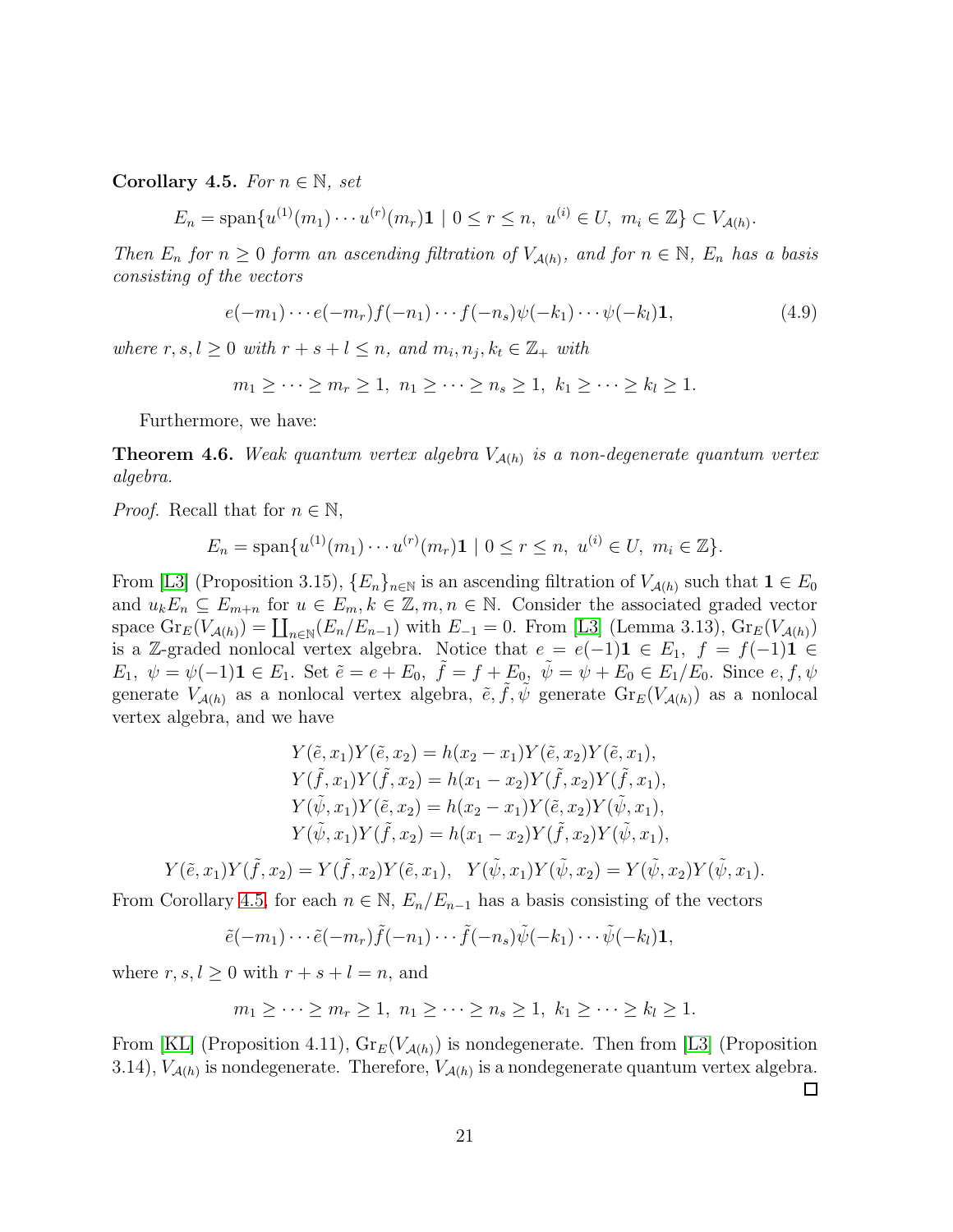**Remark 4.7.** Note that the associated graded vertex algebra of  $V_{\mathcal{A}(h)}$  is isomorphic to  $V_{L(\mathfrak{g})}$ , which is a graded vertex algebra, but  $V_{\mathcal{A}(h)}$  itself is not a graded nonlocal vertex algebra.

Next, we study the case with  $h(z) = -q(-z)q(z)^{-1}$ . In this case, we make use of a concrete vertex superalgebra instead of a vertex algebra. Let  $\mathfrak{g}^{(s)} = \mathfrak{g}_0^{(s)} \oplus \mathfrak{g}_1^{(s)}$  be the Lie superalgebra with even part  $\mathfrak{g}_0^{(s)} = \mathbb{C}\tilde{\psi}$  and odd part  $\mathfrak{g}_1^{(s)} = \mathbb{C}\tilde{e} \oplus \mathbb{C}\tilde{f}$ , and with relations

$$
[\tilde{e}, \tilde{e}]_+ = 0 = [\tilde{f}, \tilde{f}]_+, \quad [\tilde{e}, \tilde{f}]_+ = \tilde{\psi}, \quad [\tilde{\psi}, \tilde{e}] = 0 = [\tilde{\psi}, \tilde{f}]. \tag{4.10}
$$

(It is straightforward to check that this indeed defines a Lie superalgebra.) We then have a loop Lie superalgebra  $L(\mathfrak{g}^{(s)}) = \mathfrak{g}^{(\mathfrak{s})} \otimes \mathbb{C}[t, t^{-1}].$ 

Form an induced  $L(\mathfrak{g}^{(s)})$ -module  $V_{L(\mathfrak{g}^{(s)})} = U(L(\mathfrak{g}^{(s)})) \otimes_{U(\mathfrak{g}^{(s)} \otimes \mathbb{C}[\mathfrak{t}])} \mathbb{C}$ , where  $\mathbb C$  is considered as a trivial module for  $\mathfrak{g}^{(\mathfrak{s})} \otimes \mathbb{C}[t]$ . Then  $V_{L(\mathfrak{g}^{(\mathfrak{s})})}$  has a basis

$$
\bar{e}(-m_1)\cdots\bar{e}(-m_r)\bar{f}(-n_1)\cdots\bar{f}(-n_s)\bar{\psi}(-k_1)\cdots\bar{\psi}(-k_l)\mathbf{1}
$$

for  $r, s, l \geq 0$  with  $m_1 > \cdots > m_r \geq 1, n_1 > \cdots > n_s \geq 1, k_1 \geq \cdots \geq k_l \geq 1$ . Furthermore,  $V_{L(\mathfrak{g}^{(s)})}$  has a canonical vertex superalgebra structure. By using this vertex superalgebra, we obtain our main results which are summarized as follows:

<span id="page-21-0"></span>**Proposition 4.8.** Assume  $h(z) = -q(-z)q(z)^{-1}$  with  $q(z) \in \mathbb{C}[[z]]$  such that  $q(0) = 1$ . For  $n \in \mathbb{N}$ , set

$$
E_n = \text{span}\{u^{(1)}(m_1)\cdots u^{(r)}(m_r)\mathbf{1} \mid 0 \le r \le n, \ u^{(i)} \in \{e, f, \psi\}, \ m_i \in \mathbb{Z}\}.
$$

Then  $E_n$  for  $n \geq 0$  form an ascending filtration of  $V_{\mathcal{A}(h)}$ , and for each nonnegative integer  $n, E_n$  has a basis consisting of the vectors

$$
e(-m_1)\cdots e(-m_r)f(-n_1)\cdots f(-n_s)\psi(-k_1)\cdots\psi(-k_l)\mathbf{1},\tag{4.11}
$$

where  $r, s, l > 0$  with  $r + s + l \leq n$ , and

$$
m_1 > \cdots > m_r \ge 1, \quad n_1 > \cdots > n_s \ge 1, \quad k_1 \ge \cdots \ge k_l \ge 1.
$$

Furthermore, the weak quantum vertex algebra  $V_{\mathcal{A}(h)}$  is a nondegenerate quantum vertex algebra.

# 5 Associative algebra  $\tilde{\mathcal{A}}(g)$  and quantum vertex algebras  $V_{\mathcal{A}(h)}$

In this section, we study the quantum vertex algebra  $V_{\mathcal{A}(h)}$  with  $h(z) = g(e^z)$ , where  $g(z)$ is a rational function such that  $g(z)g(1/z) = 1$ . More specifically, we introduce a new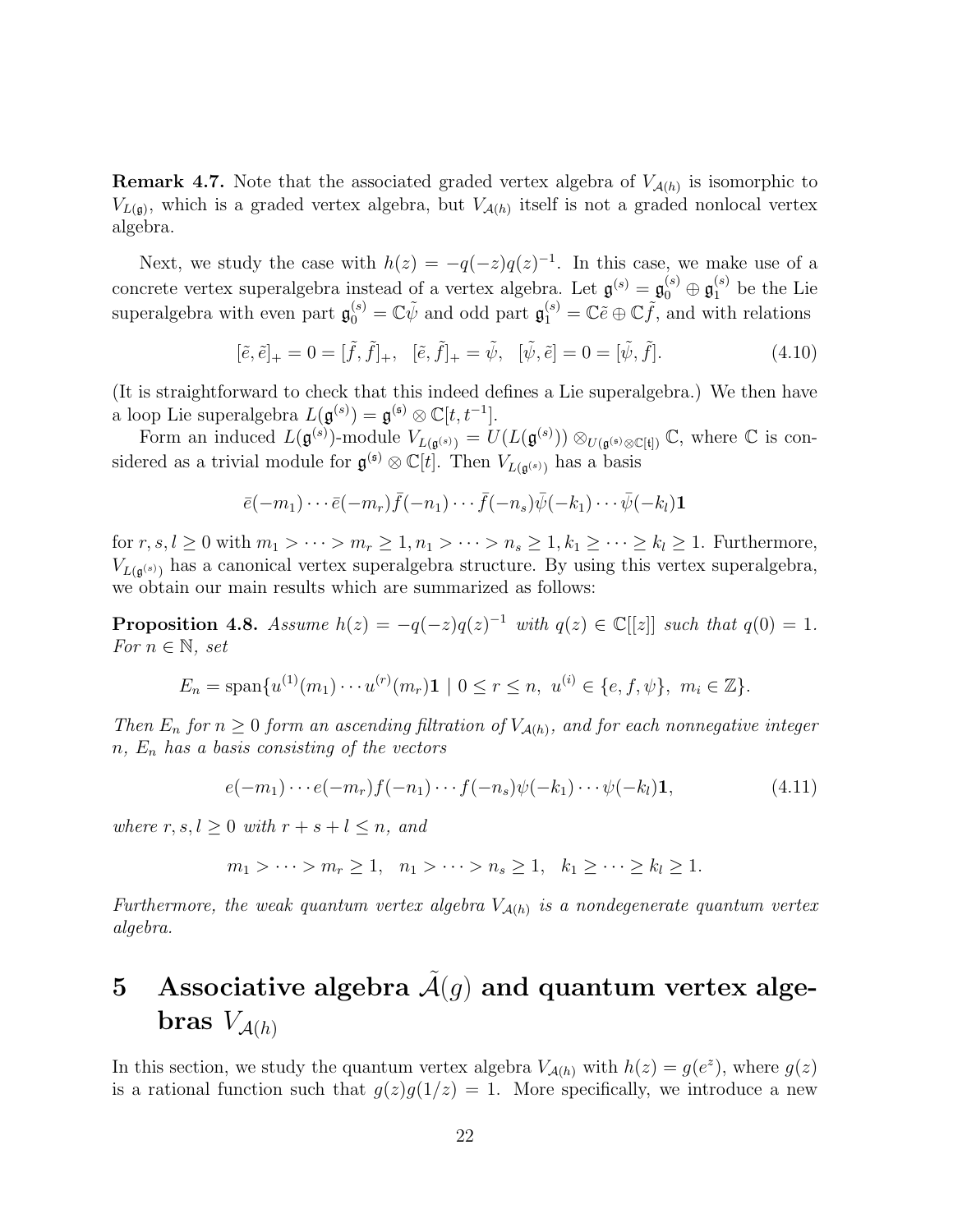associative algebra  $\mathcal{A}(g)$  and establish an isomorphism between the category of restricted  $\mathcal{A}(q)$ -modules and the category of  $\phi$ -coordinated  $V_{\mathcal{A}(h)}$ -modules.

We begin by recalling some basics on formal calculus from [\[L4\]](#page-31-3). Let  $\mathbb{C}(z)$  denote the field of rational functions. Denote by  $\iota_{z,0}$  (resp.  $\iota_{z,\infty}$ ) the field embedding of  $\mathbb{C}(z)$ into  $\mathbb{C}((z))$  (resp.  $\mathbb{C}((z^{-1})),$  which is the unique extension of the embedding of  $\mathbb{C}[z]$ into  $\mathbb{C}((z))$  (resp.  $\mathbb{C}((z^{-1}))$ ). That is, for any rational function  $k(z)$ ,  $\iota_{z,0}(k(z))$  (resp.  $i_{z,\infty}(k(z))$  is the formal Laurent series expansion of  $k(z)$  at  $z = 0$  (resp.  $z = \infty$ ).

Denote by  $F_{\mathbb{C}[[x]]}$  and  $F_{\mathbb{C}[[w,z]]}$  the fields of fractions of rings  $\mathbb{C}[[x]]$  and  $\mathbb{C}[[w,z]]$ , respectively. We extend the domain of the field embedding  $\iota_{x,0}$  from  $\mathbb{C}(x)$  to  $F_{\mathbb{C}[[x]]}$ . On the other hand, let  $\iota_{w,z}$  denote the field embedding of  $F_{\mathbb{C}[[w,z]]}$  into  $\mathbb{C}((w))((z))$ , which is the unique extension of the canonical embedding of the ring  $\mathbb{C}[[w, z]]$  into  $\mathbb{C}((w))((z))$ .

Note that for any polynomial  $p(z)$ ,  $p(e^x) \in \mathbb{C}[[x]]$  and that the assignment  $p(z) \mapsto$  $p(e^x)$  gives a ring embedding of  $\mathbb{C}[z]$  into  $\mathbb{C}[[x]]$ . Furthermore, for  $k(z) \in \mathbb{C}(z)$ , we have  $k(e^x) \in F_{\mathbb{C}[[x]]}$  and  $\iota_{x,0}(k(e^x)) \in \mathbb{C}((x))$ . On the other hand, we have

$$
p(e^{x-y}) \in \mathbb{C}[[x, y]] \quad \text{ for } p(z) \in \mathbb{C}[z].
$$

Furthermore, for any rational function  $k(z)$ , we have

$$
k(e^{x-y}) \in F_{\mathbb{C}[[x,y]]}
$$
 and  $\iota_{x,y}(k(e^{x-y})) \in \mathbb{C}((x))((y)).$ 

In this section, we shall consider rational functions  $q(z)$  such that  $q(z)q(1/z) = 1$ . In this respect, we have the following result which might be known somewhere:

<span id="page-22-1"></span>**Lemma 5.1.** Let  $g(z)$  be a rational function. Then  $g(z)g(1/z) = 1$  if and only if

$$
g(z) = \pm z^l p(z) / \tilde{p}(z),
$$

where  $l \in \mathbb{Z}$ ,  $p(z) \in \mathbb{C}[z]$  with  $p(0) \neq 0$  and  $\tilde{p}(z) = z^n p(1/z) \in \mathbb{C}[z]$  with  $n = \deg p(z)$ .

*Proof.* The "if" part is clearly true. Now, we assume  $g(z)g(1/z) = 1$ . Write  $g(z) =$  $z^l p(z)/q(z)$ , where  $l \in \mathbb{Z}$  and  $p(z)$ ,  $q(z)$  are relatively prime polynomials with  $p(0)$ ,  $q(0) \neq$ 0. Set  $m = \deg p(z)$  and  $n = \deg q(z)$ . As  $g(z)g(1/z) = 1$ , we have  $p(z)p(1/z) = 1$  $q(z)q(1/z)$ , which gives

<span id="page-22-0"></span>
$$
z^{n}p(z)(z^{m}p(1/z)) = z^{m}q(z)(z^{n}q(1/z)).
$$
\n(5.1)

Notice that  $z^m p(1/z)$  and  $z^n q(1/z)$  are polynomials of degrees m and n, respectively. It follows that  $m = n$ . Furthermore, since  $p(z)$  and  $q(z)$  are relatively prime, from [\(5.1\)](#page-22-0) we get  $q(z)|z^n p(1/z)$ . As deg  $q(z) = n = \deg z^n p(1/z)$ , we have  $q(z) = \alpha z^n p(1/z)$  for some nonzero complex number  $\alpha$ . Thus  $g(z) = \alpha^{-1} p(z)/\tilde{p}(z)$ . Using  $g(z)g(1/z) = 1$  again, we get  $\alpha^2 = 1$ . Therefore, we have  $g(z) = \pm z^l p(z) / \tilde{p}(z)$ , as desired.  $\Box$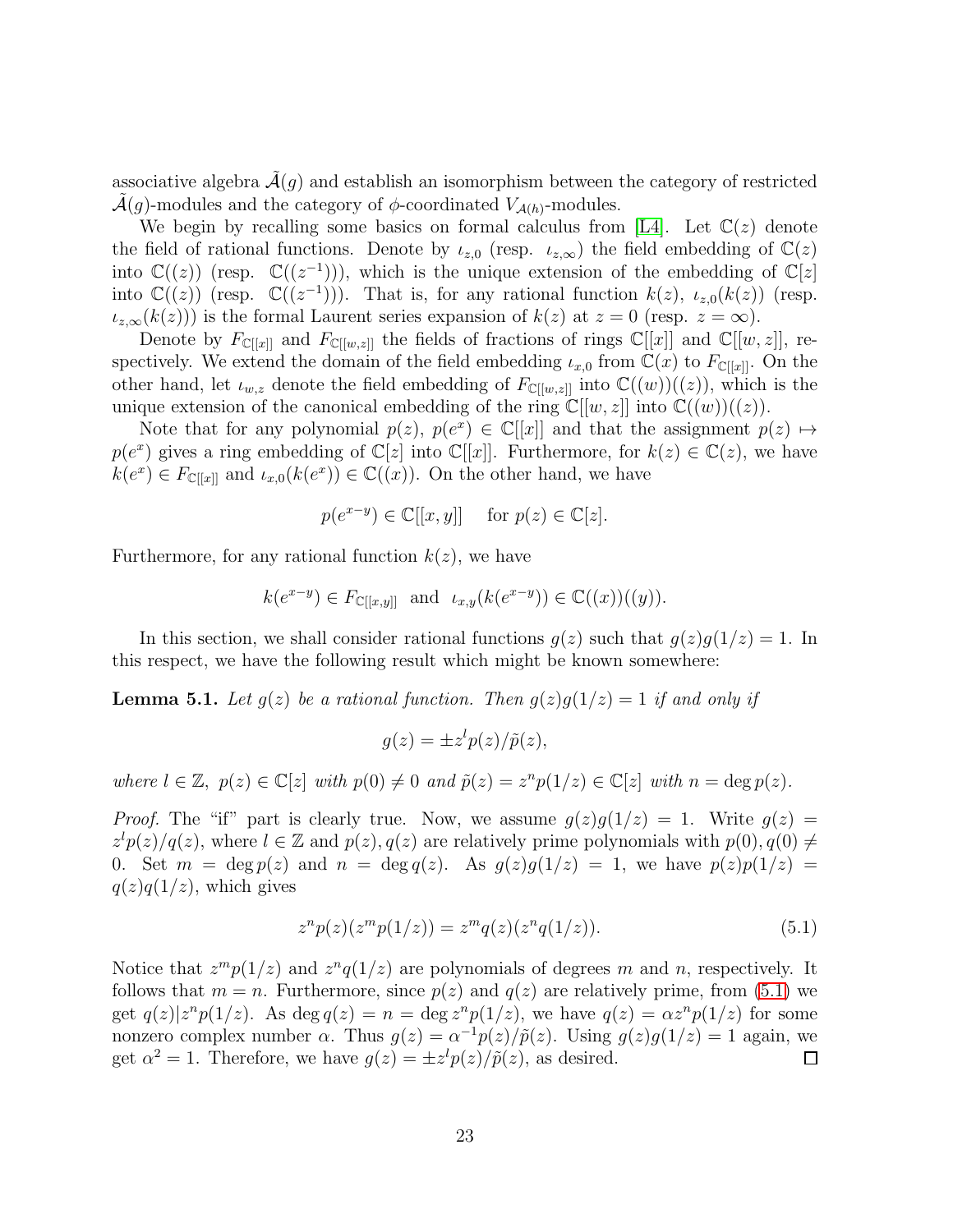**Remark 5.2.** Taking  $l = 0$  and  $p(z) = (z - q_1)(z - q_2)(z - q_3)$  with  $q_i \neq 0, \pm 1$  for  $i = 1, 2, 3$  in Lemma [5.1,](#page-22-1) we get

$$
g(z) = \pm \frac{(z-q_1)(z-q_2)(z-q_3)}{(1-q_1z)(1-q_2z)(1-q_3z)}.
$$

This gives the rational function  $h(z)$  that was used in [\[BFMZZ\]](#page-30-0).

Using Lemma [5.1](#page-22-1) we have:

<span id="page-23-0"></span>**Lemma 5.3.** Let  $g(z)$  be any rational function such that  $g(z)g(1/z) = 1$  and set  $h(x) =$  $\iota_{x,0}(g(e^x))$ . Then there exists  $q(x) \in \mathbb{C}[[x]]$  such that  $h(x) = \pm q(x)q(-x)^{-1}$ .

*Proof.* From Lemma [5.1,](#page-22-1) we have  $g(z) = \pm z^l p(z) / \tilde{p}(z)$ , where  $l \in \mathbb{Z}$ ,  $p(z) \in \mathbb{C}[z]$  such that  $p(0) \neq 0$  and where  $\tilde{p}(z) = z^n p(1/z)$  with  $n = \deg p(z)$ . Furthermore,  $p(z)$  and  $\tilde{p}(z)$ are relatively prime from the proof. Notice that we may choose  $p(z)$  to be monic. Then  $p(z) = (z - q_1)(z - q_2) \cdots (z - q_n)$  with  $q_i \neq 0$  for  $1 \leq i \leq n$ , and

$$
\tilde{p}(z) = z^n p(1/z) = (1 - q_1 z)(1 - q_2 z) \cdots (1 - q_n z).
$$

Thus

$$
g(z) = \pm z^l \frac{(z - q_1)(z - q_2) \cdots (z - q_n)}{(1 - q_1 z)(1 - q_2 z) \cdots (1 - q_n z)}.
$$
\n(5.2)

As  $p(z)$  and  $\tilde{p}(z)$  are relatively prime, we have  $q_i \neq q_i^{-1}$  $j^{-1}$  for  $1 \leq i, j \leq n$ . Setting

$$
q(x) = e^{\frac{1}{2}lx} \cdot (e^x - q_1)(e^x - q_2) \cdots (e^x - q_n)e^{-\frac{1}{2}nx} \in \mathbb{C}[[x]],
$$

we obtain

$$
q(x)q(-x)^{-1} = \frac{e^{\frac{1}{2}lx}}{e^{-\frac{1}{2}lx}} \cdot \frac{(e^x - q_1)(e^x - q_2) \cdots (e^x - q_n)e^{-\frac{1}{2}nx}}{(e^{-x} - q_1)(e^{-x} - q_2) \cdots (e^{-x} - q_n)e^{\frac{1}{2}nx}} = \pm g(e^x),
$$

as desired.

**Remark 5.4.** Assume  $h(x) = \iota_{x,0}(g(e^x))$ , where  $g(z)$  is a rational function such that  $g(z)g(1/z) = 1$ . Combining Lemma [5.3](#page-23-0) with Theorem [4.6](#page-20-1) and Proposition [4.8,](#page-21-0) we have that  $V_{\mathcal{A}(h)}$  is a nondegenerate quantum vertex algebra.

From now on, we fix a rational function  $g(z)$  such that  $g(z)g(1/z) = 1$  and set

$$
h(x) = \iota_{x,0}(g(e^x)) \in \mathbb{C}((x)).
$$
\n(5.3)

 $\Box$ 

Notice that with  $g(z)g(1/z) = 1$  we have  $g(1)^2 = 1$ . This especially implies that  $g(z)$  is analytic at  $z = 1$ . Thus  $h(x) \in \mathbb{C}[[x]]$  with  $h(x)h(-x) = 1$ .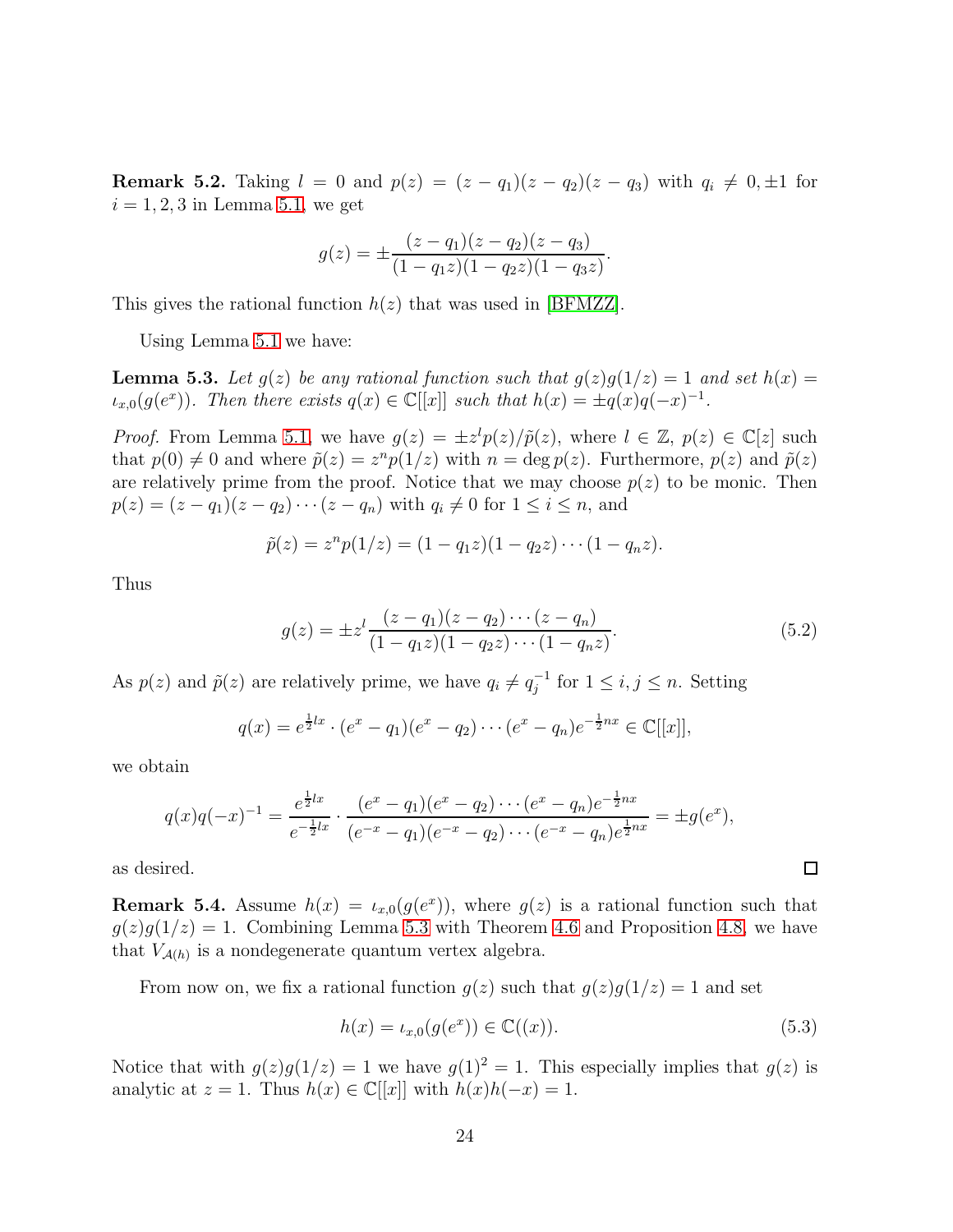**Definition 5.5.** Define  $\tilde{\mathcal{A}}(g)$  to be the associative unital algebra over  $\mathbb{C}$ , generated by

$$
E_n, F_n, \Psi_n \ (n \in \mathbb{Z}),
$$

subject to relations

<span id="page-24-0"></span>
$$
E(z)E(w) = \iota_{w,z}(g(w/z))E(w)E(z), \quad F(z)F(w) = \iota_{w,z}(g(z/w))F(w)F(z), (5.4)
$$
  

$$
\Psi(z)E(w) = \iota_{w,z}(g(w/z))E(w)\Psi(z), \quad \Psi(z)F(w) = \iota_{w,z}(g(z/w))F(w)\Psi(z), (5.5)
$$

$$
[E(z), F(w)] = \delta\left(\frac{w}{z}\right)\Psi(w),\tag{5.6}
$$

$$
[\Psi(z), \Psi(w)] = 0,\tag{5.7}
$$

where

$$
E(z) = \sum_{n \in \mathbb{Z}} E_n z^{-n}, \quad F(z) = \sum_{n \in \mathbb{Z}} F_n z^{-n}, \quad \Psi(z) = \sum_{n \in \mathbb{Z}} \Psi_n z^{-n}.
$$

Write

$$
\iota_{z,0}(g(z)) = \sum_{l \ge p} g_l z^l, \quad \iota_{z,0}(g(1/z)) = \sum_{l \ge q} \tilde{g}_l z^l,
$$

where  $p$  and  $q$  are integers. We have

$$
\iota_{w,z}(g(z/w)) = \sum_{l \ge p} g_l z^l w^{-l}, \quad \iota_{w,z}(g(w/z)) = \sum_{l \ge q} \tilde{g}_l z^l w^{-l}.
$$

The defining relations of  $\tilde{\mathcal{A}}(g)$  can be written in terms of components as

<span id="page-24-1"></span>
$$
E_m E_n = \sum_{l \ge q} \tilde{g}_l E_{n-l} E_{m+l}, \qquad F_m F_n = \sum_{l \ge p} g_l F_{n-l} F_{m+l},
$$
  

$$
\Psi_m E_n = \sum_{l \ge q} \tilde{g}_l E_{n-l} \Psi_{m+l}, \qquad \Psi_m F_n = \sum_{l \ge p} g_l F_{n-l} \Psi_{m+l},
$$
  

$$
[E_m, F_n] = \Psi_{m+n}, \qquad [\Psi_m, \Psi_n] = 0
$$
 (5.8)

for  $m, n \in \mathbb{Z}$ . From this, we see that  $\tilde{A}(g)$  is a Z-graded algebra with

$$
\deg E_n = \deg F_n = \deg \Psi_n = -n \quad \text{for } n \in \mathbb{Z}.
$$
\n(5.9)

Then we define the notions of (lower truncated) Z-graded  $\tilde{\mathcal{A}}(q)$ -module and N-graded  $\mathcal{A}(q)$ -module in the obvious way.

**Definition 5.6.** An  $\tilde{A}(g)$ -module W is said to be *restricted* if for every  $w \in W$ ,  $E_n w =$ 0,  $F_nw = 0$  and  $\Psi_nw = 0$  for n sufficiently large, or namely, if  $E(x)$ ,  $F(x)$  and  $\Psi(x) \in$  $\mathcal{E}(W)$ .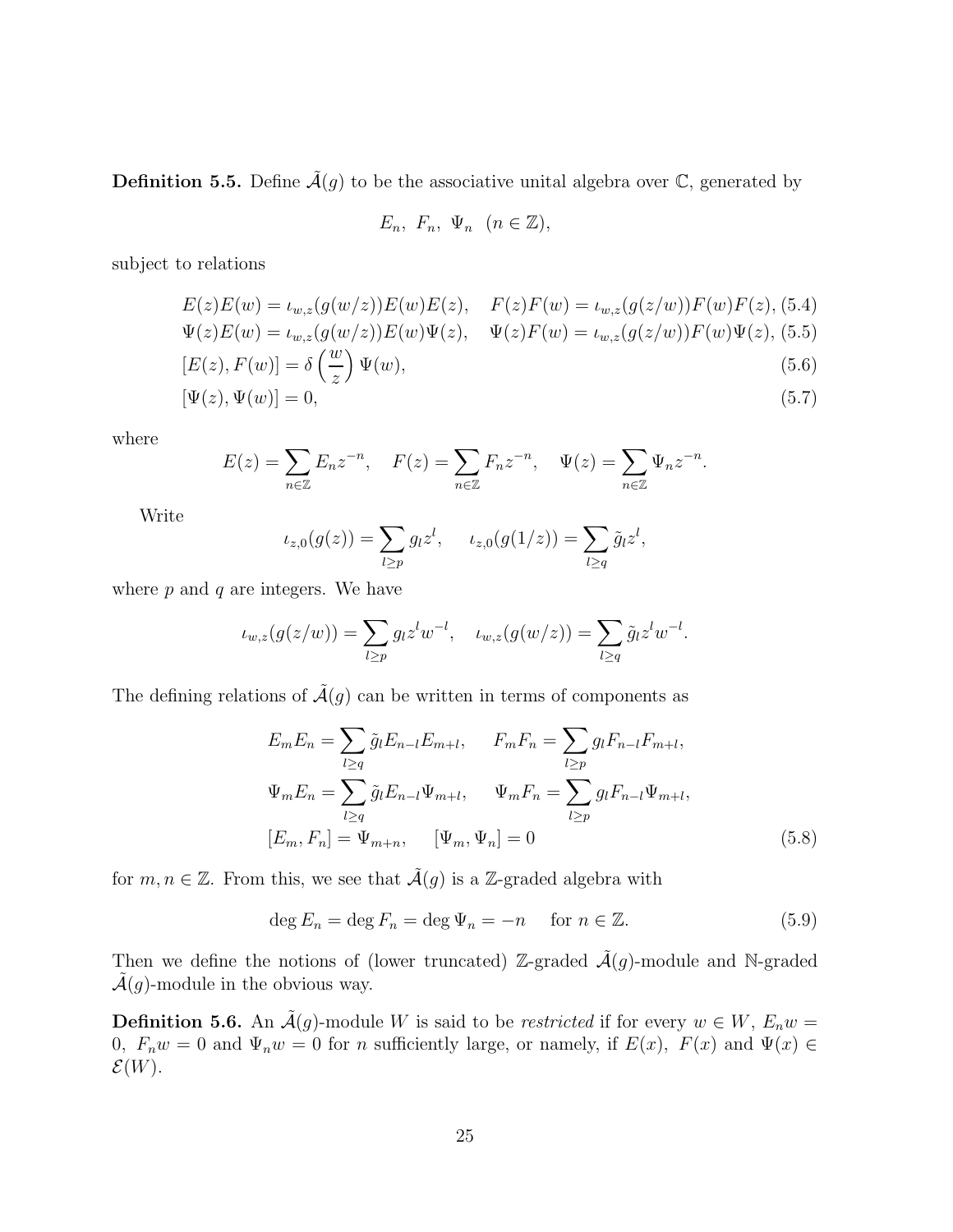Let W be a restricted  $\mathcal{A}(g)$ -module. Set  $U_W = \{E(x), F(x), \Psi(x)\}\.$  From relations  $(5.4)$ – $(5.7)$ , it can be readily seen that  $U_W$  is an  $S_{trig}$ -local subset of  $\mathcal{E}(W)$ . In view of Theorem [2.14,](#page-9-1)  $U_W$  generates a weak quantum vertex algebra  $\langle U_W \rangle_e$  in  $\mathcal{E}(W)$ .

The following gives a connection between algebras  $\mathcal{A}(g)$  and  $\mathcal{A}(h)$ :

<span id="page-25-2"></span>**Proposition 5.7.** Let W be a restricted  $\tilde{A}(g)$ -module and let  $\langle U_W \rangle_e$  be the weak quantum vertex algebra generated by the subset  $U_W = \{E(x), F(x), \Psi(x)\}\;$  of  $\mathcal{E}(W)$ . Then  $\langle U_W \rangle_e$ is an  $\mathcal{A}(h)$ -module with  $e(z)$ ,  $f(z)$ , and  $\psi(z)$  acting as  $Y^e_{\mathcal{E}}(E(x), z)$ ,  $Y^e_{\mathcal{E}}(F(x), z)$ , and  $Y_{\mathcal{E}}^{e}(\Psi(x), z)$ , respectively. Moreover,  $(\langle U_W \rangle_e, \mathbf{1}_W)$  is a vacuum  $\mathcal{A}(h)$ -module.

*Proof.* With the relations  $(5.4)-(5.7)$  $(5.4)-(5.7)$ , from Proposition 5.3 in [\[L4\]](#page-31-3) we have

<span id="page-25-0"></span>
$$
Y_{\mathcal{E}}^{e}(E(x), z_{1})Y_{\mathcal{E}}^{e}(E(x), z_{2}) = \iota_{z_{2}, z_{1}}(g(e^{z_{2}-z_{1}}))Y_{\mathcal{E}}^{e}(E(x), z_{2})Y_{\mathcal{E}}^{e}(E(x), z_{1}),
$$
  
\n
$$
Y_{\mathcal{E}}^{e}(F(x), z_{1})Y_{\mathcal{E}}^{e}(F(x), z_{2}) = \iota_{z_{2}, z_{1}}(g(e^{z_{1}-z_{2}}))Y_{\mathcal{E}}^{e}(F(x), z_{2})Y_{\mathcal{E}}^{e}(F(x), z_{1}),
$$
  
\n
$$
Y_{\mathcal{E}}^{e}(\Psi(x), z_{1})Y_{\mathcal{E}}^{e}(E(x), z_{2}) = \iota_{z_{2}, z_{1}}(g(e^{z_{2}-z_{1}}))Y_{\mathcal{E}}^{e}(E(x), z_{2})Y_{\mathcal{E}}^{e}(\Psi(x), z_{1}),
$$
  
\n
$$
Y_{\mathcal{E}}^{e}(\Psi(x), z_{1})Y_{\mathcal{E}}^{e}(F(x), z_{2}) = \iota_{z_{2}, z_{1}}(g(e^{z_{1}-z_{2}}))Y_{\mathcal{E}}^{e}(F(x), z_{2})Y_{\mathcal{E}}^{e}(\Psi(x), z_{1}),
$$
  
\n
$$
(z_{2}-z_{1})Y_{\mathcal{E}}^{e}(E(x), z_{1})Y_{\mathcal{E}}^{e}(F(x), z_{2}) = (z_{2}-z_{1})Y_{\mathcal{E}}^{e}(F(x), z_{2})Y_{\mathcal{E}}^{e}(E(x), z_{1}),
$$
  
\n
$$
[Y_{\mathcal{E}}^{e}(\Psi(x), z_{1}), Y_{\mathcal{E}}^{e}(\Psi(x), z_{2})] = 0.
$$

Furthermore, with the S-locality relation  $(5.10)$  we have

<span id="page-25-1"></span>
$$
z_0^{-1}\delta\left(\frac{z_1 - z_2}{z_0}\right) Y_{\mathcal{E}}^e(E(z), z_1) Y_{\mathcal{E}}^e(F(z), z_2)
$$
  

$$
-z_0^{-1}\delta\left(\frac{z_2 - z_1}{-z_0}\right) Y_{\mathcal{E}}^e(F(z), z_2) Y_{\mathcal{E}}^e(E(z), z_1)
$$
  

$$
= z_2^{-1}\delta\left(\frac{z_1 - z_0}{z_2}\right) Y_{\mathcal{E}}^e(Y_{\mathcal{E}}^e(E(z), z_0) F(z), z_2).
$$
 (5.11)

With relations [\(5.4\)](#page-24-0)-[\(5.7\)](#page-24-0), from Lemma 6.7 of [\[L4\]](#page-31-3) we have  $E(z)_n^e F(z) = 0$  for  $n \ge 1$  and

$$
E(z)_0^e F(z) = \text{Res}_{z_1} (z^{-1} E(z_1) F(z) - z^{-1} F(z) E(z_1))
$$
  
= Res\_{z\_1} z^{-1} \delta \left(\frac{z\_1}{z}\right) \Psi(z)  
= \Psi(z).

Then using [\(5.11\)](#page-25-1), we get

$$
Y_{\mathcal{E}}^{e}(E(z), z_1)Y_{\mathcal{E}}^{e}(F(z), z_2) - Y_{\mathcal{E}}^{e}(F(z), z_2)Y_{\mathcal{E}}^{e}(E(z), z_1)
$$
  
= 
$$
z_2^{-1}\delta\left(\frac{z_1}{z_2}\right)Y_{\mathcal{E}}^{e}(E(z)_{0}^{e}F(z), z_2)
$$
  
= 
$$
z_2^{-1}\delta\left(\frac{z_1}{z_2}\right)Y_{\mathcal{E}}^{e}(\Psi(z), z_2).
$$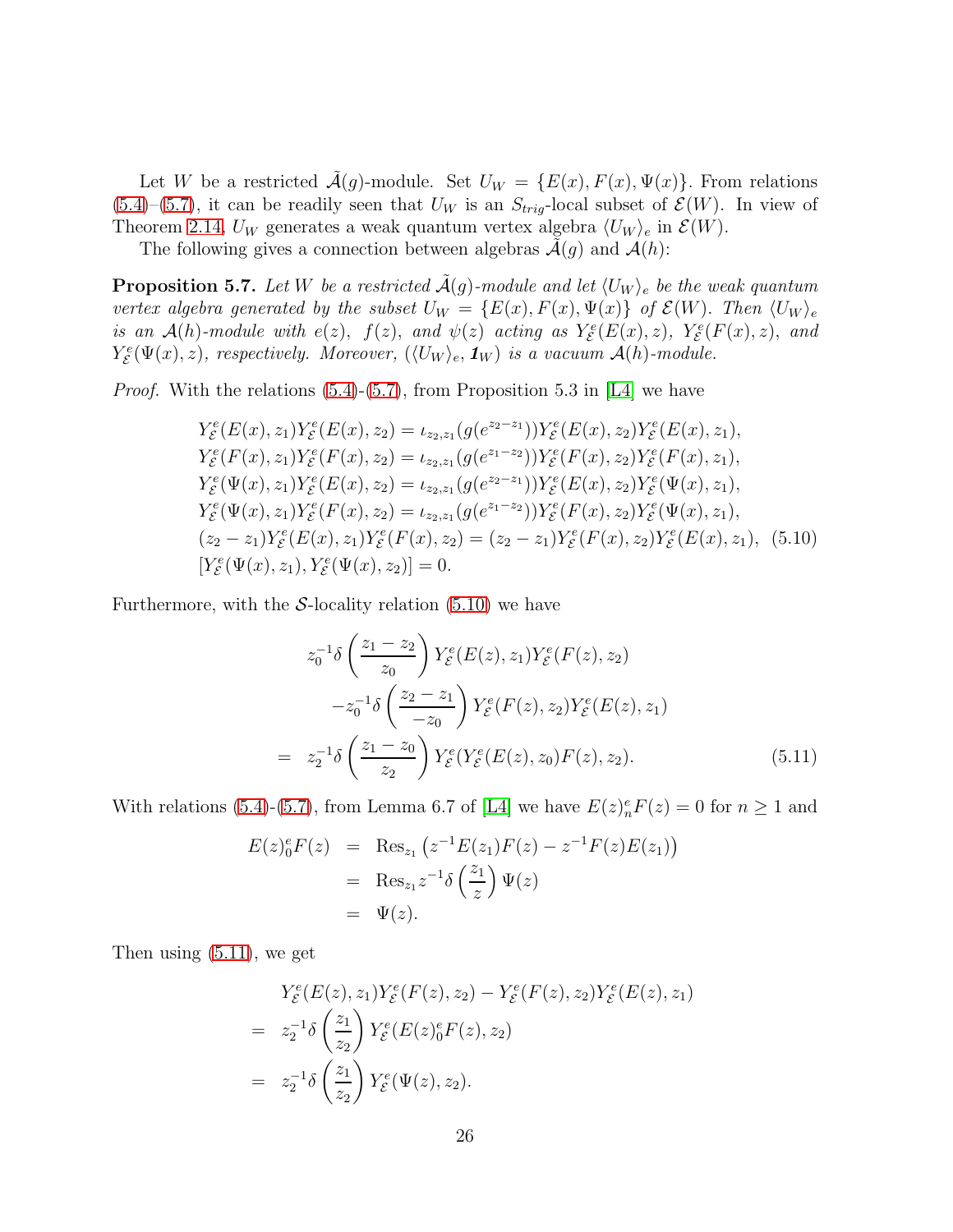It follows that  $\langle U_W \rangle_e$  is an  $\mathcal{A}(h)$ -module with  $e(z)$ ,  $f(z)$ , and  $\psi(z)$  acting as  $Y^e_{\mathcal{E}}(E(x), z)$ ,  $Y_{\mathcal{E}}^{e}(F(x), z)$ , and  $Y_{\mathcal{E}}^{e}(\Psi(x), z)$ , respectively. Since  $\langle U_W \rangle_e$  is generated by  $\{E(x), F(x), \Psi(x)\}$ as a nonlocal vertex algebra, we see that  $\langle U_W \rangle_e$  is generated from  $\mathbf{1}_W$  as an  $\mathcal{A}(h)$ module. As  $\mathbf{1}_W$  is the vacuum vector of the weak quantum vertex algebra  $\langle U_W \rangle_e$ , we have  $E(x)_n^e \mathbf{1}_W = 0$ ,  $F(x)_n^e \mathbf{1}_W = 0$ , and  $\Psi(x)_n^e \mathbf{1}_W = 0$  for  $n \geq 0$ . Therefore,  $(\langle U_W \rangle_e, \mathbf{1}_W)$ is a vacuum  $\mathcal{A}(h)$ -module.  $\Box$ 

<span id="page-26-0"></span>**Remark 5.8.** Recall that  $V_{\mathcal{A}(h)}$  is a weak quantum vertex algebra with a set of generators  ${e, f, \psi}$  and with  $Y(e, x) = e(x), Y(f, x) = f(x)$  and  $Y(\psi, x) = \psi(x)$ , and

$$
Y(e, x_1)Y(e, x_2) = \iota_{x_2, x_1}(g(e^{x_2 - x_1}))Y(e, x_2)Y(e, x_1),
$$
  
\n
$$
Y(f, x_1)Y(f, x_2) = \iota_{x_2, x_1}(g(e^{x_1 - x_2}))Y(f, x_2)Y(f, x_1),
$$
  
\n
$$
Y(\psi, x_1)Y(e, x_2) = \iota_{x_2, x_1}(g(e^{x_2 - x_1}))Y(e, x_2)Y(\psi, x_1),
$$
  
\n
$$
Y(\psi, z_1)Y(f, z_2) = \iota_{x_2, x_1}(g(e^{x_1 - x_2}))Y(f, x_2)Y(\psi, x_1),
$$
  
\n
$$
[Y(e, x_1), Y(f, x_2)] = x_1^{-1}\delta\left(\frac{x_2}{x_1}\right)Y(\psi, x_2),
$$
  
\n
$$
[Y(\psi, x_1), Y(\psi, x_2)] = 0,
$$

where  $h(x) = \iota_{x,0}(g(e^x)) \in \mathbb{C}((x))$ . From these relations, we have (see [\[L2\]](#page-31-2))

$$
e_ne = 0, f_nf = 0, \psi_ne = 0, \psi_nf = 0, \psi_n\psi = 0 \quad \text{for } n \ge 0,
$$
  

$$
e_0f = \psi \text{ and } e_nf = 0 \quad \text{for } n \ge 1.
$$

Now, we are in a position to present the main result of this section:

<span id="page-26-1"></span>**Theorem 5.9.** Let W be a restricted  $\mathcal{A}(g)$ -module. Then there exists a  $\phi$ -coordinated  $V_{\mathcal{A}(h)}$ -module structure  $Y_W(\cdot, x)$  on W, which is uniquely determined by  $Y_W(e, x) = E(x)$ ,  $Y_W(f, x) = F(x)$  and  $Y_W(\psi, x) = \Psi(x)$ . On the other hand, suppose  $(W, Y_W)$  is a  $\phi$ coordinated  $V_{\mathcal{A}(h)}$ -module. Then W is a restricted  $\mathcal{A}(g)$ -module with  $E(x) = Y_W(e, x)$ ,  $F(x) = Y_W(f, x)$  and  $\Psi(x) = Y_W(\psi, x)$ .

*Proof.* Let W be a restricted  $\mathcal{A}(q)$ -module. From Theorem [5.7,](#page-25-2) the weak quantum vertex algebra  $\langle U_W \rangle_e$  generated by  $U_W = \{E(x), F(x), \Psi(x)\}\$ is a vacuum  $\mathcal{A}(h)$ -module with  $e_n$ ,  $f_n$ , and  $\psi_n$  for  $n \in \mathbb{Z}$  acting as  $E(x)_n^e$ ,  $F(x)_n^e$ , and  $\Psi(x)_n^e$ , respectively. Since the vacuum  $\mathcal{A}(h)$ -module  $(V_{\mathcal{A}(h)}, 1)$  is universal, there exists an  $\mathcal{A}(h)$ -module homomorphism  $\sigma$  from  $V_{\mathcal{A}(h)}$  to  $\langle U_W \rangle_e$ , sending 1 to  $1_W$ . We have

$$
\sigma(e) = \sigma(e_{-1}\mathbf{1}) = E(x)_{-1}^e 1_W = E(x),
$$
  
\n
$$
\sigma(f) = \sigma(f_{-1}\mathbf{1}) = F(x)_{-1}^e 1_W = F(x),
$$
  
\n
$$
\sigma(\psi) = \sigma(\psi_{-1}\mathbf{1}) = \Psi(x)_{-1}^e 1_W = \Psi(x),
$$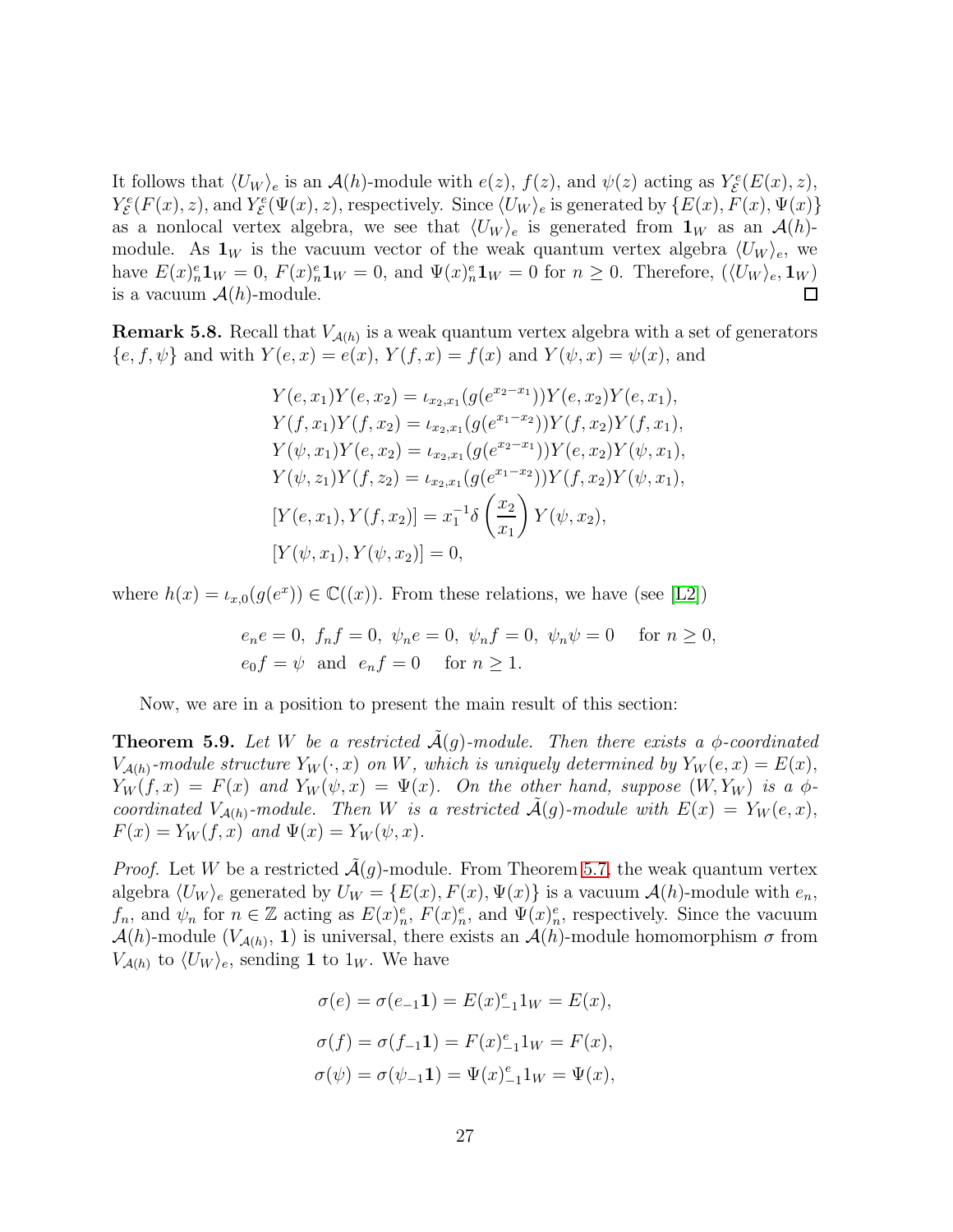and

$$
\sigma(Y(e, z)v) = \sigma(e(z)v) = Y_{\varepsilon}^{e}(E(x), z)\sigma(v) = Y_{\varepsilon}^{e}(\sigma(e), z)\sigma(v)
$$
  

$$
\sigma(Y(f, z)v) = \sigma(f(z)v) = Y_{\varepsilon}^{e}(F(x), z)\sigma(v) = Y_{\varepsilon}^{e}(\sigma(f), z)\sigma(v)
$$
  

$$
\sigma(Y(\psi, z)v) = \sigma(\psi(z)v) = Y_{\varepsilon}^{e}(\Psi(x), z)\sigma(v) = Y_{\varepsilon}^{e}(\sigma(\psi), z)\sigma(v)
$$

for  $v \in V_{\mathcal{A}(h)}$ . Since  $V_{\mathcal{A}(h)}$  is generated by  $e, f, \psi$  as a nonlocal vertex algebra, it follows that  $\sigma$  is a homomorphism of nonlocal vertex algebras. As W is a canonical  $\phi$ -coordinated module for the weak quantum vertex algebra  $\langle U_W \rangle_e$ , it follows that W is a  $\phi$ -coordinated  $V_{\mathcal{A}(h)}$ -module with  $Y_W(e, z) = E(z)$ ,  $Y_W(f, z) = F(z)$  and  $Y_W(\psi, z) = \Psi(z)$ .

On the other hand, let W be a  $\phi$ -coordinated  $V_{\mathcal{A}(h)}$ -module. From Propositions 5.6 and 5.9 of  $|L4|$ , we have

$$
Y_W(e, z_1)Y_W(e, z_2) - \iota_{z_2, z_1}(g(z_2/z_1))Y_W(e, z_2)Y_W(e, z_1) = 0,
$$
  
\n
$$
Y_W(f, z_1)Y_W(f, z_2) - \iota_{z_2, z_1}(g(z_1/z_2))Y_W(f, z_2)Y_W(f, z_1) = 0,
$$
  
\n
$$
Y_W(\psi, z_1)Y_W(e, z_2) - \iota_{z_2, z_1}(g(z_2/z_1))Y_W(e, z_2)Y_W(\psi, z_1) = 0,
$$
  
\n
$$
Y_W(\psi, z_1)Y_W(f, z_2) - \iota_{z_2, z_1}(g(z_1/z_2))Y_W(f, z_2)Y_W(\psi, z_1) = 0,
$$
  
\n
$$
Y_W(e, z_1)Y_W(f, z_2) - Y_W(f, z_2)Y_W(e, z_1)
$$
  
\n
$$
= \operatorname{Res}_{z_0} z_1^{-1} \delta \left(\frac{z_2 e^{z_0}}{z_1}\right) z_2 e^{z_0} Y_W(Y(e, z_0)f, z_2)
$$
  
\n
$$
= \delta \left(\frac{z_2}{z_1}\right) Y_W(\psi, z_2),
$$

where we use the fact that  $e_n f = 0$  for  $n \ge 1$  and  $e_0 f = \psi$  (see Remark [5.8\)](#page-26-0). This shows that W is an  $\mathcal{A}(g)$ -module with  $E(z) = Y_W(e, z)$ ,  $F(z) = Y_W(f, z)$  and  $\Psi(z) = Y_W(\psi, z)$ . On the other hand, with W a  $\phi$ -coordinated  $V_{\mathcal{A}(h)}$ -module we have  $Y_W(e, z)$ ,  $Y_W(f, z)$ ,  $Y_W(f, z) \in \mathcal{E}(W)$ . Therefore, W is a restricted  $\mathcal{A}(g)$ -module. П

In view of Theorem [5.9,](#page-26-1) classifying irreducible N-graded  $\phi$ -coordinated  $V_{\mathcal{A}(h)}$ -modules amounts to classifying irreducible N-graded  $\tilde{\mathcal{A}}(q)$ -modules. In the following, we shall classify irreducible N-graded  $\mathcal{A}(q)$ -modules for g of a certain form.

For the rest of this section, we assume such that  $g(z)$  is analytic at  $z = 0$  with  $g(0) \neq 0$ . (This amounts to that  $l = 0$  in Lemma [5.1.](#page-22-1)) This implies that  $g(z)$  is also analytic at  $z = \infty$  with  $g(0)g(\infty) = 1$ . Then we have

$$
\iota_{z,0}(g(z)), \quad \iota_{z,0}(g(1/z)) \in \mathbb{C}[[z]],
$$

so that

$$
\iota_{z,0}(g(z)) = \sum_{l \ge 0} g_l z^l, \qquad \iota_{z,0}(g(1/z)) = \sum_{l \ge 0} \tilde{g}_l z^l. \tag{5.12}
$$

Set  $\alpha = g(0) = g_0$ . Then  $g(\infty) = \tilde{g}_0 = \alpha^{-1}$ .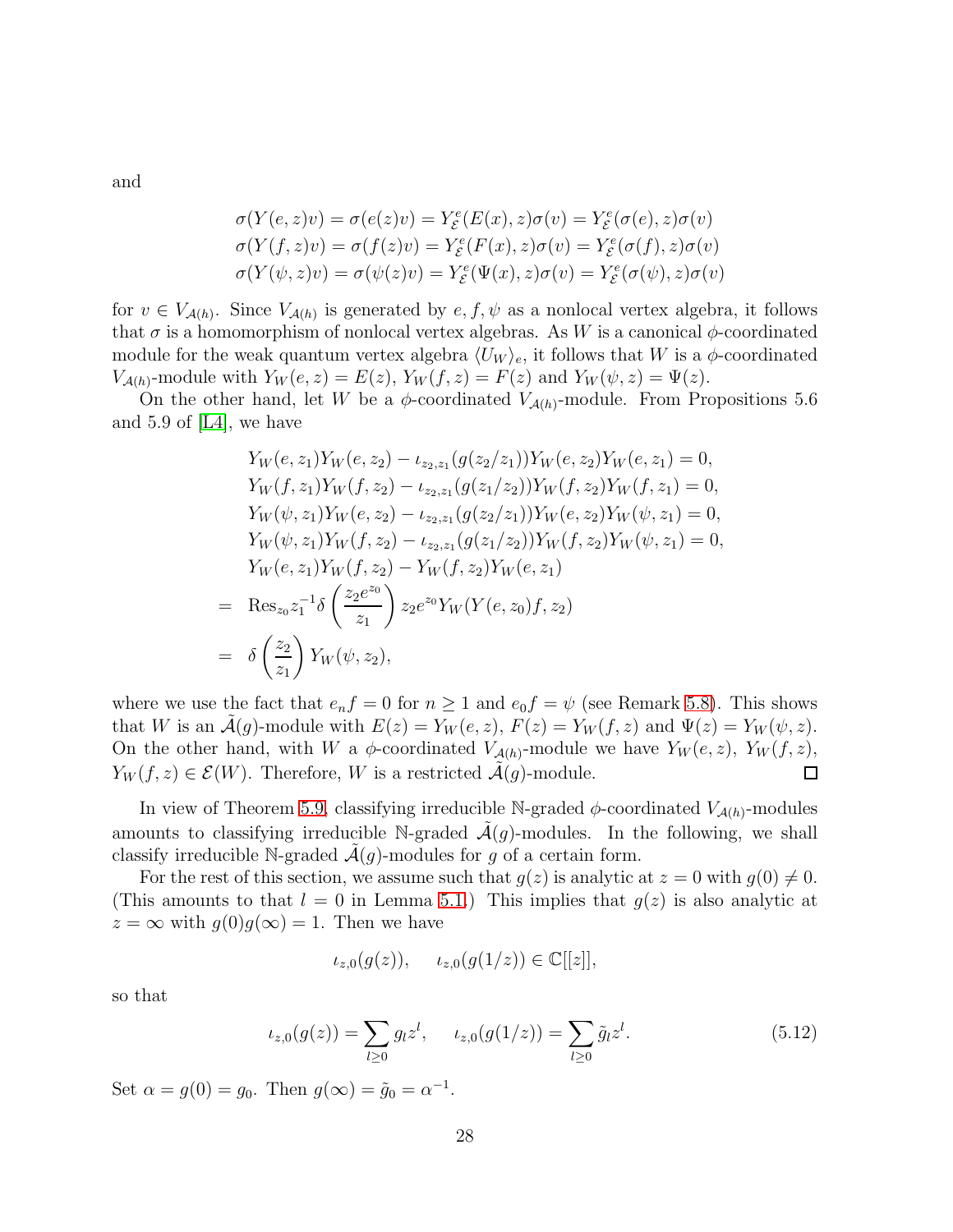**Definition 5.10.** Define  $A[\alpha]$  to be the associative unital algebra over  $\mathbb C$  with generators  $E[0], F[0], \Psi[0],$  subject to relations

$$
E[0]^2 = \alpha^{-1} E[0]^2, \qquad F[0]^2 = \alpha F[0]^2,\tag{5.13}
$$

$$
\Psi[0]E[0] = \alpha^{-1}E[0]\Psi[0], \quad \Psi[0]F[0] = \alpha F[0]\Psi[0], \quad [E[0], F[0]] = \Psi[0]. \tag{5.14}
$$

It can be readily seen that  $A[\alpha]$  becomes an N-graded algebra by defining deg  $E[0] =$  $1 = \deg F[0]$  and  $\deg \Psi[0] = 2$ . We see that  $A[\alpha]$  has a maximal ideal of codimension 1, so that  $A|\alpha|$  has one 1-dimensional irreducible module which is unique up to isomorphism.

<span id="page-28-0"></span>**Theorem 5.11.** Let  $W = \bigoplus_{n \in \mathbb{N}} W[n]$  be an N-graded  $\mathcal{A}(g)$ -module with  $W[0] \neq 0$ . Then W[0] is an  $A[\alpha]$ -module with  $E[0], F[0], \Psi[0]$  acting as  $E_0, F_0, \Psi_0$ , respectively. Furthermore, if W is irreducible,  $W[0]$  is an irreducible  $A[\alpha]$ -module. On the other hand, assume  $W_1$  and  $W_2$  are irreducible N-graded  $\mathcal{A}(g)$ -modules with  $W_1[0], W_2[0] \neq 0$ . Then  $W_1$  and  $W_2$  are isomorphic if and only if  $W_1[0]$  and  $W_2[0]$  are isomorphic  $A[\alpha]$ -modules.

*Proof.* Suppose that  $W = \bigoplus_{n \in \mathbb{N}} W[n]$  is an N-graded  $\tilde{A}(g)$ -module with  $W[0] \neq 0$ . Note that  $E_0, F_0, \Psi_0$  preserve  $W[0]$  and that  $E_n W[0] = 0, F_n W[0] = 0, \Psi_n W[0] = 0$  for  $n > 0$ . From commutation relations [\(5.8\)](#page-24-1), we see that the following relations hold on  $W[0]$ :

$$
E_0^2 = \alpha^{-1} E_0^2, \quad F_0^2 = \alpha F_0^2, \quad \Psi_0 E_0 = \alpha^{-1} E_0 \Psi_0, \quad \Psi_0 F_0 = \alpha F_0 \Psi_0, \quad [E_0, F_0] = \Psi_0.
$$

It follows that  $W[0]$  is an  $A[\alpha]$ -module with  $E[0], F[0], \Psi[0]$  acting as  $E_0, F_0, \Psi_0$ , respectively. If U is an A[ $\alpha$ ]-submodule of W[0], we see that U generates a graded  $\mathcal{A}(g)$ submodule of W with U as the degree zero subspace. Thus  $W[0]$  is an irreducible  $A[\alpha]$ module if  $W$  is irreducible.

Let U be an  $A[\alpha]$ -module. We now introduce an N-graded module  $M(U)$  of Verma type for  $\mathcal{A}(g)$  by using a tautological construction. We start with the free (tensor) algebra T generated by  $\check{E}_n$ ,  $\check{F}_n$ ,  $\check{\Psi}_n$  for  $n \in \mathbb{Z}$ . Define

$$
\deg \check{E}_n = -n, \ \ \deg \check{F}_n = -n, \ \ \deg \check{\Psi}_n = -n \quad \text{for } n \in \mathbb{Z},
$$

to make T a Z-graded algebra. For  $n \in \mathbb{Z}$ , let  $T_n$  denote the homogeneous subspace of degree *n*. We denote by  $T^0$  the subalgebra generated by  $\check{E}_0$ ,  $\check{F}_0$ ,  $\check{\Psi}_0$ . Notice that  $T^0$  is a subalgebra of  $T_0$  and it is also free. Then there is a homomorphism from  $T^0$  onto  $A[\alpha]$ . Consequently, U is naturally a  $T^0$ -module. Set  $T_-=\sum_{n\geq 1}T_{-n}$ . We see that  $T_-+T^0$  is a subalgebra with  $T_-\$  as an ideal. Let  $T_-\$  act on U trivially to make U a  $(T_-+T^0)$ -module. Next, form the induced module

$$
M_T(U) = T \otimes_{(T_-+T^0)} U,
$$

which is an N-graded T-module with deg  $U = 0$ . It follows that for every  $w \in M_T(U)$ ,

$$
\check{E}_nw=0,\quad \check{F}_nw=0,\quad \check{\Psi}_nw=0
$$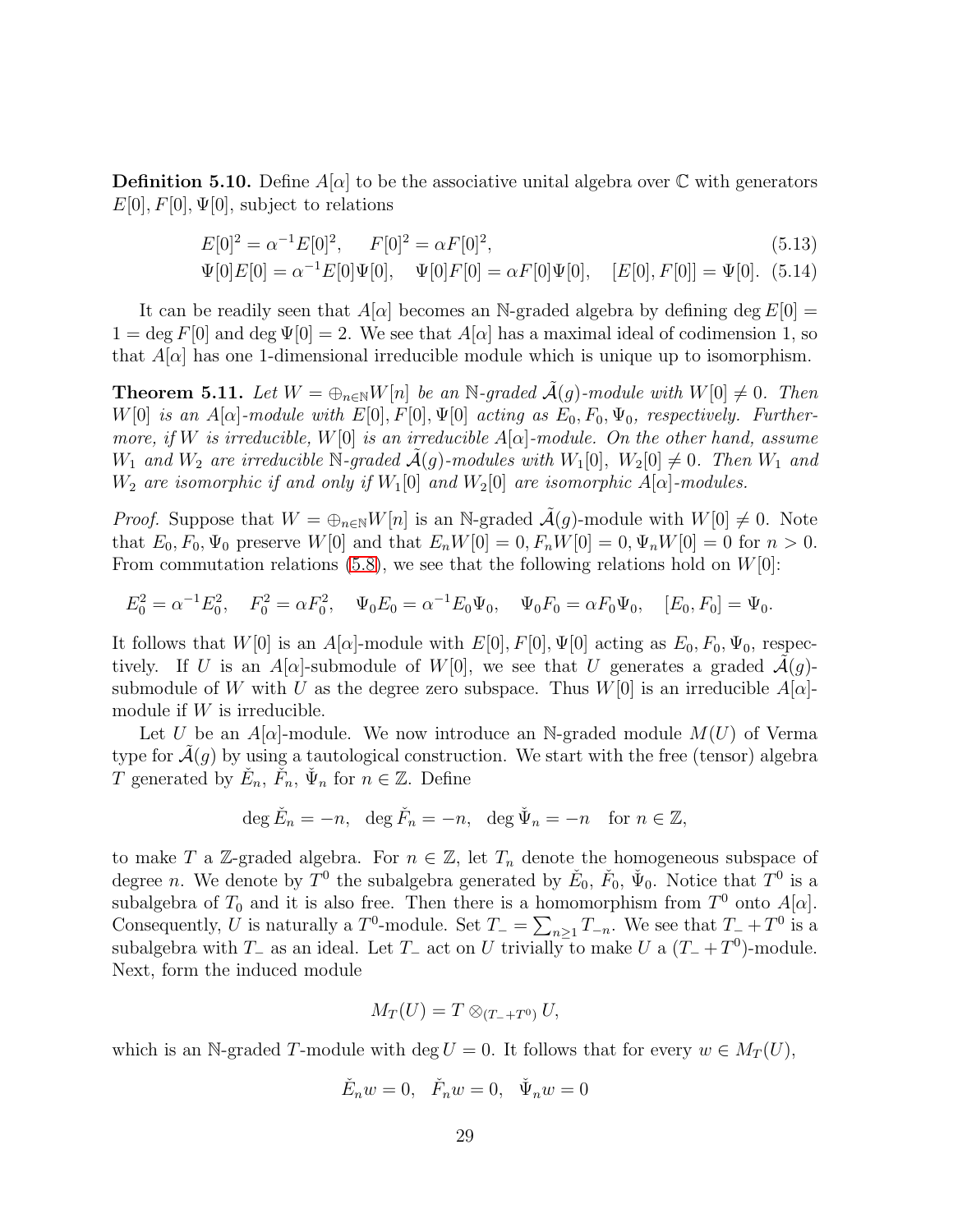for  $n \in \mathbb{Z}$  sufficiently large. Noticing that there is a canonical homomorphism from T onto  $\mathcal{A}(g)$ , we then define  $M(U)$  to be the quotient module of  $M_T(U)$  modulo the submodule generated by the elements corresponding to the defining relations of  $\mathcal{A}(g)$ . We see that M(U) naturally becomes an N-graded  $\mathcal{A}(q)$ -module. Furthermore,  $M(U)[0]$  is an  $A[\alpha]$ module and the map sending u to  $1 \otimes u$  is an  $A[\alpha]$ -module homomorphism.

Assume that there exists an N-graded  $\mathcal{A}(q)$ -module W with  $W[0] \simeq U$  as an  $A[\alpha]$ module. It follows that there is an  $\mathcal{A}(g)$ -module homomorphism from  $M(U)$  to W. Consequently,  $M(U)[0] \simeq U$  as an  $A[\alpha]$ -module. If U is an irreducible  $A[\alpha]$ -module, we see that  $M(U)$  has a unique maximal graded submodule, so that  $M(U)$  has a unique irreducible quotient denoted by  $L(U)$ . Then the last assertion follows immediately.  $\Box$ 

**Remark 5.12.** Let U be an  $A[\alpha]$ -module. In the proof of Theorem [5.11,](#page-28-0) we constructed an N-graded  $\mathcal{A}(q)$ -module  $M(U)$  and we have a homomorphism of  $A[\alpha]$ -modules from U to  $M(U)[0]$ , sending u to  $1 \otimes u$  for  $u \in U$ . However, we are unable to prove that this is an isomorphism.

Consider the case where  $\alpha \neq \pm 1$ . From the defining relations of  $A[\alpha]$ , we get

$$
E_0^2 = 0, \quad F_0^2 = 0, \quad \Psi_0 E_0 = E_0 \Psi_0 = 0, \quad \Psi_0 F_0 = F_0 \Psi_0 = 0, \quad \Psi_0^2 = 0.
$$

Furthermore, we have

$$
(E_0F_0)^2 = 0, \quad (F_0E_0)^2 = 0, \quad (E_0F_0)(F_0E_0) = 0 = (F_0E_0)(E_0F_0).
$$

It then follows that the linear span of  $E_0$ ,  $F_0$ ,  $\Psi_0$ ,  $E_0F_0$  is a nilpotent ideal of codimension 1. Consequently, up to isomorphism  $A[\alpha]$  has exactly one irreducible module (with  $E_0, F_0, \Psi_0$ acting trivially).

**Lemma 5.13.** Assume  $\alpha = -1$ . Let U be a 2-dimensional vector space with a basis  ${v_1, v_2}$ . Then for any nonzero complex number  $\lambda$ , U has an irreducible A[−1]-module structure with

$$
\Psi_0 v_1 = \lambda v_1, \quad \Psi_0 v_2 = -\lambda v_2, \quad F_0 v_1 = v_2, \quad F_0 v_2 = 0, \quad E_0 v_1 = 0, \quad E_0 v_2 = \lambda v_1.
$$
 (5.15)

Denote this  $A[-1]$ -module by  $U(\lambda)$ . Furthermore, every finite-dimensional irreducible  $A[-1]$ -module is either 1-dimensional or isomorphic to such a 2-dimensional module.

*Proof.* In this case, the defining relations of  $A[\alpha]$  can be written as

$$
E_0^2 = 0 = F_0^2, \quad \Psi_0 E_0 = -E_0 \Psi_0, \quad \Psi_0 F_0 = -F_0 \Psi_0, \quad [E_0, F_0] = \Psi_0. \tag{5.16}
$$

From this, we see that  $A[-1]$  has a basis  $E_0^i F_0^j \Psi_0^k$  for  $i, j = 0, 1, k = 0, 1, \ldots$  To show the first assertion, we need to show that there is an algebra homomorphism  $\rho_{\lambda}$  from  $A[-1]$ (on)to the matrix algebra  $M(2, \mathbb{C})$  such that

$$
\rho_{\lambda}(E_0) = \lambda E_{12}, \quad \rho_{\lambda}(F_0) = E_{21}, \quad \rho_{\lambda}(\Psi_0) = \lambda(E_{11} - E_{22}). \tag{5.17}
$$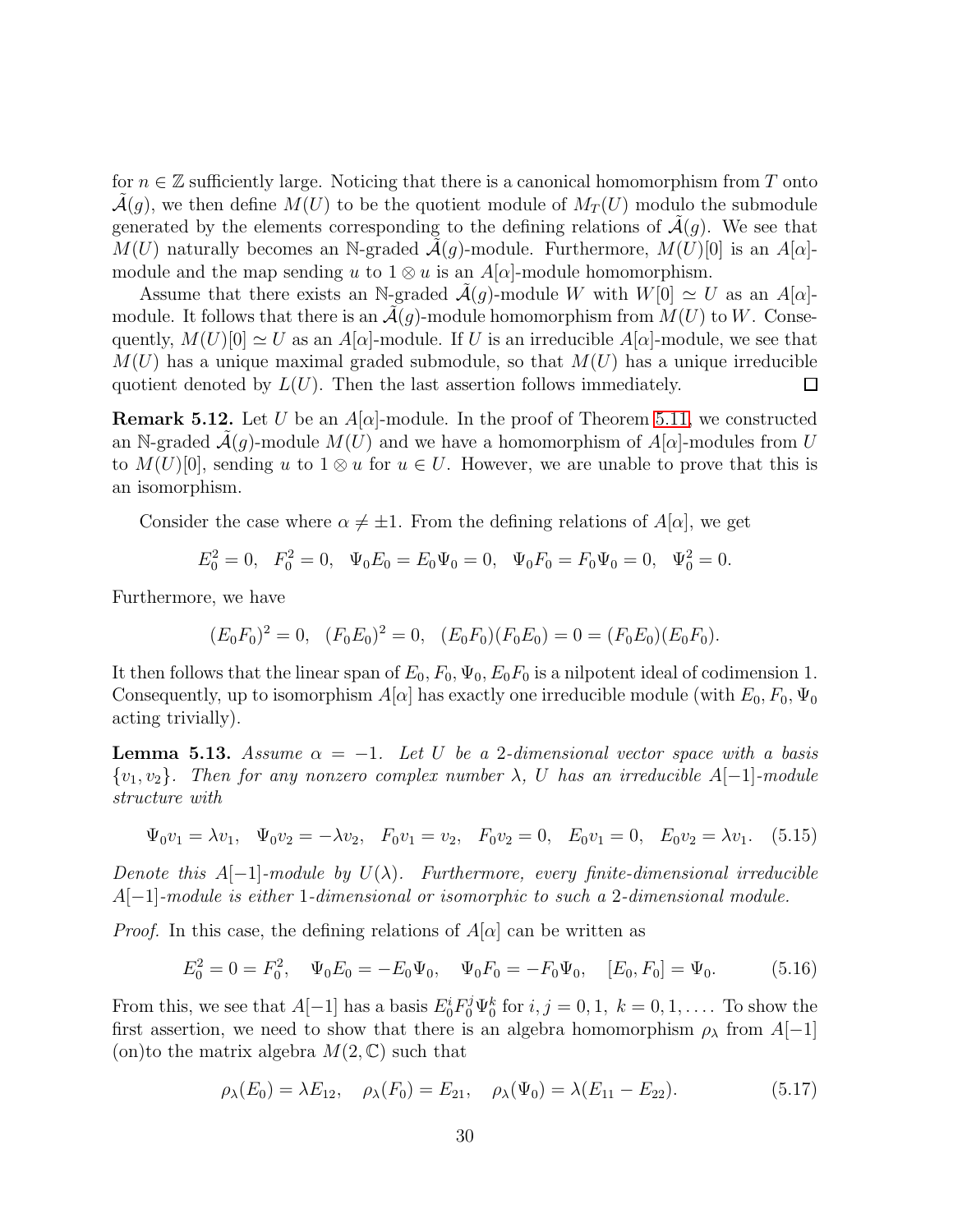The proof of the latter is straightforward.

Suppose that W is a finite-dimensional irreducible  $A[-1]$ -module. It follows that  $\Psi_0$ is semisimple on W. (This is because there is an eigenvector v of  $\Psi_0$  of some eigenvalue  $\lambda$  and  $W = A[-1]v$ .) Suppose that 0 is an eigenvalue of  $\Psi_0$ , i.e., there exists a nonzero vector w such that  $\Psi_0w = 0$ . As  $W = A[-1]w$ , it follows that  $\Psi_0 = 0$  on W. We show  $E[0]W = 0 = F[0]W$ . Suppose  $E_0 w \neq 0$  for some vector  $w \in W$ . Then  $W = A[-1]E_0w$ . Note that  $A[-1]E_0w$  is linearly spanned by  $E_0w$  and  $F_0E_0w$ . As  $E_0(E_0w) = 0$  and  $E_0(F_0E_0w) = 0$ , we have  $E_0A[-1]E_0w = 0$ . But  $w \in A[-1]E_0w$  and  $E_0w \neq 0$ , a contradiction. Thus  $E_0W = 0$ . Similarly, we have  $F_0W = 0$ . Then W must be 1dimensional.

Now, assume that 0 is not an eigenvalue of  $\Psi_0$ . As  $[E_0, F_0] = \Psi_0$  and  $\Psi_0 W \neq 0$ , we have  $E_0 W \neq 0$ . Then there exist nonzero  $w \in W$  and  $\lambda \in \mathbb{C}^\times$  such that  $E_0 w = 0$ and  $\Psi_0 w = \lambda w$ . With W is irreducible, we have  $W = A[-1]w = \mathbb{C}w + \mathbb{C}F_0 w$ , where  $E_0(F_0w) = (-1)\Psi_0w = -\lambda w$ . It follows that  $W \simeq U(\lambda)$ . □

**Remark 5.14.** Consider the case with  $\alpha = 1$ . We see that A[1] is isomorphic to the universal enveloping algebra of the 3-dimensional Heisenberg Lie algebra with base vectors  $E_0, F_0, \Psi_0$  such that

$$
[E_0, F_0] = \Psi_0, \quad [\Psi_0, E_0] = 0, \quad [\Psi_0, F_0] = 0.
$$

There are at least three types of infinite-dimensional irreducible modules, which are highest weight modules, lowest weight modules with  $\Psi_0$  acting as nonzero scalars, and intermediate series modules with  $\Psi_0$  acting trivially. A complete classification of irreducible  $A[1]$ -modules is not known.

### References

- <span id="page-30-2"></span> $|AB|$  I. Anguelova and M. Bergvelt,  $H_D$ -Quantum vertex algebras and bicharacters, Commun. Contemp. Math. 11 (2009), 937-991.
- <span id="page-30-1"></span>[AFHKSY] H. Awata, B. Feigin, A. Hoshino, M. Kanai, J. Shiraishi and S. Yanagida, Notes on Ding-Iohara algebra and AGT conjecture, [arXiv:1106.4088.](http://arxiv.org/abs/1106.4088)
- <span id="page-30-0"></span>[BFMZZ] J.-E. Bourgine, M. Fukuda, Y. Matsuo, H. Zhang and R.-D. Zhu, Coherent states in quantum  $W_{1+\infty}$  algebra and qq-character for 5d Super Yang-Mills, arXiv: 1606.08020 [hep-th].
- <span id="page-30-3"></span>[BK] B. Bakalov and V. Kac, Field algebras, Internat. Math. Res. Notices 3 (2003), 123-159.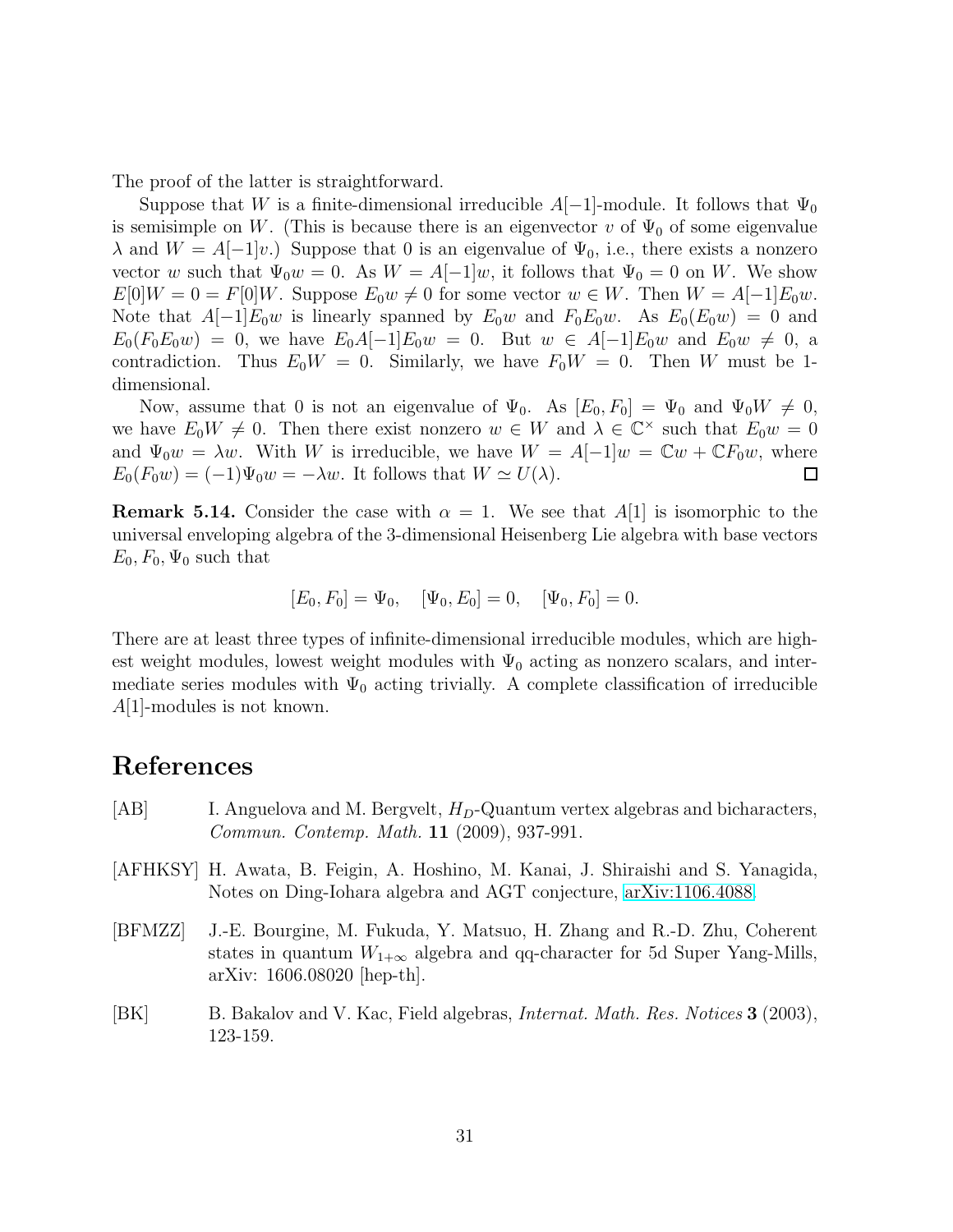- <span id="page-31-11"></span>[Bo1] R. E. Borcherds, Vertex algebras, in "Topological Field Theory, Primitive Forms and Related Topics" ( Kyoto, 1996), edited by M. Kashiwara, A. Matsuo, K. Saito and I. Satake, Progress in Math. 160, Birkhäuser, Boston, 1998, 35-77.
- <span id="page-31-6"></span>[Bo2] R. E. Borcherds, Quantum vertex algebras, Taniquchi Conference on Mathematics Nara 98, 51-74, Adv. Study Pure Math., 31, Math. Soc. Japan, Tokyo, 2001.
- <span id="page-31-0"></span>[DI] J. Ding and K. Iohara, Generalization of Drinfeld quantum affine algebras, Lett. Math. Phys. 41 (1997), no. 2, 181–193.
- <span id="page-31-5"></span>[EK] P. Etingof and D. Kazhdan, Quantization of Lie bialgebras, V, Selecta Math.  $(N.S.)$  6 (2000), 105-130.
- [FFR] A. J. Feingold, I. B. Frenkel and J. F. Ries, Spinor Construction of Vertex Operator Algebras, Triality, and  $E_8^{(1)}$  $_{8}^{(1)}$ , Contemporary Math. **121**, 1991.
- <span id="page-31-1"></span>[FT] B. Feigin and A. Tsymbaliuk, Equivariant K-theory of Hilbert schemes via shuffle algebra, Kyoto J. Math. 51 No. 4 (2011), 831-854.
- <span id="page-31-4"></span>[FR] E. Frenkel and N. Reshetikhin, Towards deformed chiral algebras, in: Quamtum Group Symposium, Proceedings of the 1996 Goslar Conference, eds. H.-D. Doebner and V. K. Dobrev (Heron Press, Sofia, 1997), pp. 27-42.
- [JL] C. Jiang and H.-S. Li, Associating quantum vertex algebras to Lie algebra  $\mathfrak{gl}_{\infty}$ , J. Algebra 399 (2014), 1086-1106.
- <span id="page-31-9"></span>[KL] M. Karel and H.-S. Li, Some quantum vertex algebras of Zamolodchikov-Faddeev type, Commun. Contemp. Math. 11 (2009), 829-863.
- <span id="page-31-10"></span>[L1] H.-S. Li, Axiomatic  $G_1$ -vertex algebras, *Commun. Contemp. Math.* 5 (2003), 281-327.
- <span id="page-31-2"></span>[L2] H.-S. Li, Nonlocal vertex algebras generated by formal vertex operators, Selecta Mathematica, New Series 11 (2005), 349-397.
- <span id="page-31-7"></span>[L3] H.-S. Li, Constructing quantum vertex algebras, *Int. J. Math.* 17 (2006), 441-476.
- <span id="page-31-3"></span>[L4] H.-S. Li,  $\phi$ -coordinated quasi-modules for quantum vertex algebras, *Commun.* Math. Phys. **308** (2011), 703-741.
- <span id="page-31-8"></span>[L5] H.-S. Li, G-equivariant  $\phi$ -coordinated quasi-modules for quantum vertex algebras, J. Math. Phys. 54 (2013), 1-26.